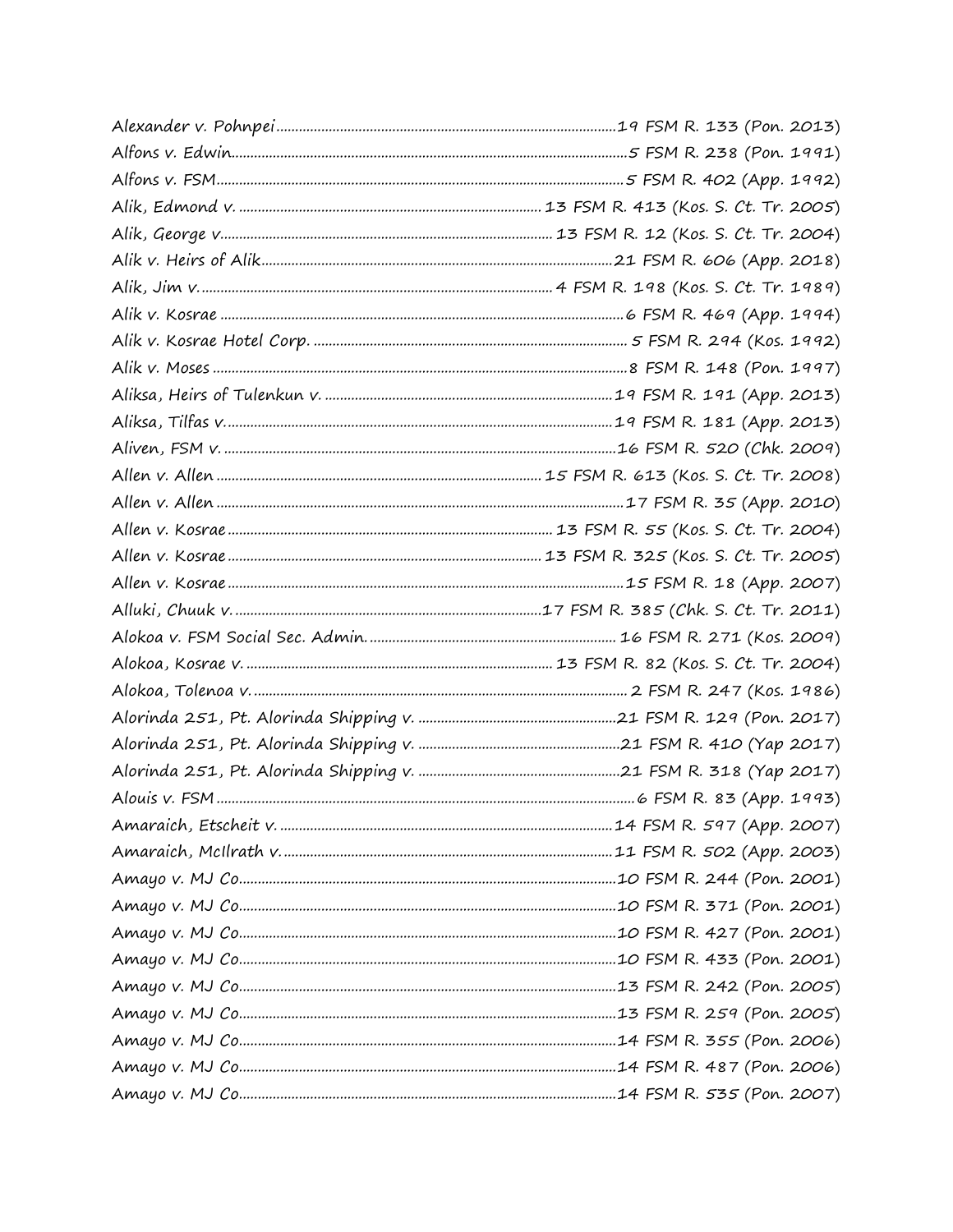| America Ducksan Co., Geoffrey Hughes (Export) Pty, Ltd. v12 FSM R. 413 (Chk. 2004) |  |
|------------------------------------------------------------------------------------|--|
|                                                                                    |  |
|                                                                                    |  |
|                                                                                    |  |
|                                                                                    |  |
|                                                                                    |  |
|                                                                                    |  |
|                                                                                    |  |
|                                                                                    |  |
|                                                                                    |  |
|                                                                                    |  |
|                                                                                    |  |
|                                                                                    |  |
|                                                                                    |  |
|                                                                                    |  |
|                                                                                    |  |
|                                                                                    |  |
|                                                                                    |  |
|                                                                                    |  |
|                                                                                    |  |
|                                                                                    |  |
|                                                                                    |  |
|                                                                                    |  |
|                                                                                    |  |
|                                                                                    |  |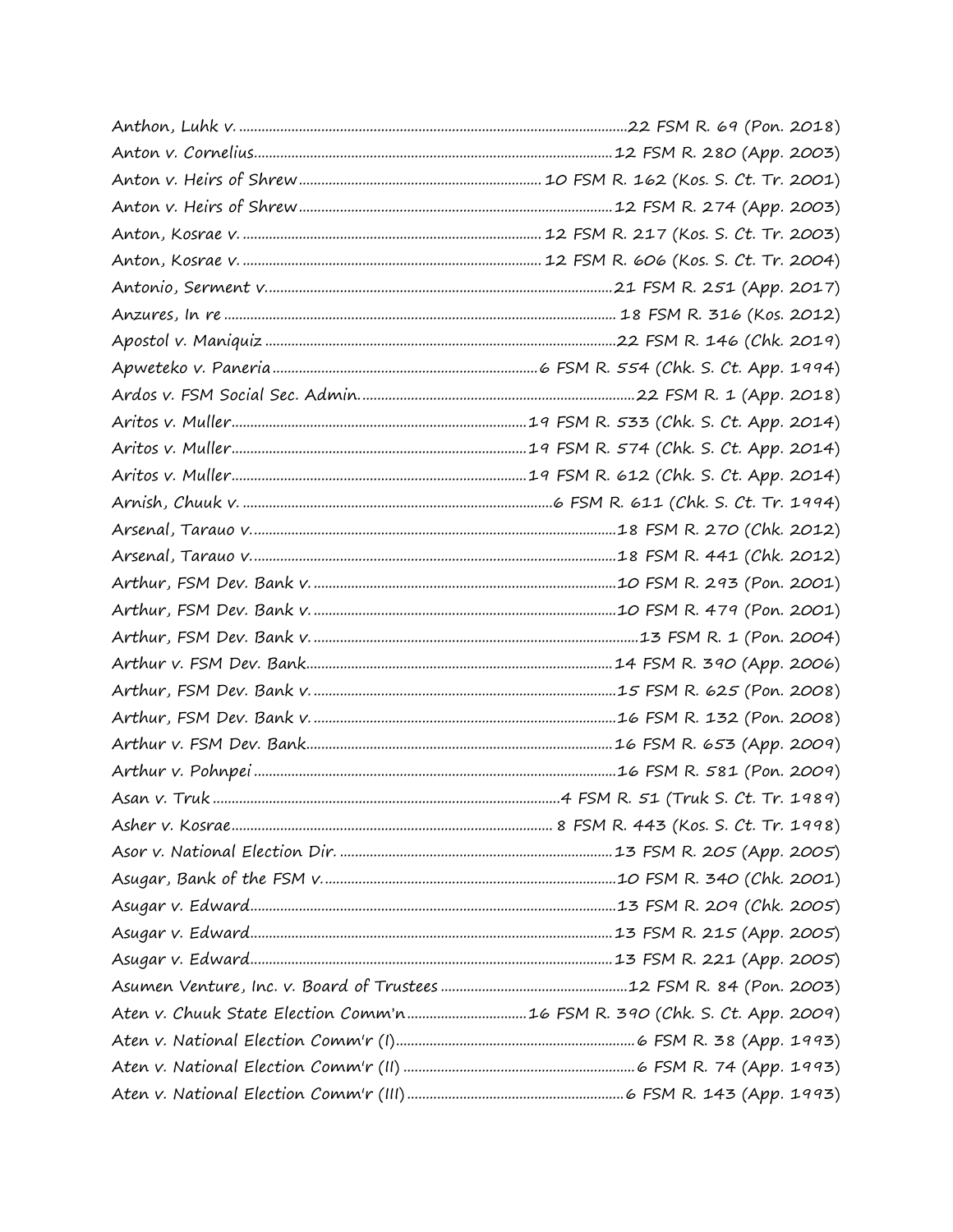## $\overline{\mathbf{B}}$

| B & J Corp., Western Sales Trading Co. (Phils) v. 14 FSM R. 423 (Chk. 2006) |  |
|-----------------------------------------------------------------------------|--|
|                                                                             |  |
|                                                                             |  |
|                                                                             |  |
|                                                                             |  |
|                                                                             |  |
|                                                                             |  |
|                                                                             |  |
|                                                                             |  |
|                                                                             |  |
|                                                                             |  |
|                                                                             |  |
|                                                                             |  |
|                                                                             |  |
|                                                                             |  |
|                                                                             |  |
|                                                                             |  |
|                                                                             |  |
|                                                                             |  |
|                                                                             |  |
|                                                                             |  |
|                                                                             |  |
|                                                                             |  |
|                                                                             |  |
|                                                                             |  |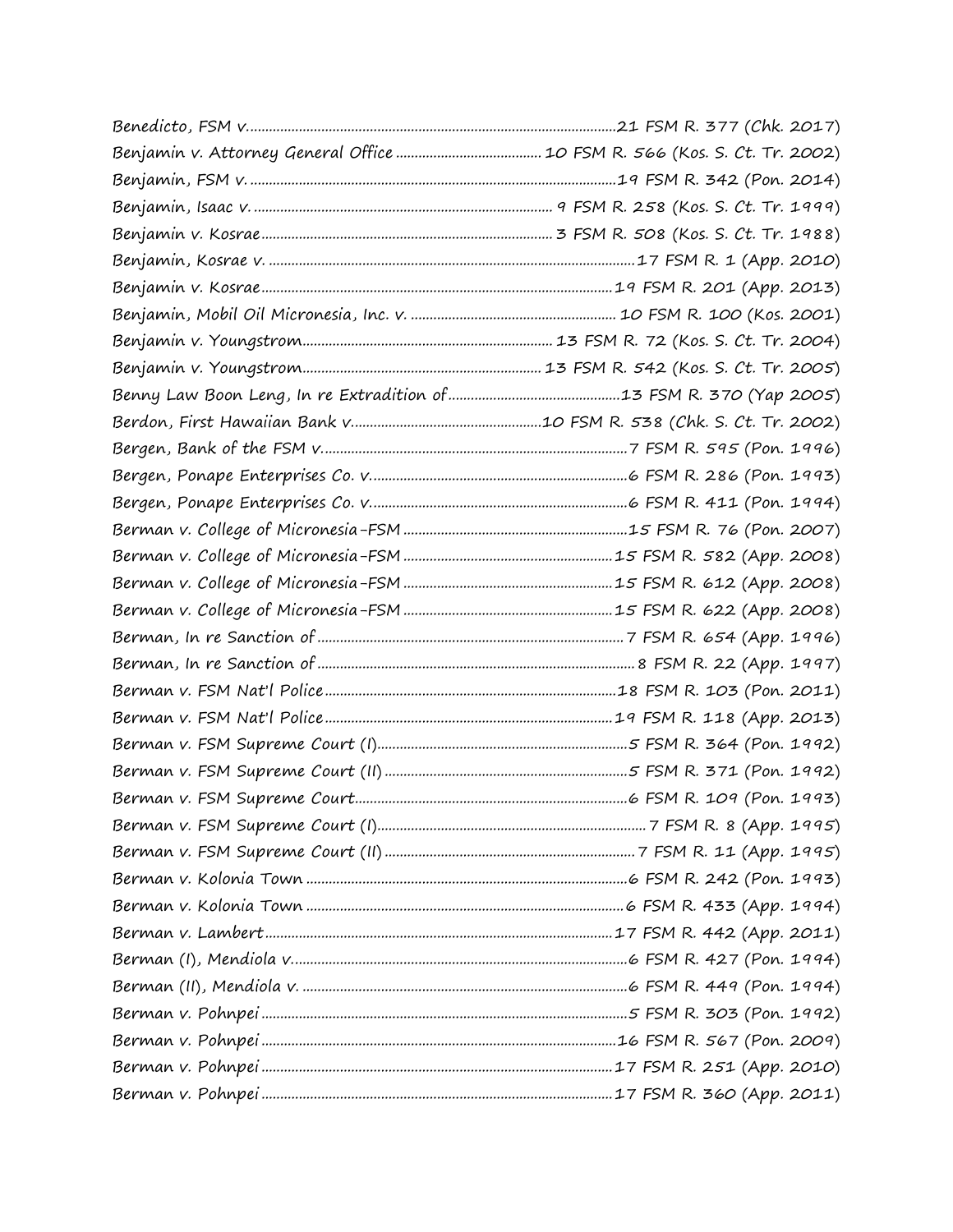| Billimon, Chuuk Public Utilities Corp. v. 15 FSM R. 290 (Chk. S. Ct. Tr. 2007) |  |
|--------------------------------------------------------------------------------|--|
|                                                                                |  |
|                                                                                |  |
|                                                                                |  |
|                                                                                |  |
|                                                                                |  |
|                                                                                |  |
|                                                                                |  |
|                                                                                |  |
|                                                                                |  |
|                                                                                |  |
|                                                                                |  |
|                                                                                |  |
|                                                                                |  |
|                                                                                |  |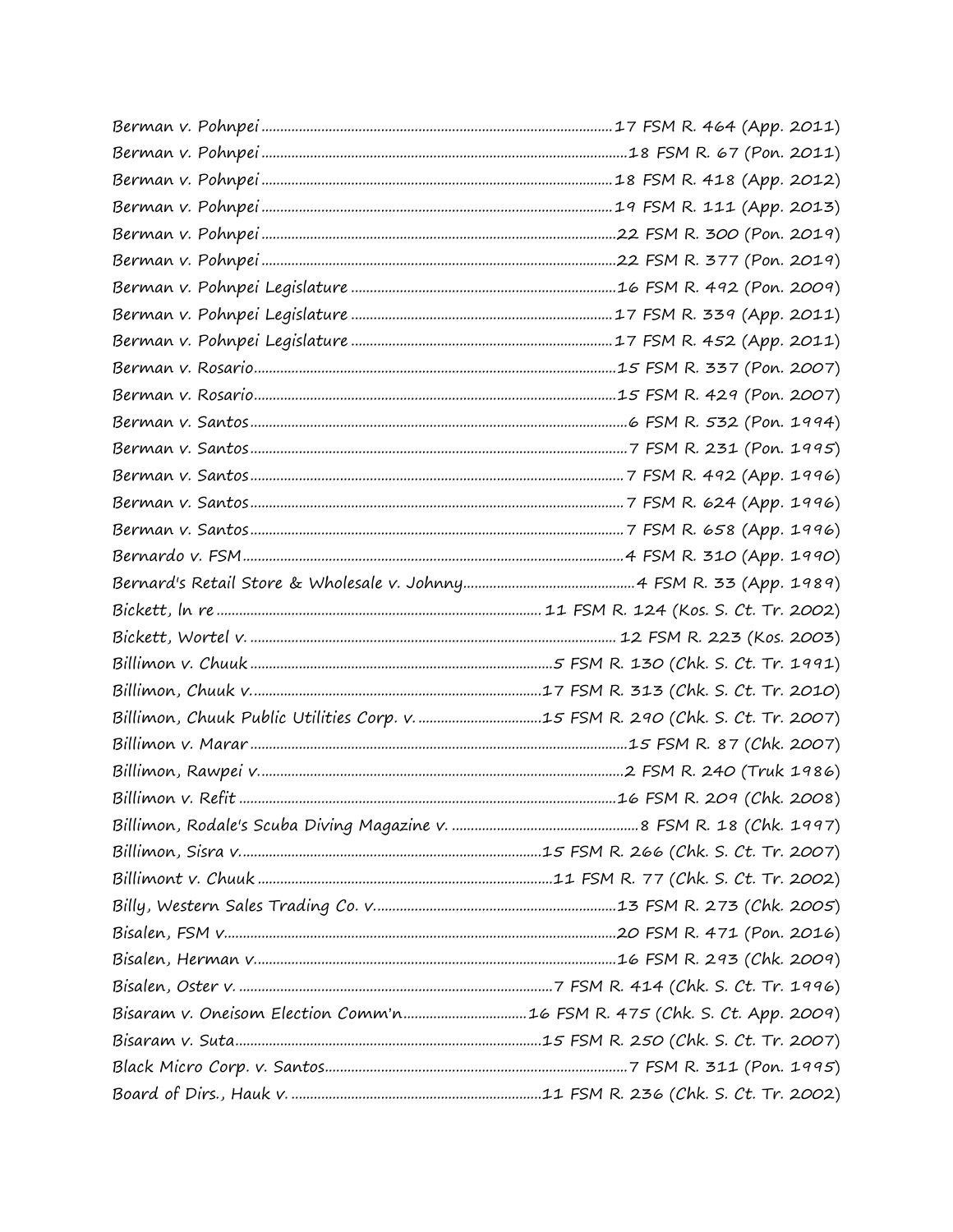| C                                                                               |  |
|---------------------------------------------------------------------------------|--|
|                                                                                 |  |
| Calvary Baptist Church v. Pohnpei Bd. of Land Trustees 9 FSM R. 238 (Pon. 1999) |  |
|                                                                                 |  |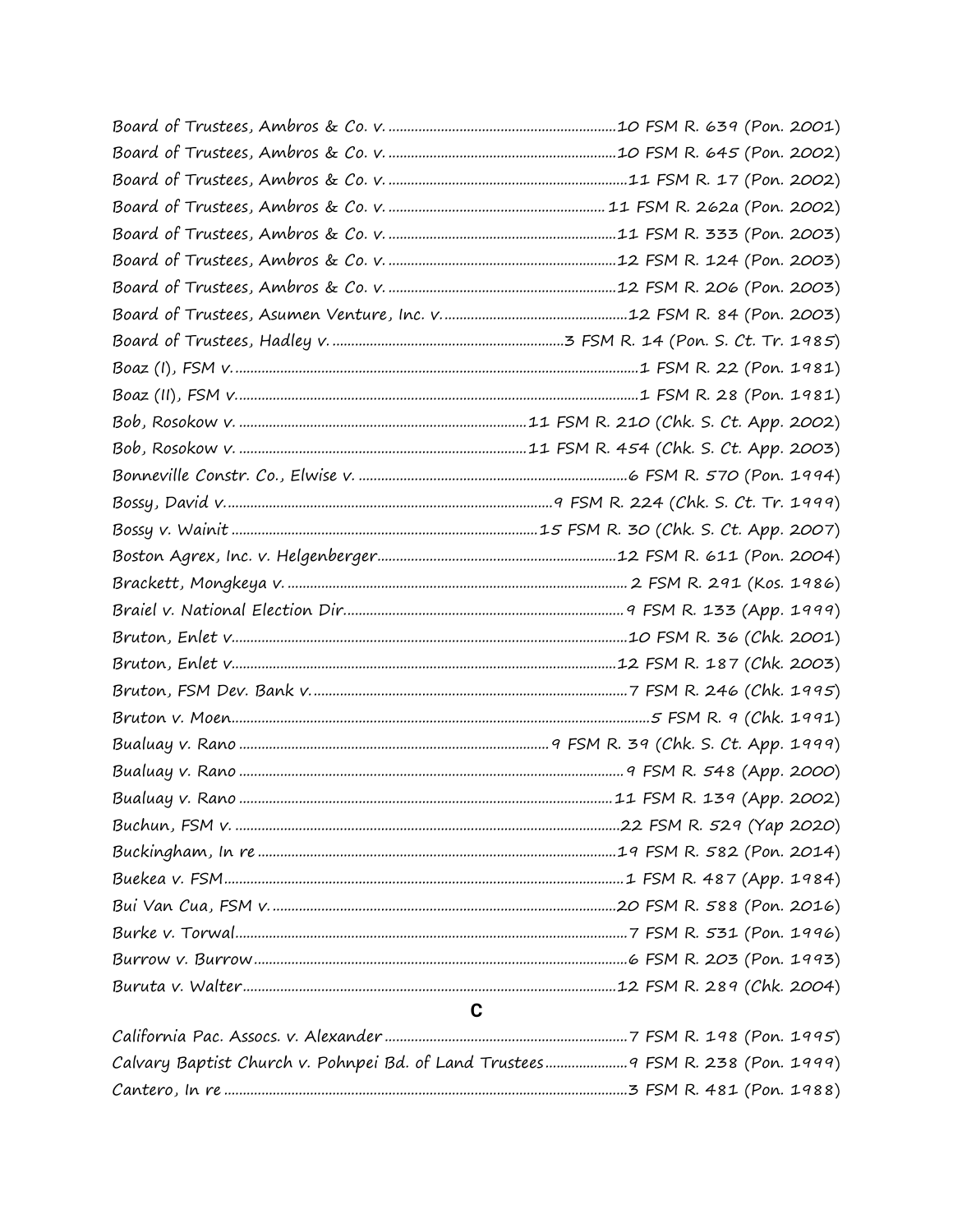| Central Micronesia Commc'ns, Inc. v. FSM Telecomm. Corp20 FSM R. 311 (App. 2016) |  |
|----------------------------------------------------------------------------------|--|
| Central Micronesia Commc'ns, Inc. v. FSM Telecomm. Corp20 FSM R. 649 (App. 2016) |  |
|                                                                                  |  |
|                                                                                  |  |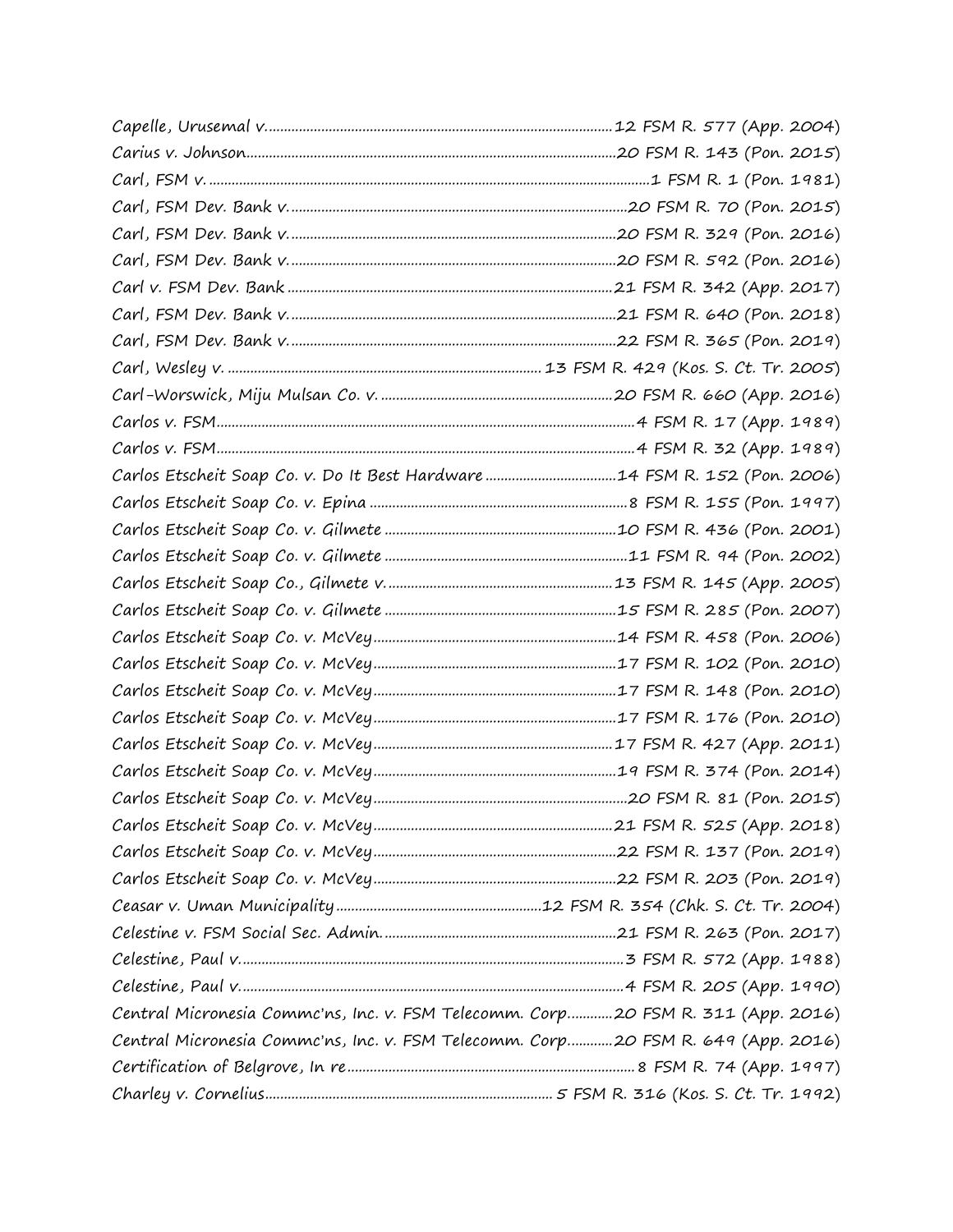| Chipen v. Chuuk State Election Comm'n 8 FSM R. 300n (Chk. S. Ct. App. 1998)  |  |
|------------------------------------------------------------------------------|--|
|                                                                              |  |
|                                                                              |  |
|                                                                              |  |
|                                                                              |  |
|                                                                              |  |
|                                                                              |  |
|                                                                              |  |
| Cholymay v. Chuuk State Election Comm'n10 FSM R. 145 (Chk. S. Ct. App. 2001) |  |
| Cholymay v. Chuuk State Election Comm'n10 FSM R. 220 (Chk. S. Ct. App. 2001) |  |
|                                                                              |  |
|                                                                              |  |
|                                                                              |  |
|                                                                              |  |
|                                                                              |  |
|                                                                              |  |
|                                                                              |  |
|                                                                              |  |
|                                                                              |  |
|                                                                              |  |
|                                                                              |  |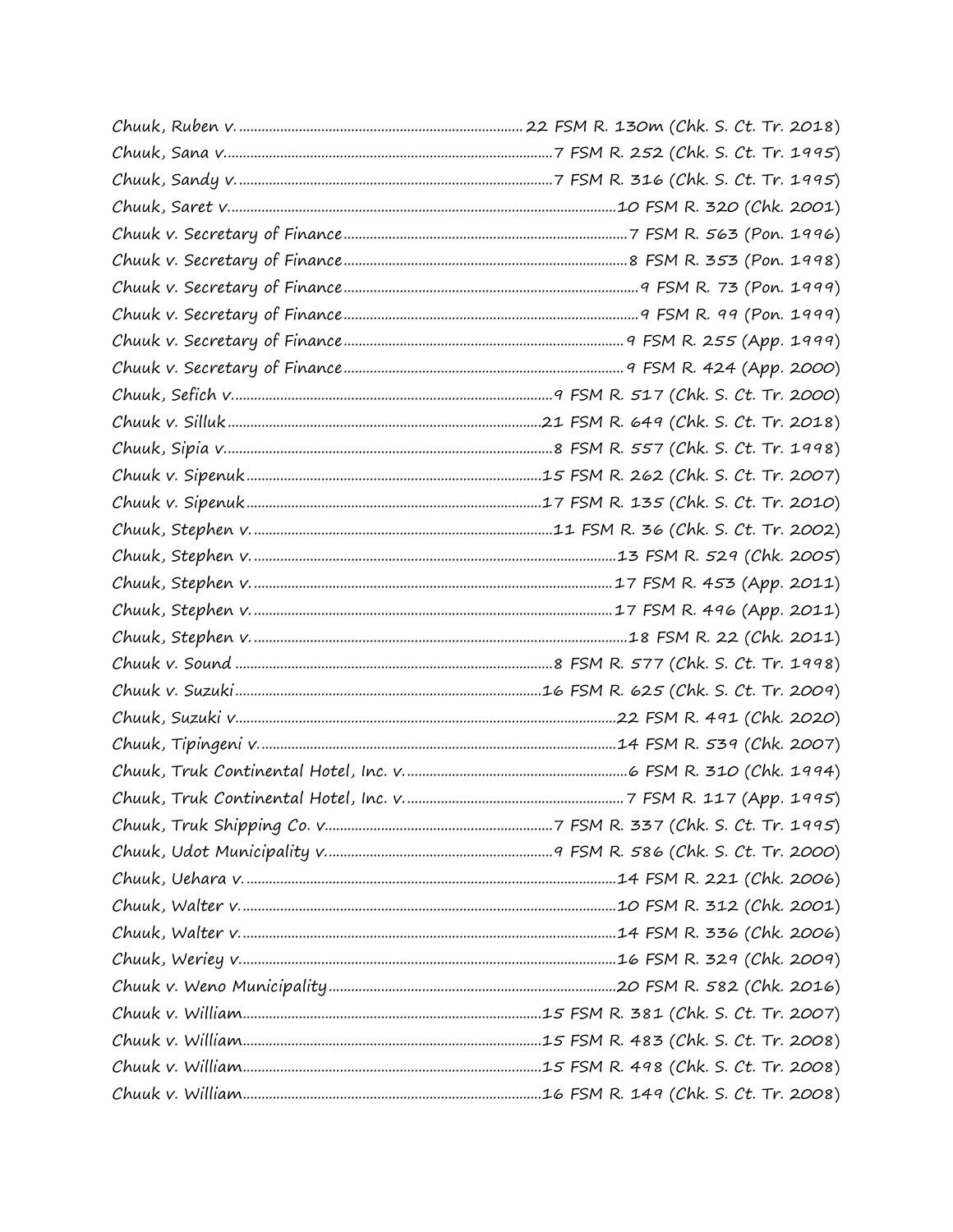|                                                                                            | Chuuk Health Care Plan v. Chuuk Public Utility Corp. 18 FSM R. 409 (Chk. 2012)             |
|--------------------------------------------------------------------------------------------|--------------------------------------------------------------------------------------------|
|                                                                                            | Chuuk Health Care Plan, Chuuk Public Utility Corp. v.21 FSM R. 334 (Chk. S. Ct. App. 2017) |
|                                                                                            | Chuuk Health Care Plan, Chuuk Public Utility Corp. v22 FSM R. 38 (Chk. S. Ct. App. 2018)   |
|                                                                                            |                                                                                            |
|                                                                                            |                                                                                            |
|                                                                                            |                                                                                            |
|                                                                                            |                                                                                            |
|                                                                                            |                                                                                            |
|                                                                                            |                                                                                            |
|                                                                                            |                                                                                            |
|                                                                                            |                                                                                            |
|                                                                                            |                                                                                            |
|                                                                                            |                                                                                            |
|                                                                                            |                                                                                            |
|                                                                                            | Chuuk Public Utilities Corp. v. Billimon15 FSM R. 290 (Chk. S. Ct. Tr. 2007)               |
|                                                                                            |                                                                                            |
|                                                                                            |                                                                                            |
| Chuuk Public Utility Corp., Chuuk Health Care Plan v18 FSM R. 409 (Chk. 2012)              |                                                                                            |
| Chuuk Public Utility Corp. v. Chuuk Health Care Plan 21 FSM R. 334 (Chk. S. Ct. App. 2017) |                                                                                            |
| Chuuk Public Utility Corp. v. Chuuk Health Care Plan 22 FSM R. 38 (Chk. S. Ct. App. 2018)  |                                                                                            |
| Chuuk Public Utility Corp., FSM Social Sec. Admin. v. 16 FSM R. 333 (Chk. 2009)            |                                                                                            |
|                                                                                            |                                                                                            |
|                                                                                            |                                                                                            |
|                                                                                            |                                                                                            |
|                                                                                            |                                                                                            |
|                                                                                            |                                                                                            |
|                                                                                            |                                                                                            |
|                                                                                            |                                                                                            |
|                                                                                            |                                                                                            |
|                                                                                            |                                                                                            |
|                                                                                            |                                                                                            |
|                                                                                            |                                                                                            |
|                                                                                            |                                                                                            |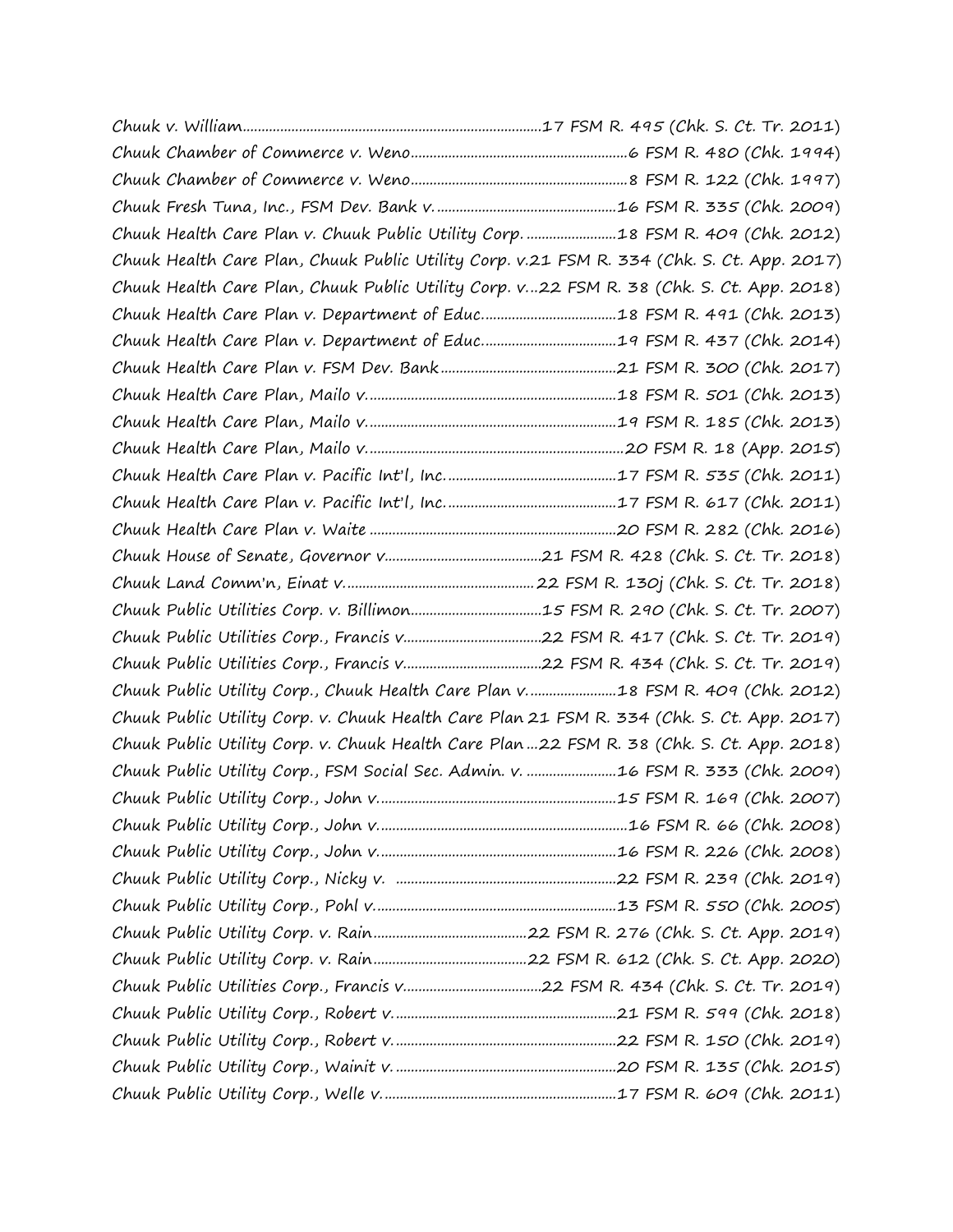|  | Chuuk State Election Comm'n, Aniol v16 FSM R. 387 (Chk. S. Ct. App. 2009)                      |
|--|------------------------------------------------------------------------------------------------|
|  | Chuuk State Election Comm'n, Aten v16 FSM R. 390 (Chk. S. Ct. App. 2009)                       |
|  | Chuuk State Election Comm'n, Chipen v.  8 FSM R. 300n (Chk. S. Ct. App. 1998)                  |
|  | Chuuk State Election Comm'n, Cholymay v. 10 FSM R. 145 (Chk. S. Ct. App. 2001)                 |
|  | Chuuk State Election Comm'n, Cholymay v. 10 FSM R. 220 (Chk. S. Ct. App. 2001)                 |
|  | Chuuk State Election Comm'n v. Chuuk State Supreme Court App. Div.16 FSM R. 614 (App. 2009)    |
|  | Chuuk State Election Comm'n, Doone v16 FSM R. 407 (Chk. S. Ct. App. 2009)                      |
|  | Chuuk State Election Comm'n, Doone v16 FSM R. 459 (Chk. S. Ct. App. 2009)                      |
|  | Chuuk State Election Comm'n, Doone v16 FSM R. 513 (Chk. S. Ct. App. 2009)                      |
|  |                                                                                                |
|  | Chuuk State Election Comm'n, Miochy v15 FSM R. 426 (Chk. S. Ct. App. 2007)                     |
|  | Chuuk State Election Comm'n, Miochy v15 FSM R. 369 (Chk. S. Ct. App. 2007)                     |
|  |                                                                                                |
|  | Chuuk State Election Comm'n, Narruhn v18 FSM R. 584 (Chk. S. Ct. Tr. 2013)                     |
|  | Chuuk State Election Comm'n, Narruhn v18 FSM R. 634 (Chk. S. Ct. Tr. 2013)                     |
|  | Chuuk State Election Comm'n, Narruhn v18 FSM R. 649 (Chk. S. Ct. Tr. 2013)                     |
|  | Chuuk State Election Comm'n, Narruhn v20 FSM R. 36 (Chk. S. Ct. App. 2015)                     |
|  |                                                                                                |
|  |                                                                                                |
|  | Chuuk State Election Comm'n, Rayphand v16 FSM R. 540 (Chk. S. Ct. App. 2009)                   |
|  | Chuuk State Election Comm'n, Samuel v14 FSM R. 575 (Chk. S. Ct. App. 2007)                     |
|  | Chuuk State Election Comm'n, Samuel v14 FSM R. 586 (Chk. S. Ct. App. 2007)                     |
|  | Chuuk State Election Comm'n, Samuel v14 FSM R. 591 (Chk. S. Ct. App. 2007)                     |
|  | Chuuk State Election Comm'n, Setile v. 18 FSM R. 641 (Chk. S. Ct. App. 2013)                   |
|  | Chuuk State Election Comm'n, Siis Mun. Election Comm'n v.17 FSM R. 146 (Chk. S. Ct. App. 2010) |
|  | Chuuk State Election Comm'n, Simina v. 19 FSM R. 572 (Chk. S. Ct. App. 2014)                   |
|  | Chuuk State Election Comm'n, Simina v. 19 FSM R. 587 (Chk. S. Ct. App. 2014)                   |
|  |                                                                                                |
|  |                                                                                                |
|  |                                                                                                |
|  |                                                                                                |
|  | Chuuk State House of Representatives, Robert v6 FSM R. 260 (Chk. S. Ct. Tr. 1993)              |
|  |                                                                                                |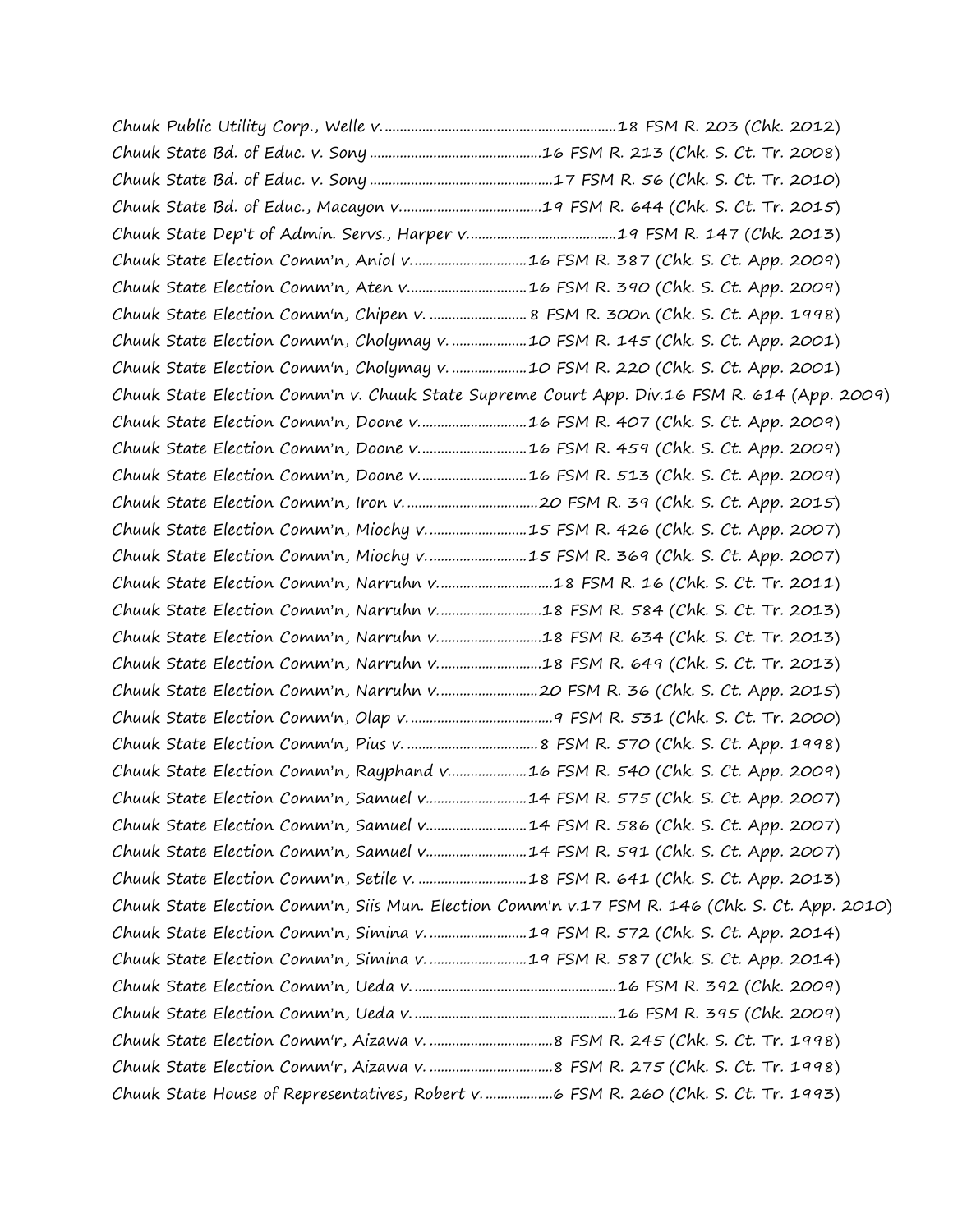| Chuuk State Law No. 14-18-23, In re Constitutionality of 22 FSM R. 258 (Chk. 2019)           |  |
|----------------------------------------------------------------------------------------------|--|
|                                                                                              |  |
|                                                                                              |  |
| Chuuk State Supreme Court v. Umwech (II) 7 FSM R. 630 (Chk. S. Ct. Tr. 1996)                 |  |
|                                                                                              |  |
| Chuuk State Supreme Court App. Div., Chuuk State Election Comm'n v.16 FSM R. 614 (App. 2009) |  |
| Chuuk State Supreme Court Tr. Div., Irons v. 19 FSM R. 654 (Chk. S. Ct. App. 2015)           |  |
|                                                                                              |  |
|                                                                                              |  |
|                                                                                              |  |
|                                                                                              |  |
|                                                                                              |  |
|                                                                                              |  |
|                                                                                              |  |
|                                                                                              |  |
|                                                                                              |  |
|                                                                                              |  |
|                                                                                              |  |
|                                                                                              |  |
|                                                                                              |  |
|                                                                                              |  |
|                                                                                              |  |
|                                                                                              |  |
|                                                                                              |  |
|                                                                                              |  |
| Constitutionality of Chuuk State Law No. 14-18-23, In re22 FSM R. 258 (Chk. 2019)            |  |
|                                                                                              |  |
|                                                                                              |  |
|                                                                                              |  |
|                                                                                              |  |
|                                                                                              |  |
|                                                                                              |  |
|                                                                                              |  |
|                                                                                              |  |
|                                                                                              |  |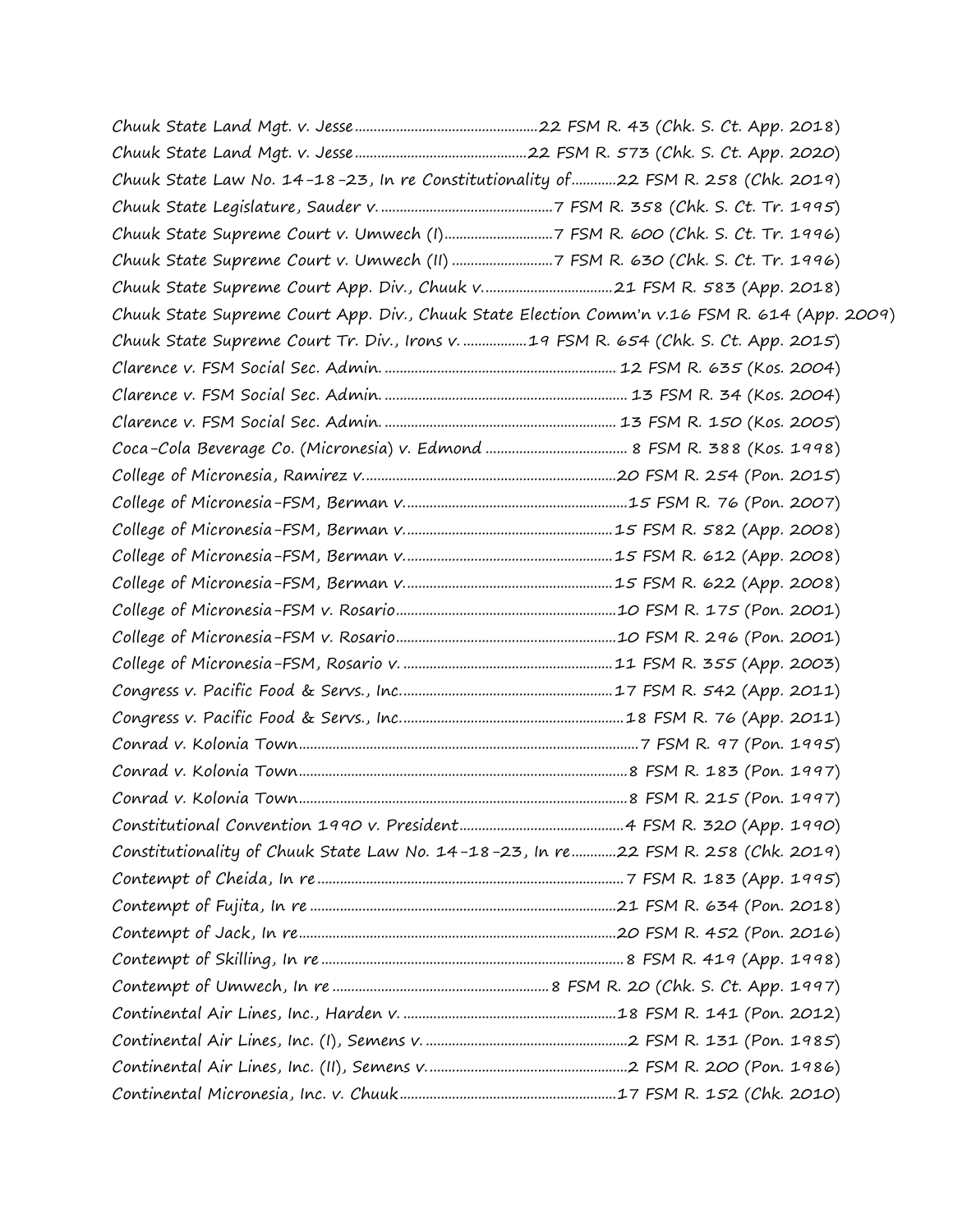| Corporation of the President of the Church of Latter Day Saints, Irons v.22 FSM R. 158 (Chk. 2019) |  |
|----------------------------------------------------------------------------------------------------|--|
|                                                                                                    |  |
|                                                                                                    |  |
|                                                                                                    |  |
|                                                                                                    |  |
|                                                                                                    |  |
|                                                                                                    |  |
|                                                                                                    |  |

## **D**

| Dai Wang Sheng v. Japan Far Seas Purse Seine Fishing Ass'n 10 FSM R. 112 (Kos. 2001) |
|--------------------------------------------------------------------------------------|
|                                                                                      |
|                                                                                      |
|                                                                                      |
|                                                                                      |
|                                                                                      |
|                                                                                      |
|                                                                                      |
|                                                                                      |
|                                                                                      |
|                                                                                      |
|                                                                                      |
|                                                                                      |
|                                                                                      |
|                                                                                      |
| Damarlane v. Pohnpei Supreme Court Appellate Division 9 FSM R. 601 (Pon. 2000)       |
| Damarlane v. Pohnpei Supreme Court Appellate Division10 FSM R. 116 (Pon. 2001)       |
|                                                                                      |
|                                                                                      |
|                                                                                      |
|                                                                                      |
|                                                                                      |
|                                                                                      |
|                                                                                      |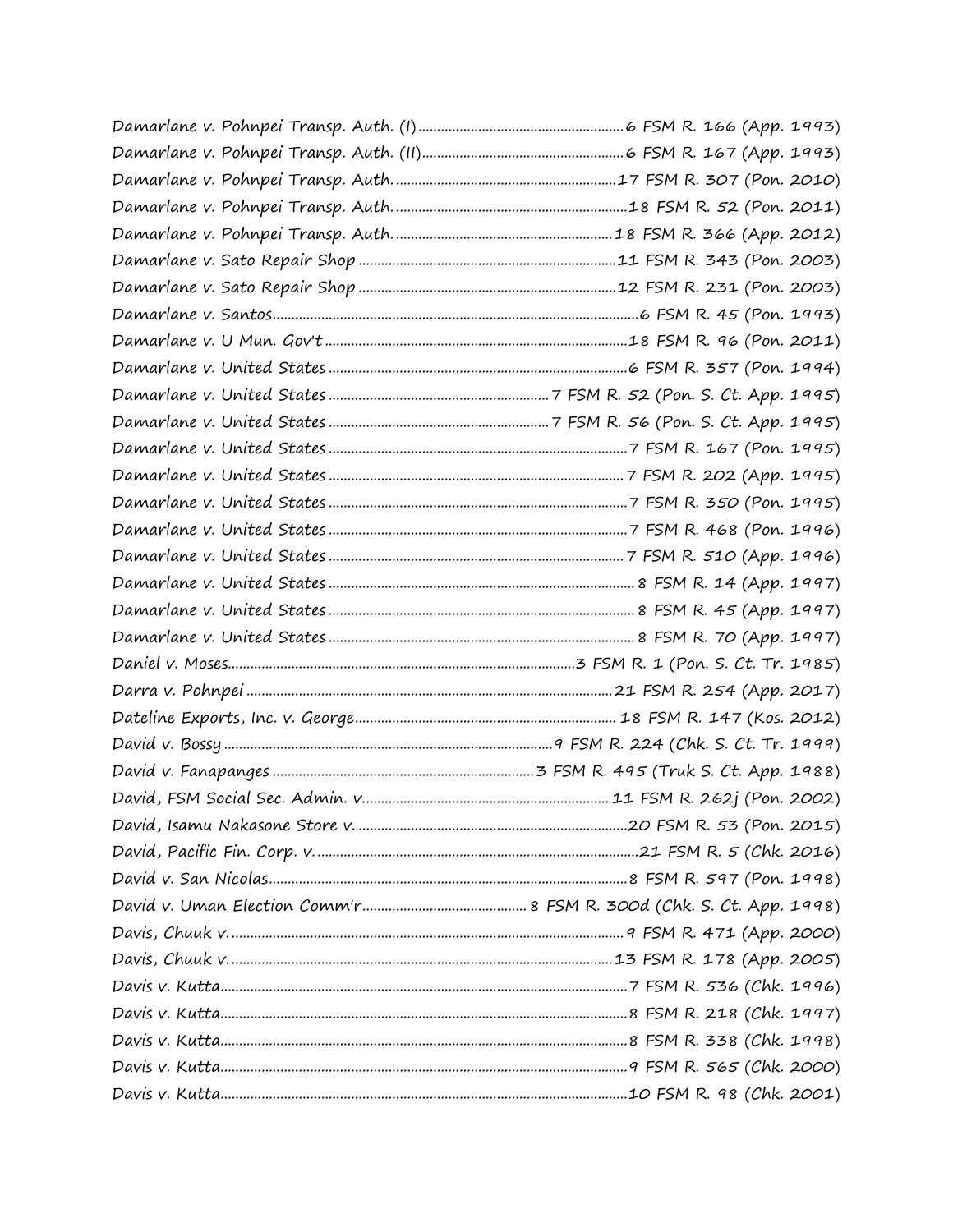| Department of Finance, Dorval Tankship Pty, Ltd. v.  8 FSM R. 111 (Chk. 1997)        |  |
|--------------------------------------------------------------------------------------|--|
|                                                                                      |  |
|                                                                                      |  |
|                                                                                      |  |
|                                                                                      |  |
| Department of Transp. & Infrastructure, Heirs of Jonah v.  20 FSM R. 118 (Kos. 2015) |  |
|                                                                                      |  |
|                                                                                      |  |
|                                                                                      |  |
|                                                                                      |  |
|                                                                                      |  |
| Department of Treasury, Truk Trading Co. (Pohnpei) v12 FSM R. 1 (Pon. 2003)          |  |
| Department of Treasury & Admin., Genesis Pharmacy v18 FSM R. 27 (Pon. 2011)          |  |
|                                                                                      |  |
|                                                                                      |  |
|                                                                                      |  |
|                                                                                      |  |
|                                                                                      |  |
|                                                                                      |  |
| Director of Commerce & Indus., FSM Dev. Bank v 10 FSM R. 317 (Kos. 2001)             |  |
|                                                                                      |  |
|                                                                                      |  |
|                                                                                      |  |
|                                                                                      |  |
|                                                                                      |  |
|                                                                                      |  |
|                                                                                      |  |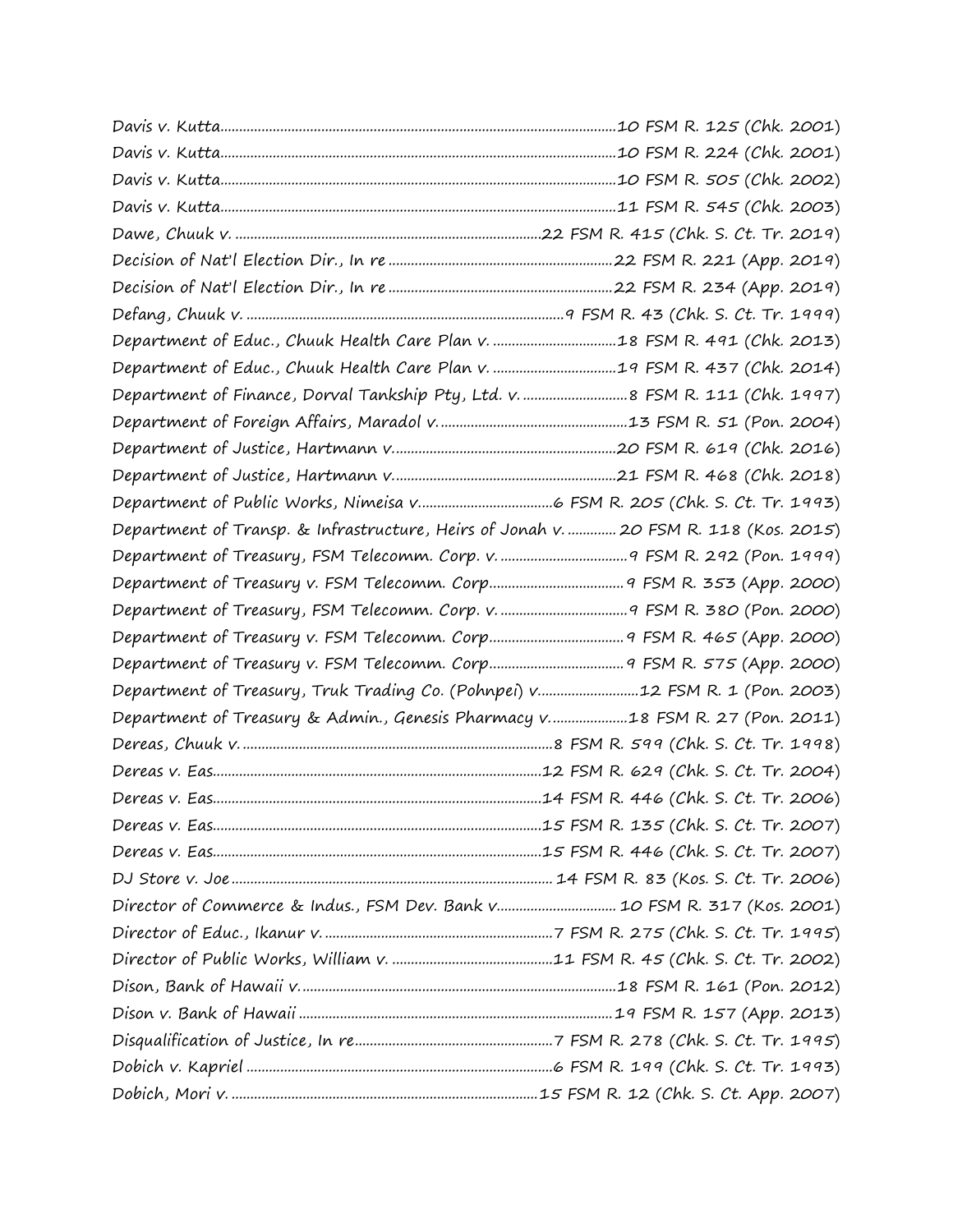| Donre v. FSM Nat'l Gov't Employees' Health Ins. Plan21 FSM R. 592 (Pon. 2018) |  |
|-------------------------------------------------------------------------------|--|
|                                                                               |  |
| Doone v. Chuuk State Election Comm'n 16 FSM R. 407 (Chk. S. Ct. App. 2009)    |  |
| Doone v. Chuuk State Election Comm'n 16 FSM R. 459 (Chk. S. Ct. App. 2009)    |  |
|                                                                               |  |
|                                                                               |  |
|                                                                               |  |
|                                                                               |  |
|                                                                               |  |
|                                                                               |  |
|                                                                               |  |
|                                                                               |  |
|                                                                               |  |
| $\blacksquare$                                                                |  |
|                                                                               |  |
|                                                                               |  |
|                                                                               |  |
|                                                                               |  |
|                                                                               |  |
|                                                                               |  |
|                                                                               |  |
|                                                                               |  |
|                                                                               |  |
|                                                                               |  |
|                                                                               |  |
|                                                                               |  |
|                                                                               |  |
|                                                                               |  |
|                                                                               |  |
|                                                                               |  |
|                                                                               |  |
|                                                                               |  |
|                                                                               |  |
|                                                                               |  |
|                                                                               |  |
|                                                                               |  |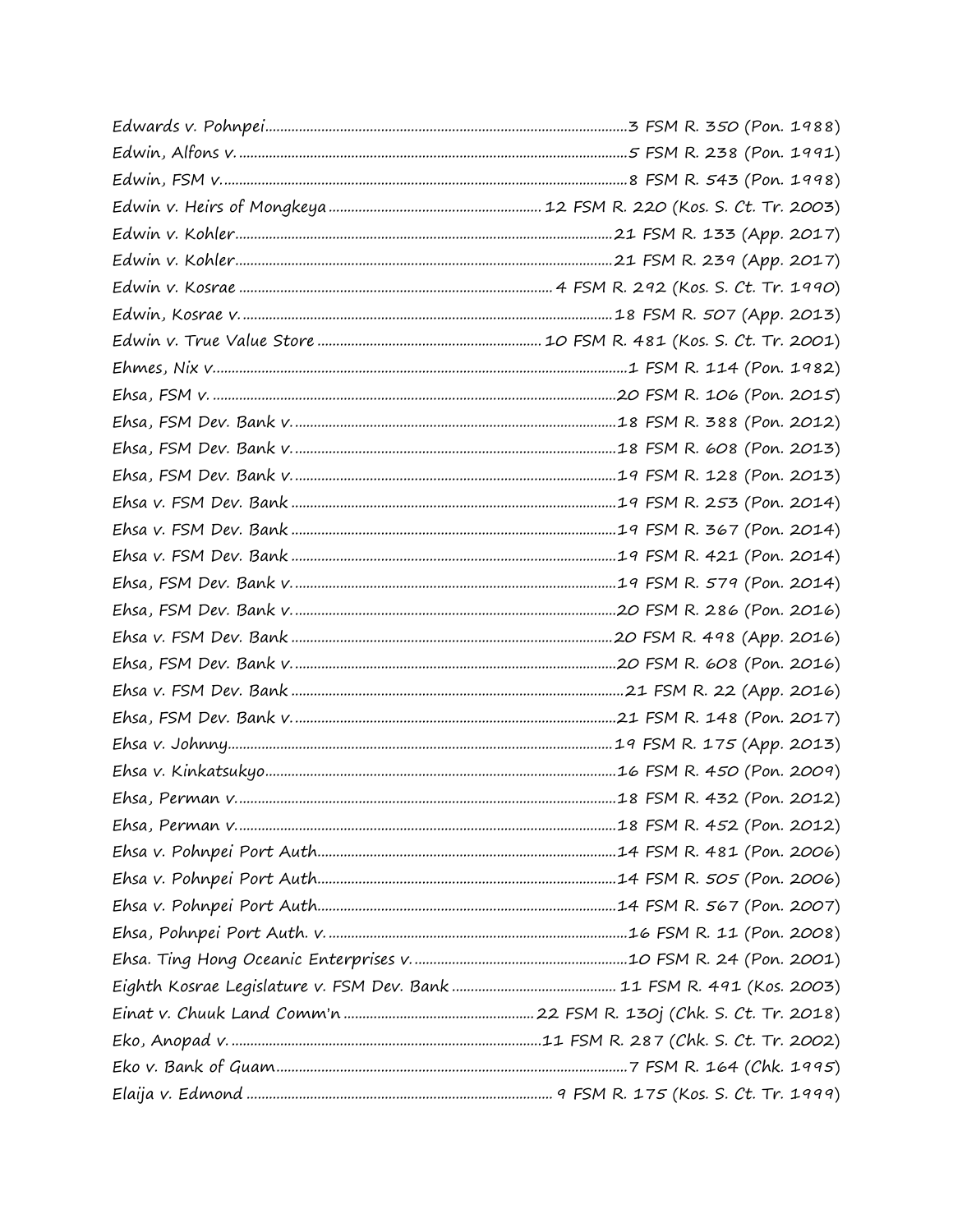| Electronically Stored Information, In re Search of All 21 FSM R. 192 (Pon. 2017) |  |
|----------------------------------------------------------------------------------|--|
|                                                                                  |  |
|                                                                                  |  |
|                                                                                  |  |
|                                                                                  |  |
|                                                                                  |  |
|                                                                                  |  |
|                                                                                  |  |
|                                                                                  |  |
|                                                                                  |  |
|                                                                                  |  |
|                                                                                  |  |
|                                                                                  |  |
|                                                                                  |  |
|                                                                                  |  |
|                                                                                  |  |
|                                                                                  |  |
| E.M. Chen & Assocs. (FSM), Inc. v. Pohnpei Port Auth 9 FSM R. 551 (Pon. 2000)    |  |
| E.M. Chen & Assocs. (FSM), Inc. v. Pohnpei Port Auth10 FSM R. 400 (Pon. 2001)    |  |
|                                                                                  |  |
|                                                                                  |  |
|                                                                                  |  |
|                                                                                  |  |
|                                                                                  |  |
|                                                                                  |  |
|                                                                                  |  |
|                                                                                  |  |
|                                                                                  |  |
|                                                                                  |  |
|                                                                                  |  |
|                                                                                  |  |
|                                                                                  |  |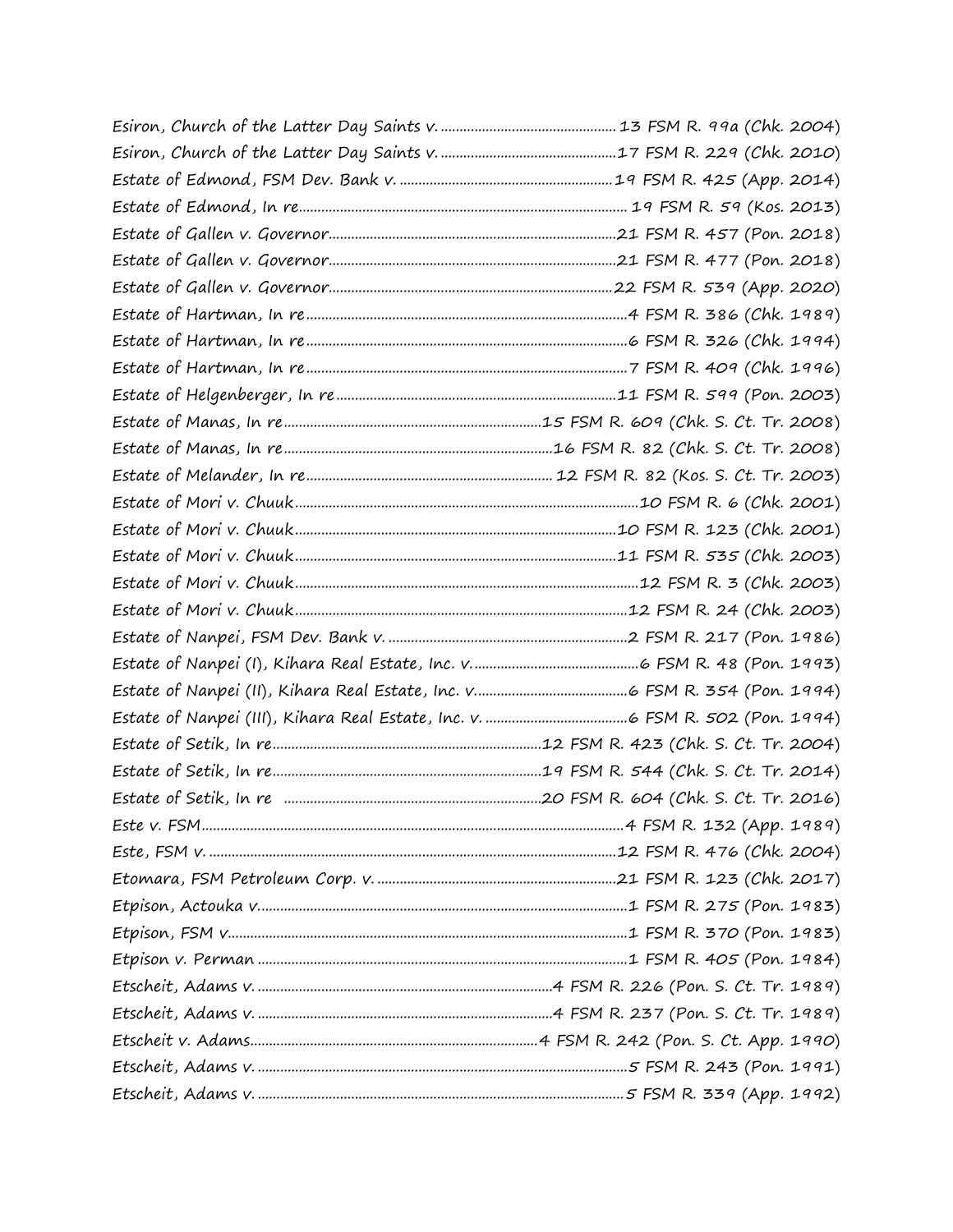| ٠ |
|---|
|   |
|   |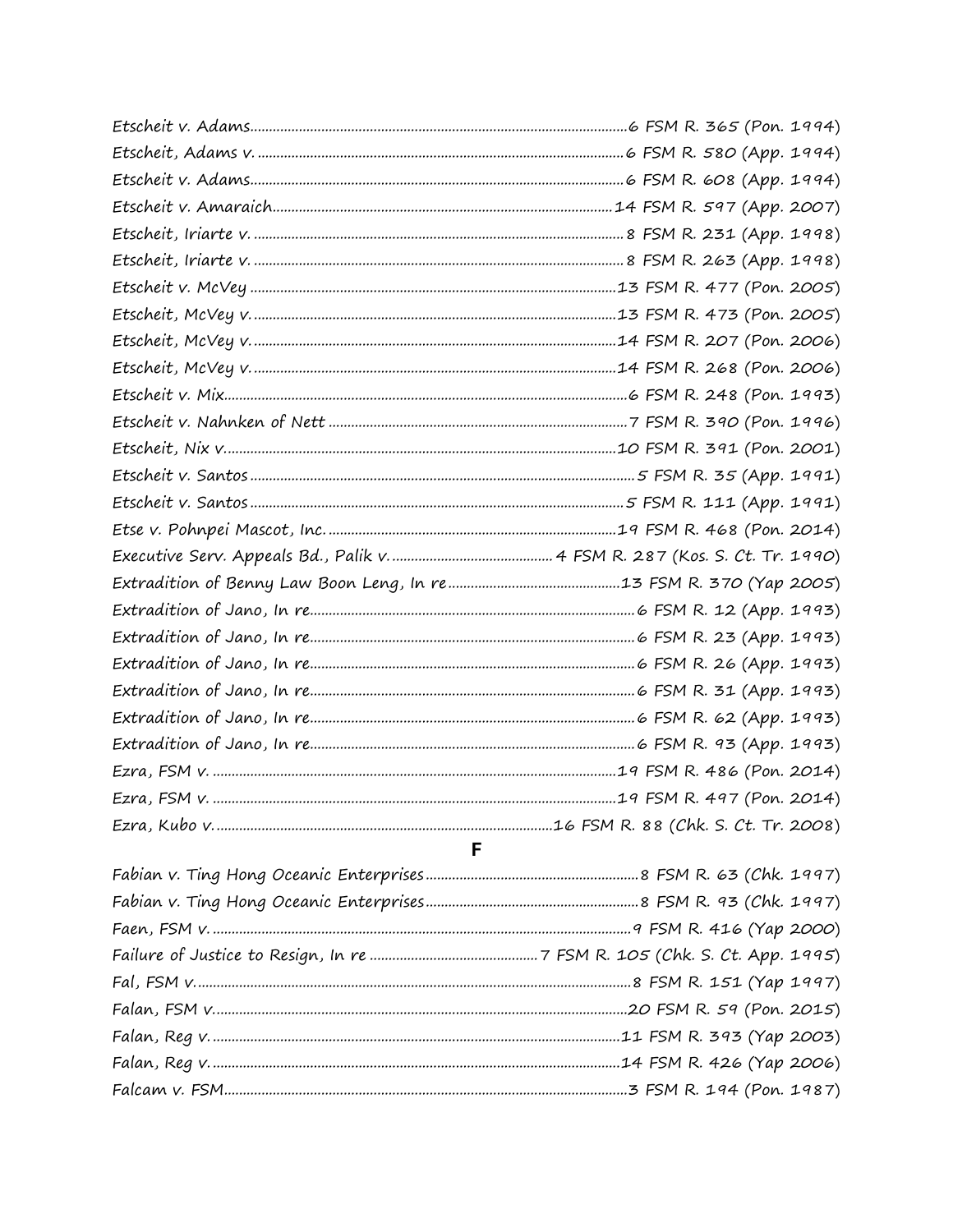| Federated Shipping Co., Ponape Transfer & Storage v 4 FSM R. 37 (Pon. 1989) |  |
|-----------------------------------------------------------------------------|--|
| Federated Shipping Co. v. Ponape Transfer & Storage 5 FSM R. 89 (App. 1991) |  |
|                                                                             |  |
|                                                                             |  |
|                                                                             |  |
|                                                                             |  |
|                                                                             |  |
|                                                                             |  |
|                                                                             |  |
|                                                                             |  |
|                                                                             |  |
|                                                                             |  |
|                                                                             |  |
|                                                                             |  |
| Fonoton Municipality v. Ponape Island Transp. Co12 FSM R. 337 (Pon. 2004)   |  |
| Fonoton Municipality, Ponape Island Transp. Co. v13 FSM R. 510 (App. 2005)  |  |
|                                                                             |  |
|                                                                             |  |
|                                                                             |  |
|                                                                             |  |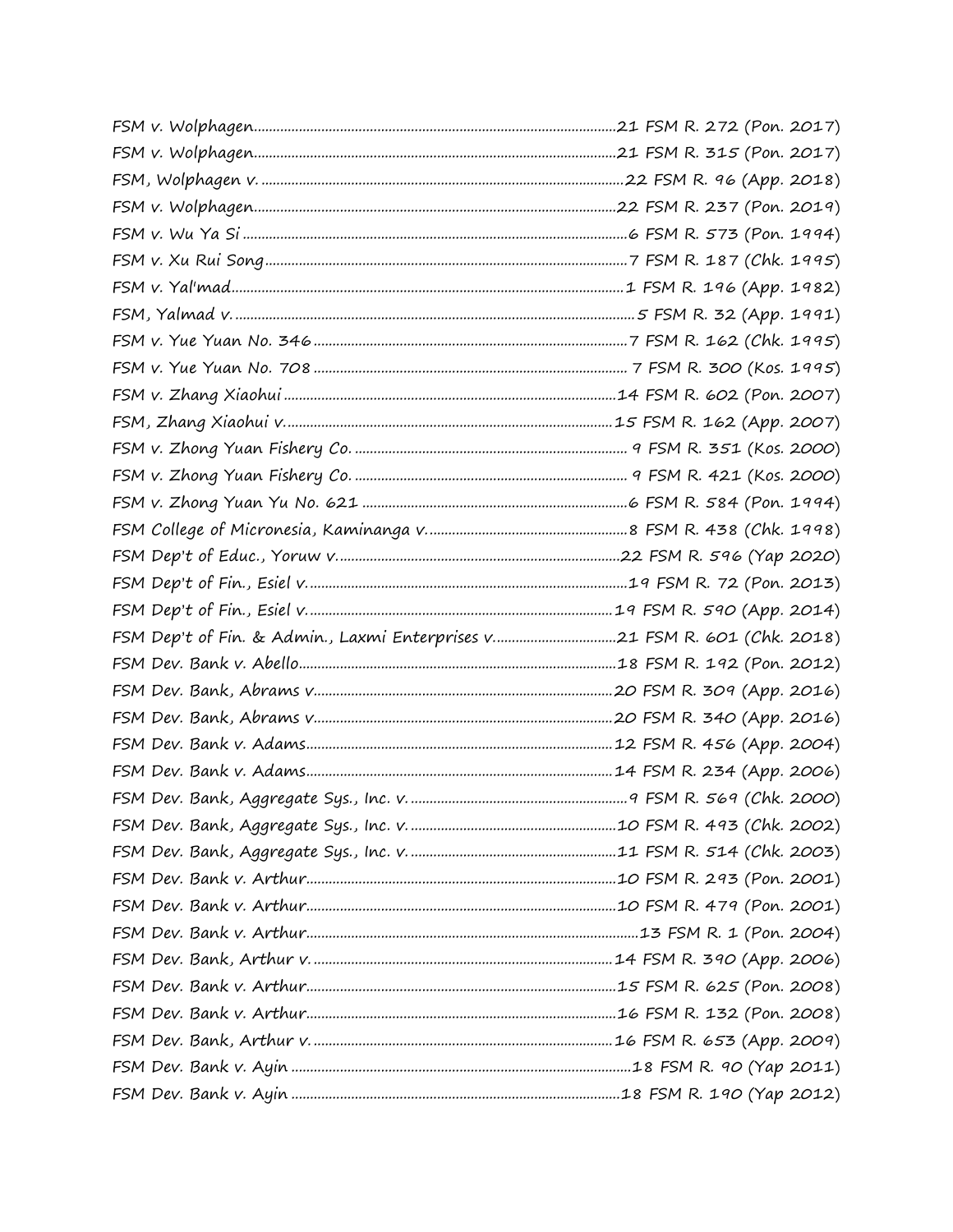| FSM Dev. Bank v. Director of Commerce & Indus 10 FSM R. 317 (Kos. 2001) |  |
|-------------------------------------------------------------------------|--|
|                                                                         |  |
|                                                                         |  |
|                                                                         |  |
|                                                                         |  |
|                                                                         |  |
|                                                                         |  |
|                                                                         |  |
|                                                                         |  |
|                                                                         |  |
|                                                                         |  |
|                                                                         |  |
|                                                                         |  |
|                                                                         |  |
|                                                                         |  |
|                                                                         |  |
|                                                                         |  |
|                                                                         |  |
|                                                                         |  |
|                                                                         |  |
|                                                                         |  |
|                                                                         |  |
|                                                                         |  |
|                                                                         |  |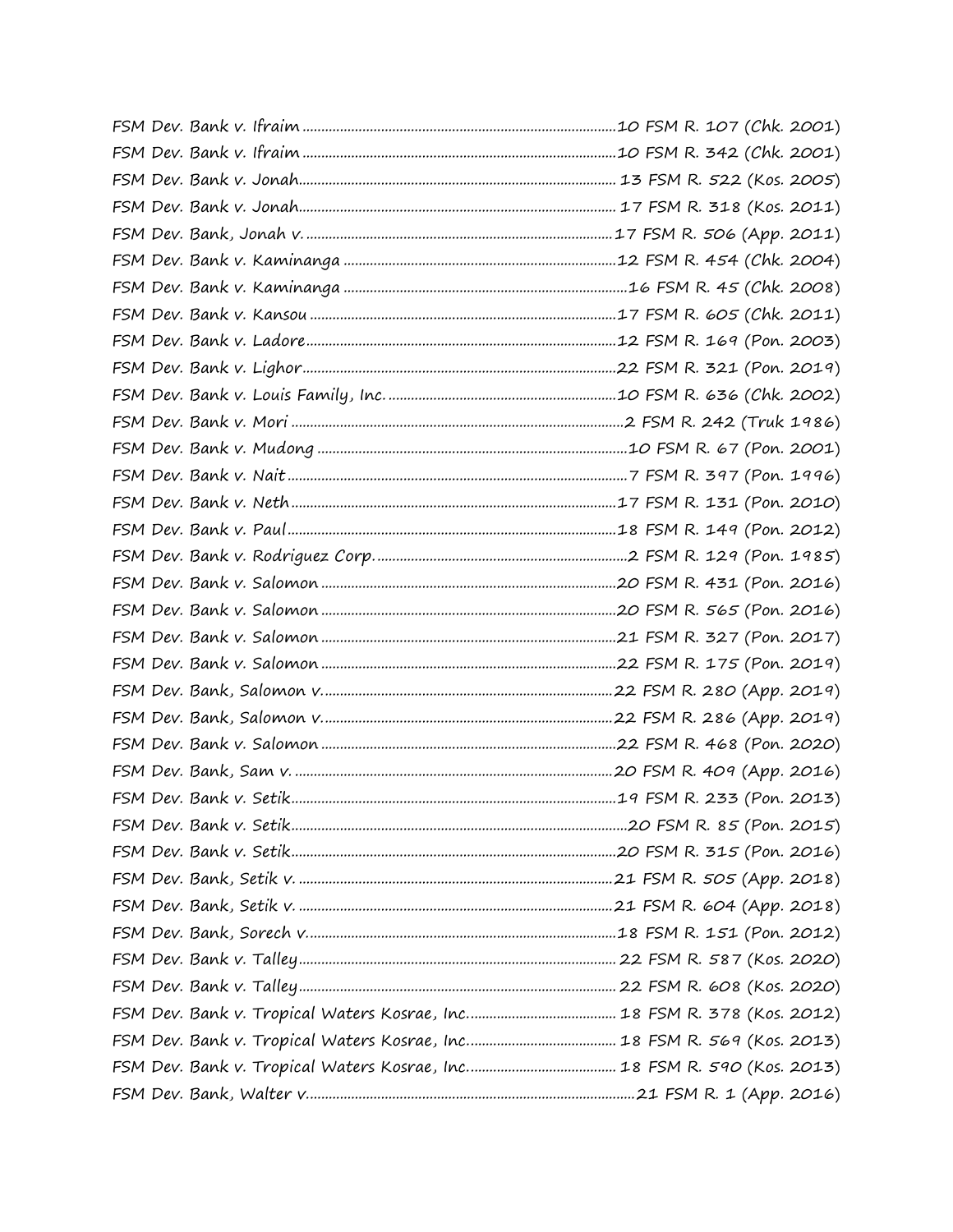| FSM Nat'l Gov't Employees' Health Ins. Plan, Donre v. 21 FSM R. 592 (Pon. 2018) |  |
|---------------------------------------------------------------------------------|--|
|                                                                                 |  |
|                                                                                 |  |
|                                                                                 |  |
|                                                                                 |  |
|                                                                                 |  |
|                                                                                 |  |
|                                                                                 |  |
|                                                                                 |  |
|                                                                                 |  |
|                                                                                 |  |
| FSM Social Sec. Admin. v. Chuuk Public Utility Corp16 FSM R. 333 (Chk. 2009)    |  |
|                                                                                 |  |
|                                                                                 |  |
|                                                                                 |  |
|                                                                                 |  |
|                                                                                 |  |
|                                                                                 |  |
|                                                                                 |  |
|                                                                                 |  |
|                                                                                 |  |
|                                                                                 |  |
|                                                                                 |  |
|                                                                                 |  |
|                                                                                 |  |
|                                                                                 |  |
|                                                                                 |  |
|                                                                                 |  |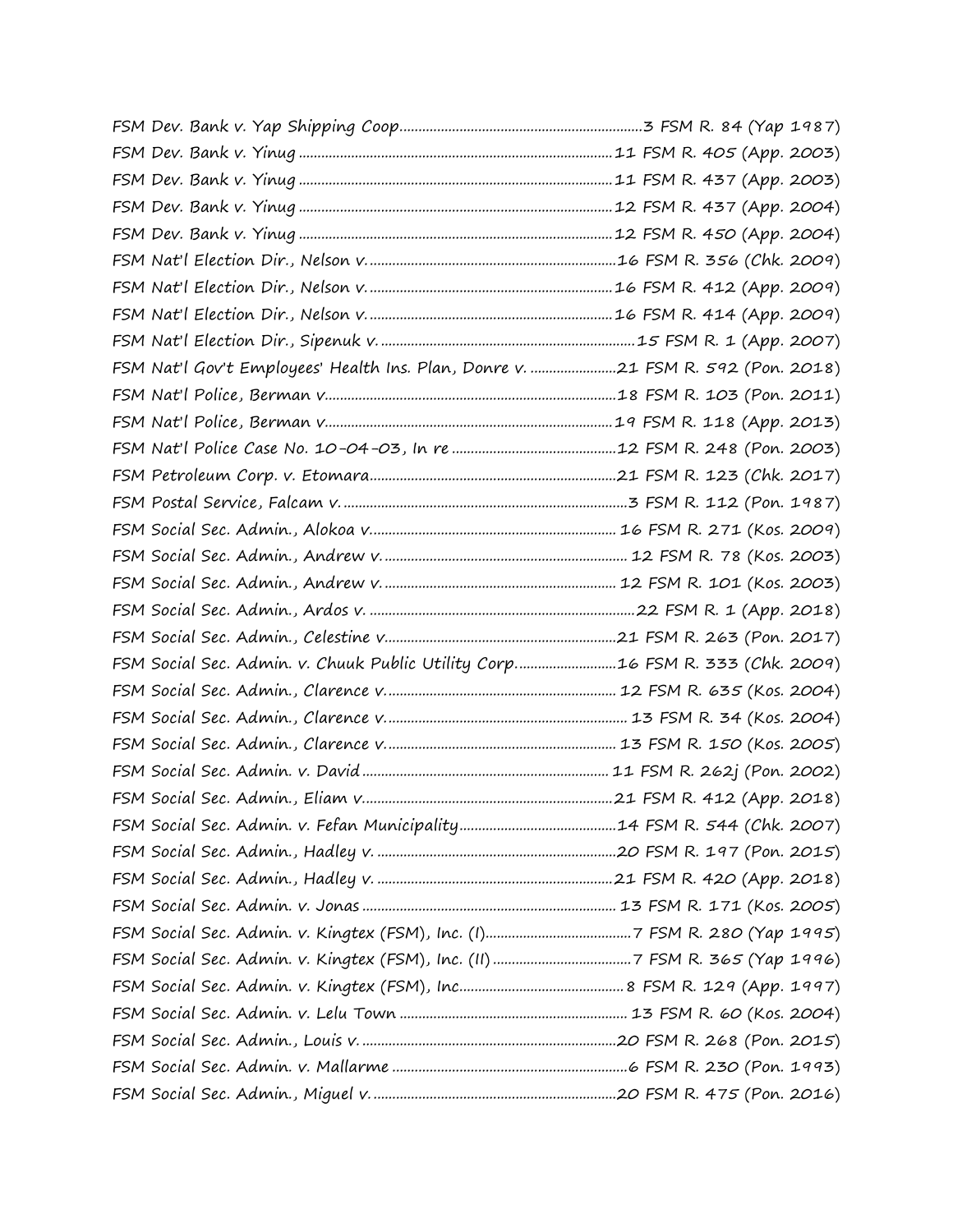| FSM Supreme Court, Office of the Public Defender v.  4 FSM R. 307 (App. 1990)        |  |
|--------------------------------------------------------------------------------------|--|
| FSM Supreme Court, Ting Hong Oceanic Enterprises v.  8 FSM R. 1 (App. 1997)          |  |
| FSM Telecomm. Corp., Central Micronesia Commc'ns, Inc. v. 20 FSM R. 311 (App. 2016)  |  |
| FSM Telecomm. Corp., Central Micronesia Commc'ns, Inc. v.  20 FSM R. 649 (App. 2016) |  |
|                                                                                      |  |
|                                                                                      |  |
|                                                                                      |  |
|                                                                                      |  |
|                                                                                      |  |
|                                                                                      |  |
|                                                                                      |  |
|                                                                                      |  |
|                                                                                      |  |
|                                                                                      |  |
|                                                                                      |  |
|                                                                                      |  |
|                                                                                      |  |
|                                                                                      |  |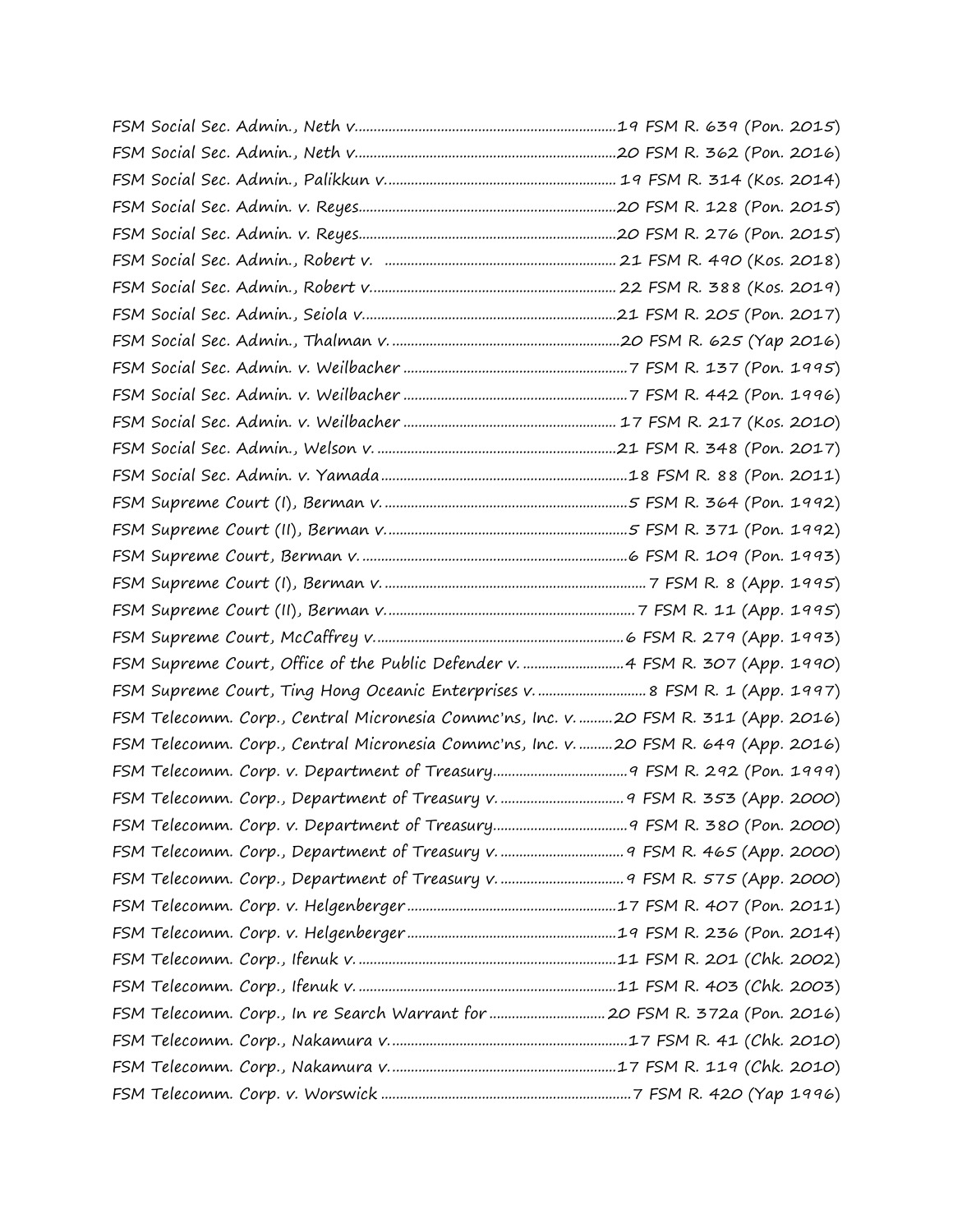| F/V Teraka No. 168, People of Eauripik ex rel. Sarongelfeg v18 FSM R. 262 (Yap 2012) |  |
|--------------------------------------------------------------------------------------|--|
| F/V Teraka No. 168, People of Eauripik ex rel. Sarongelfeg v18 FSM R. 284 (Yap 2012) |  |
| F/V Teraka No. 168, People of Eauripik ex rel. Sarongelfeg v18 FSM R. 297 (Yap 2012) |  |
| F/V Teraka No. 168, People of Eauripik ex rel. Sarongelfeg v18 FSM R. 307 (Yap 2012) |  |
| F/V Teraka No. 168, People of Eauripik ex rel. Sarongelfeg v18 FSM R. 412 (Yap 2012) |  |
| F/V Teraka No. 168, People of Eauripik ex rel. Sarongelfeg v18 FSM R. 461 (Yap 2012) |  |
| F/V Teraka No. 168, People of Eauripik ex rel. Sarongelfeg v18 FSM R. 623 (Yap 2013) |  |
| F/V Teraka No. 168, People of Eauripik ex rel. Sarongelfeg v19 FSM R. 49 (Yap 2013)  |  |
| F/V Teraka No. 168, People of Eauripik ex rel. Sarongelfeg v19 FSM R. 88 (Yap 2013)  |  |
| F/V Teraka No. 168, People of Eauripik ex rel. Sarongelfeg v19 FSM R. 227 (Yap 2013) |  |

## **G**

| Genesis Pharmacy v. Department of Treasury & Admin. 18 FSM R. 27 (Pon. 2011)        |  |
|-------------------------------------------------------------------------------------|--|
| Geoffrey Hughes (Export) Pty, Ltd. v. America Ducksan Co. 12 FSM R. 413 (Chk. 2004) |  |
|                                                                                     |  |
|                                                                                     |  |
|                                                                                     |  |
|                                                                                     |  |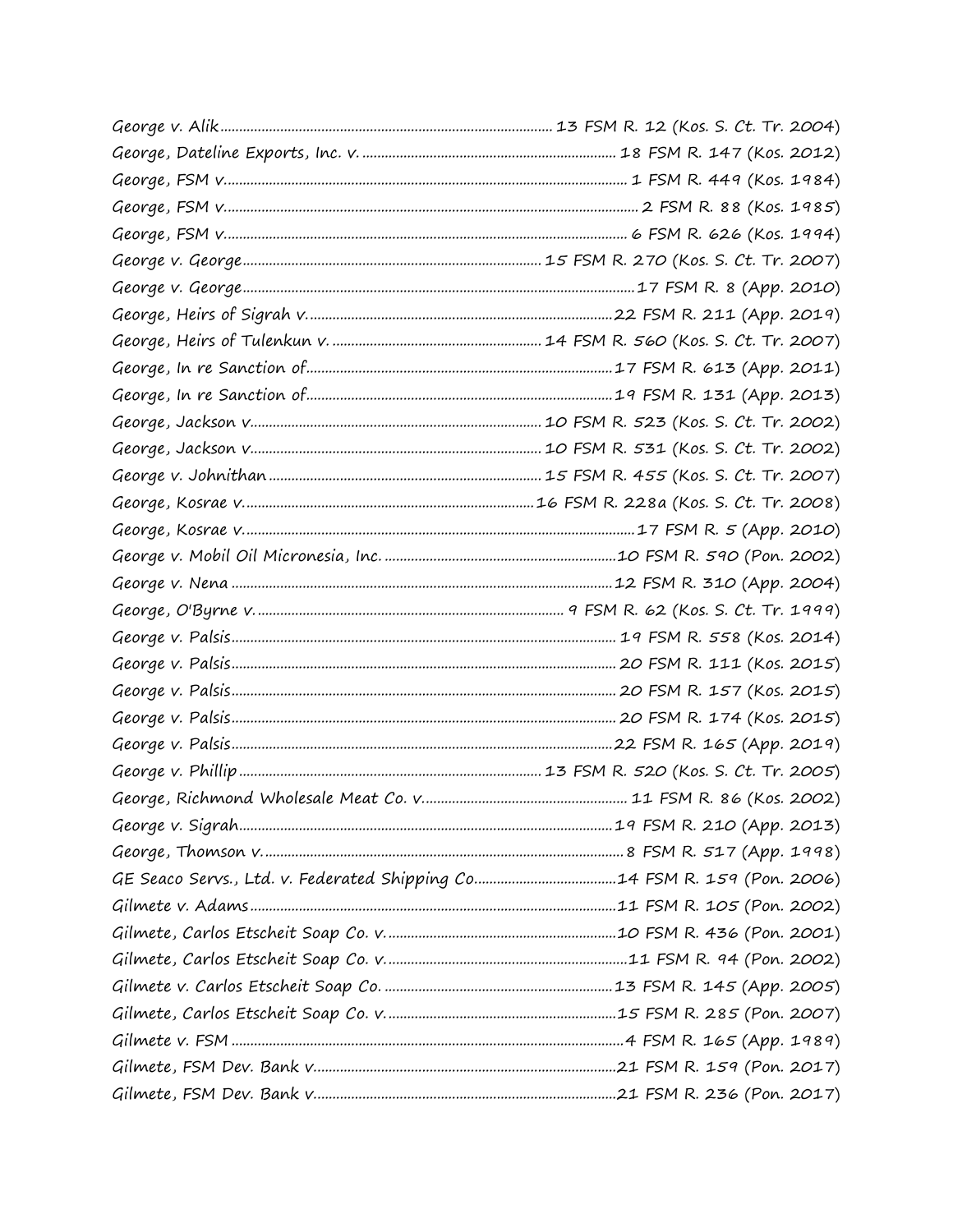| H |  |
|---|--|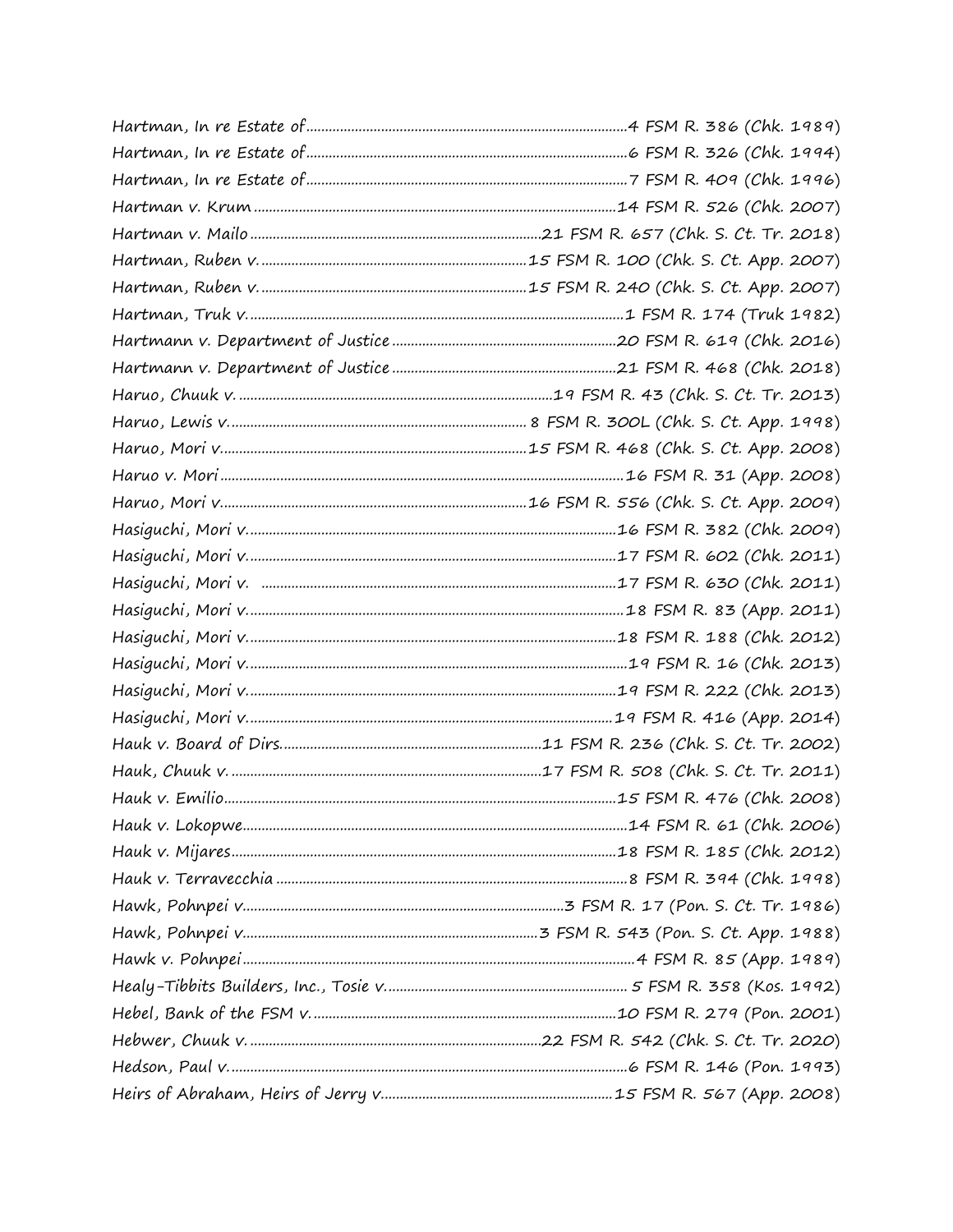| Heirs of Benjamin v. Heirs of Benjamin  15 FSM R. 657 (Kos. S. Ct. Tr. 2008)       |  |
|------------------------------------------------------------------------------------|--|
|                                                                                    |  |
|                                                                                    |  |
|                                                                                    |  |
|                                                                                    |  |
|                                                                                    |  |
|                                                                                    |  |
|                                                                                    |  |
|                                                                                    |  |
|                                                                                    |  |
|                                                                                    |  |
|                                                                                    |  |
|                                                                                    |  |
|                                                                                    |  |
|                                                                                    |  |
|                                                                                    |  |
|                                                                                    |  |
|                                                                                    |  |
|                                                                                    |  |
|                                                                                    |  |
| Heirs of Jonah v. Department of Transp. & Infrastructure 20 FSM R. 118 (Kos. 2015) |  |
|                                                                                    |  |
|                                                                                    |  |
|                                                                                    |  |
|                                                                                    |  |
|                                                                                    |  |
|                                                                                    |  |
|                                                                                    |  |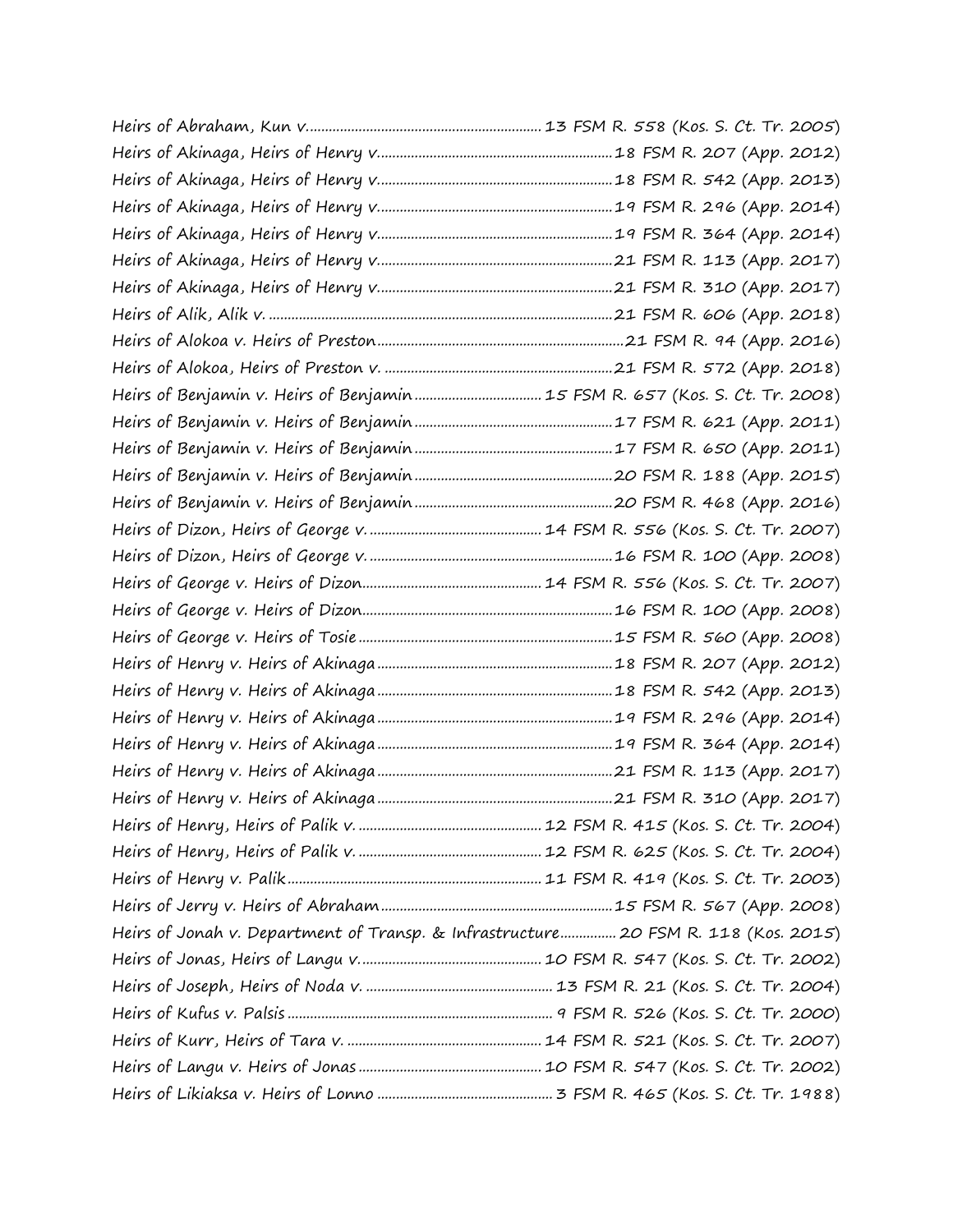| Heirs of Mackwelung, Heirs of Mongkeya v.  8 FSM R. 31 (Kos. S. Ct. Tr. 1997)   |  |
|---------------------------------------------------------------------------------|--|
| Heirs of Mackwelung v. Heirs of Mongkeya  13 FSM R. 20 (Kos. S. Ct. Tr. 2004)   |  |
| Heirs of Mackwelung v. Heirs of Mongkeya  16 FSM R. 368 (Kos. S. Ct. Tr. 2009)  |  |
| Heirs of Mackwelung v. Heirs of Mongkeya  16 FSM R. 535 (Kos. S. Ct. Tr. 2009)  |  |
| Heirs of Mackwelung v. Heirs of Mongkeya  18 FSM R. 12 (Kos. S. Ct. Tr. 2011)   |  |
| Heirs of Mackwelung v. Heirs of Taulung 14 FSM R. 287 (Kos. S. Ct. Tr. 2006)    |  |
| Heirs of Mackwelung v. Heirs of Taulung 14 FSM R. 494 (Kos. S. Ct. Tr. 2006)    |  |
|                                                                                 |  |
|                                                                                 |  |
|                                                                                 |  |
|                                                                                 |  |
|                                                                                 |  |
|                                                                                 |  |
|                                                                                 |  |
|                                                                                 |  |
| Heirs of Mongkeya v. Heirs of Mackwelung  8 FSM R. 31 (Kos. S. Ct. Tr. 1997)    |  |
| Heirs of Mongkeya, Heirs of Mackwelung v.  13 FSM R. 20 (Kos. S. Ct. Tr. 2004)  |  |
| Heirs of Mongkeya, Heirs of Mackwelung v.  16 FSM R. 368 (Kos. S. Ct. Tr. 2009) |  |
| Heirs of Mongkeya, Heirs of Mackwelung v.  16 FSM R. 535 (Kos. S. Ct. Tr. 2009) |  |
| Heirs of Mongkeya, Heirs of Mackwelung v.  18 FSM R. 12 (Kos. S. Ct. Tr. 2011)  |  |
|                                                                                 |  |
|                                                                                 |  |
|                                                                                 |  |
|                                                                                 |  |
|                                                                                 |  |
|                                                                                 |  |
|                                                                                 |  |
|                                                                                 |  |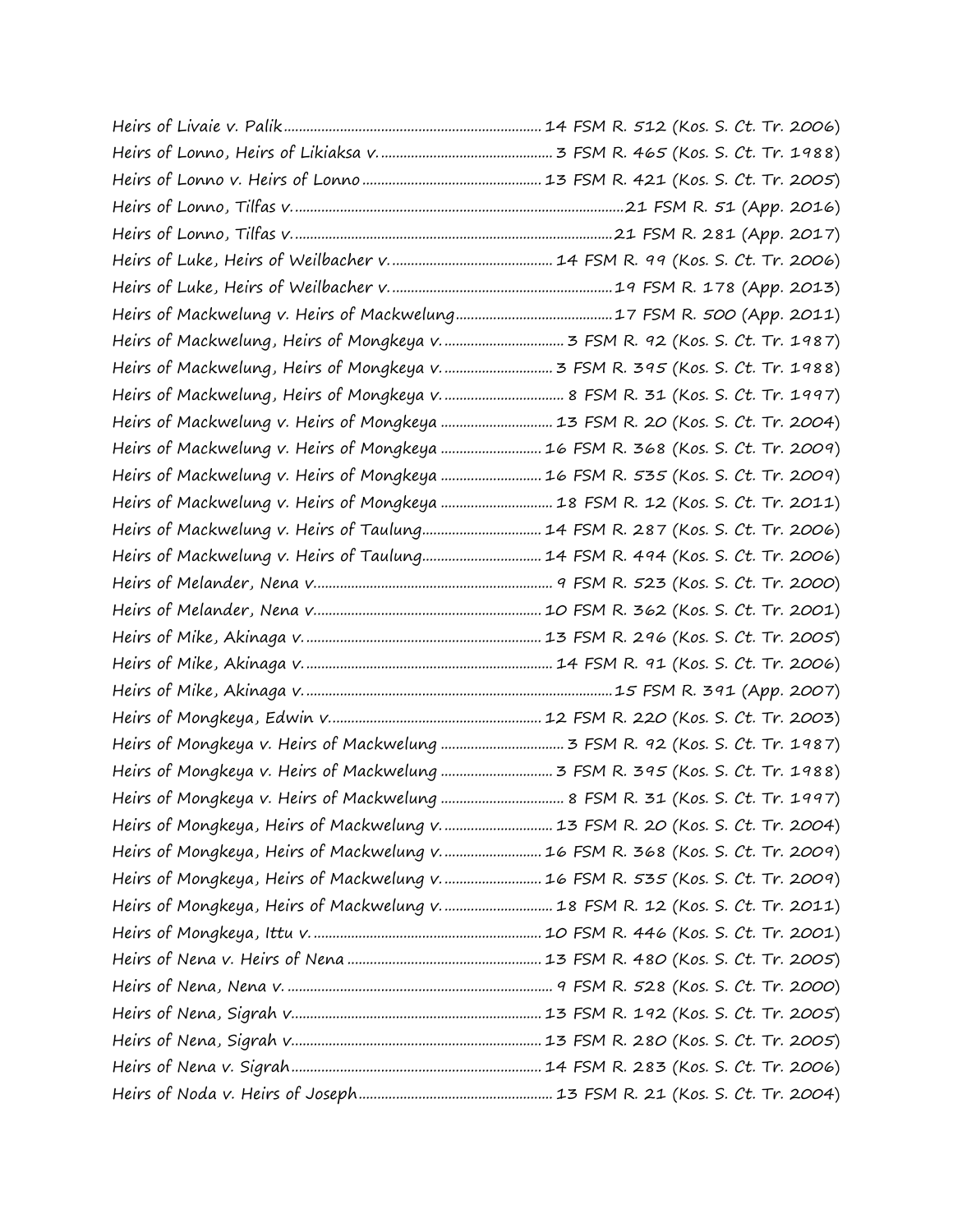| Heirs of Seymour, Heirs of Tulenkun v 15 FSM R. 342 (Kos. S. Ct. Tr. 2007)     |
|--------------------------------------------------------------------------------|
|                                                                                |
|                                                                                |
|                                                                                |
|                                                                                |
|                                                                                |
| Heirs of Taulung, Heirs of Mackwelung v.  14 FSM R. 287 (Kos. S. Ct. Tr. 2006) |
| Heirs of Taulung, Heirs of Mackwelung v.  14 FSM R. 494 (Kos. S. Ct. Tr. 2006) |
|                                                                                |
|                                                                                |
|                                                                                |
|                                                                                |
|                                                                                |
|                                                                                |
|                                                                                |
|                                                                                |
|                                                                                |
|                                                                                |
|                                                                                |
|                                                                                |
|                                                                                |
|                                                                                |
|                                                                                |
|                                                                                |
|                                                                                |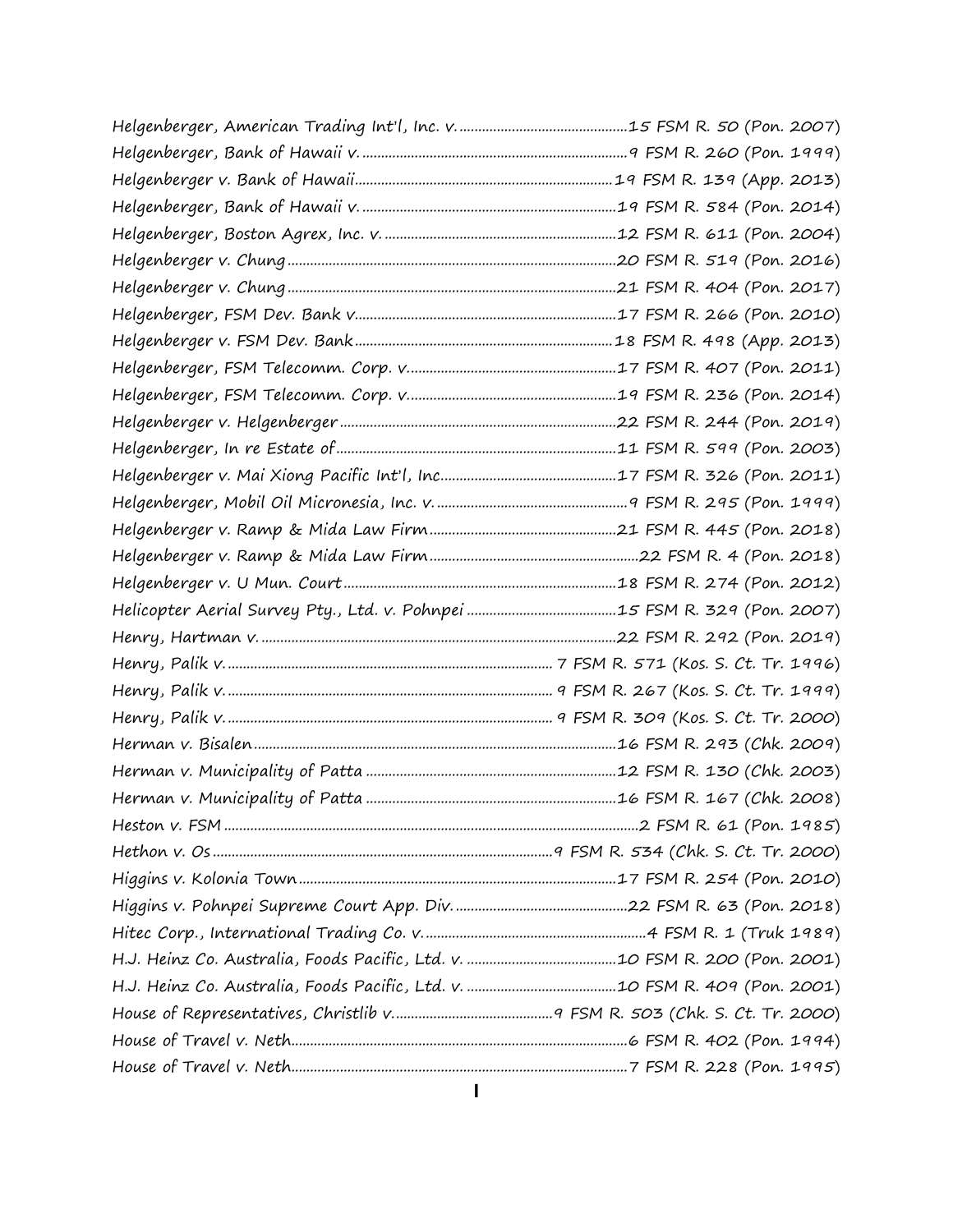| In re Constitutionality of Chuuk State Law No. 14-18-23 22 FSM R. 258 (Chk. 2019) |  |
|-----------------------------------------------------------------------------------|--|
|                                                                                   |  |
|                                                                                   |  |
|                                                                                   |  |
|                                                                                   |  |
|                                                                                   |  |
|                                                                                   |  |
|                                                                                   |  |
|                                                                                   |  |
|                                                                                   |  |
|                                                                                   |  |
|                                                                                   |  |
|                                                                                   |  |
|                                                                                   |  |
|                                                                                   |  |
|                                                                                   |  |
|                                                                                   |  |
|                                                                                   |  |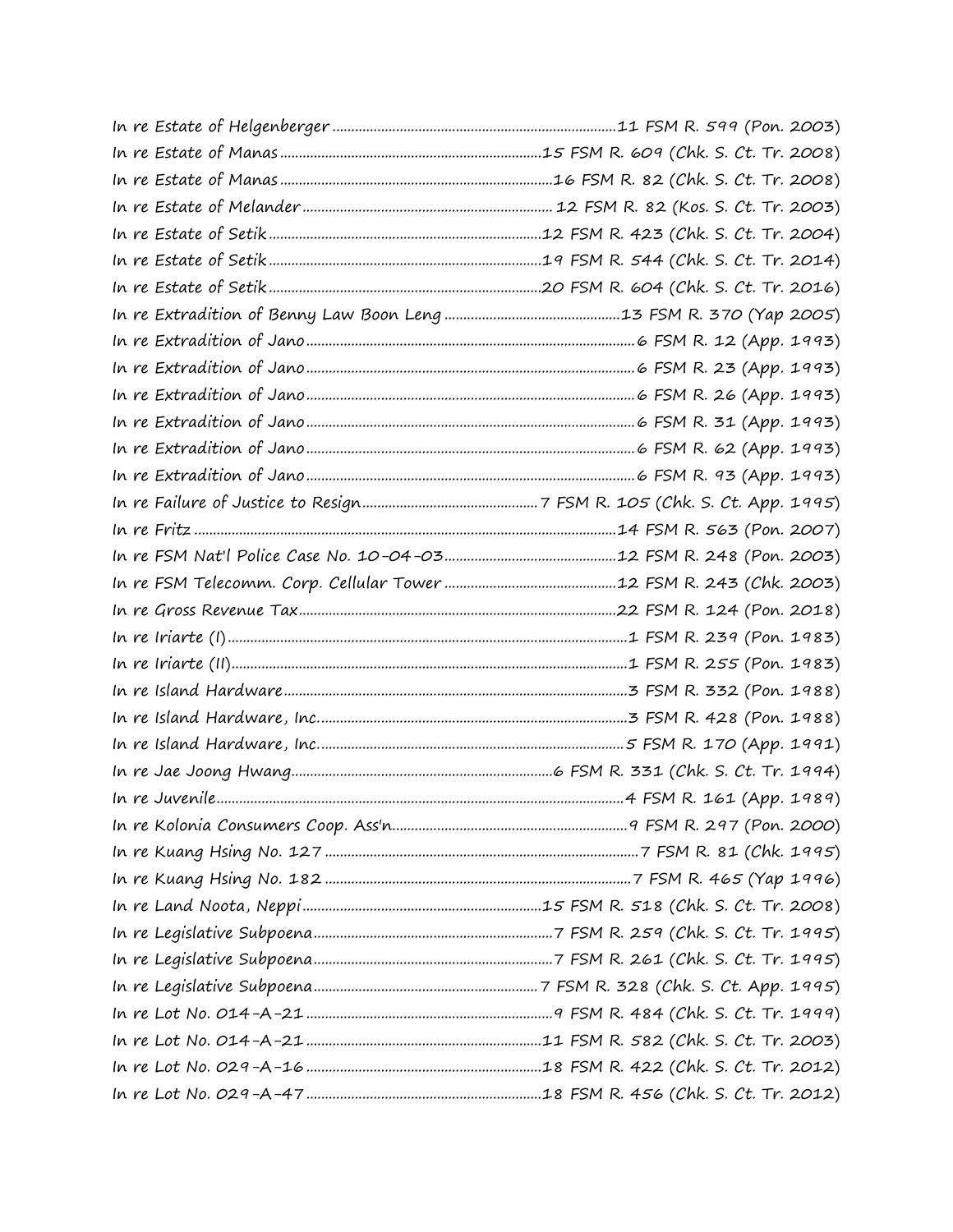| In re Mid-Mortlocks Interim Election11 FSM R. 470 (Chk. S. Ct. App. 2003) |  |
|---------------------------------------------------------------------------|--|
|                                                                           |  |
|                                                                           |  |
|                                                                           |  |
|                                                                           |  |
|                                                                           |  |
|                                                                           |  |
|                                                                           |  |
|                                                                           |  |
|                                                                           |  |
|                                                                           |  |
|                                                                           |  |
|                                                                           |  |
|                                                                           |  |
|                                                                           |  |
|                                                                           |  |
|                                                                           |  |
|                                                                           |  |
|                                                                           |  |
|                                                                           |  |
|                                                                           |  |
|                                                                           |  |
|                                                                           |  |
|                                                                           |  |
|                                                                           |  |
|                                                                           |  |
|                                                                           |  |
|                                                                           |  |
|                                                                           |  |
|                                                                           |  |
|                                                                           |  |
|                                                                           |  |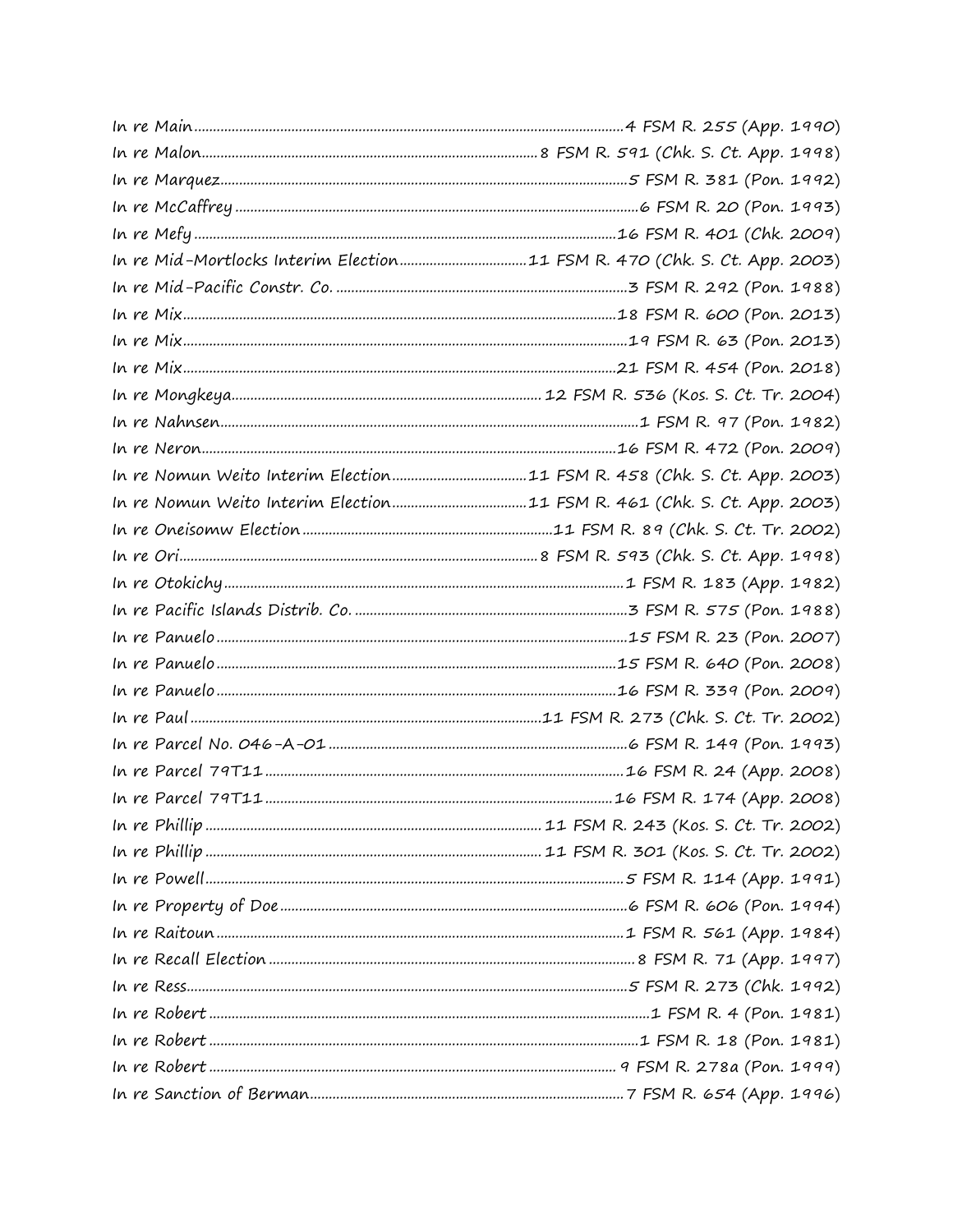| In re Search of All Electronically Stored Information21 FSM R. 192 (Pon. 2017) |  |
|--------------------------------------------------------------------------------|--|
|                                                                                |  |
|                                                                                |  |
|                                                                                |  |
|                                                                                |  |
|                                                                                |  |
|                                                                                |  |
|                                                                                |  |
|                                                                                |  |
|                                                                                |  |
|                                                                                |  |
|                                                                                |  |
|                                                                                |  |
|                                                                                |  |
|                                                                                |  |
|                                                                                |  |
|                                                                                |  |
|                                                                                |  |
|                                                                                |  |
|                                                                                |  |
|                                                                                |  |
|                                                                                |  |
|                                                                                |  |
|                                                                                |  |
|                                                                                |  |
|                                                                                |  |
|                                                                                |  |
|                                                                                |  |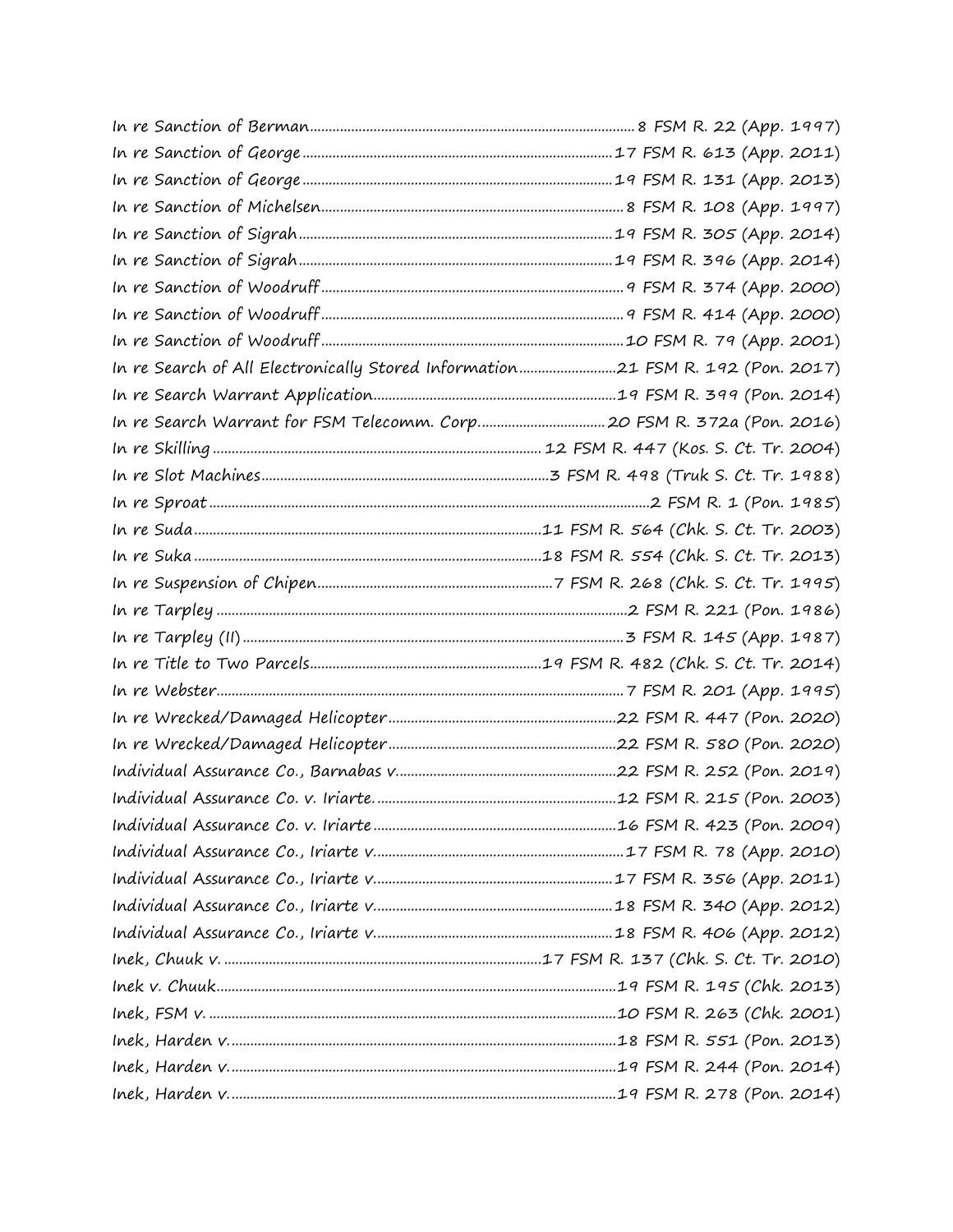|                                                                                 | Irons v. Corporation of the President of the Church of Latter Day Saints22 FSM R. 158 (Chk. 2019) |
|---------------------------------------------------------------------------------|---------------------------------------------------------------------------------------------------|
| Irons v. Chuuk State Supreme Court Tr. Div19 FSM R. 654 (Chk. S. Ct. App. 2015) |                                                                                                   |
|                                                                                 |                                                                                                   |
|                                                                                 |                                                                                                   |
|                                                                                 |                                                                                                   |
|                                                                                 |                                                                                                   |
|                                                                                 |                                                                                                   |
|                                                                                 |                                                                                                   |
|                                                                                 |                                                                                                   |
|                                                                                 |                                                                                                   |
|                                                                                 |                                                                                                   |
|                                                                                 |                                                                                                   |
|                                                                                 |                                                                                                   |
|                                                                                 |                                                                                                   |
|                                                                                 |                                                                                                   |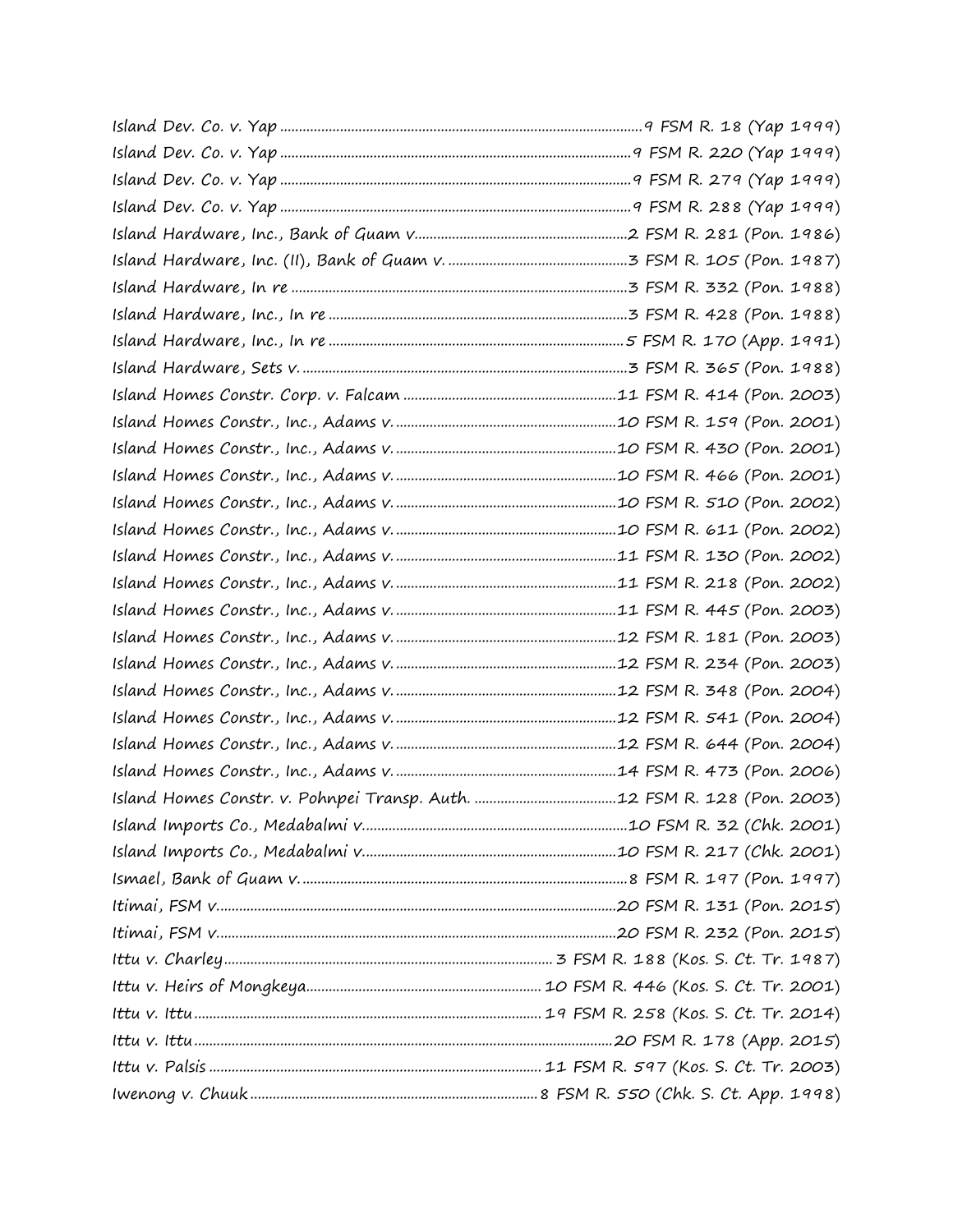| Jackson v. Chuuk State Election Comm'n17 FSM R. 487 (Chk. S. Ct. Tr. 2011)    |
|-------------------------------------------------------------------------------|
| Jackson v. Chuuk State Election Comm'n17 FSM R. 492 (Chk. S. Ct. App. 2011)   |
|                                                                               |
|                                                                               |
|                                                                               |
|                                                                               |
|                                                                               |
|                                                                               |
| Jackson v. Kosrae State Election Comm'n  11 FSM R. 133 (Kos. S. Ct. Tr. 2002) |
| Jackson v. Kosrae State Election Comm'n 11 FSM R. 162 (Kos. S. Ct. Tr. 2002)  |
|                                                                               |
|                                                                               |
|                                                                               |
|                                                                               |
|                                                                               |
|                                                                               |
|                                                                               |
|                                                                               |
|                                                                               |
|                                                                               |
|                                                                               |
|                                                                               |
|                                                                               |
|                                                                               |
|                                                                               |
|                                                                               |
|                                                                               |
|                                                                               |
|                                                                               |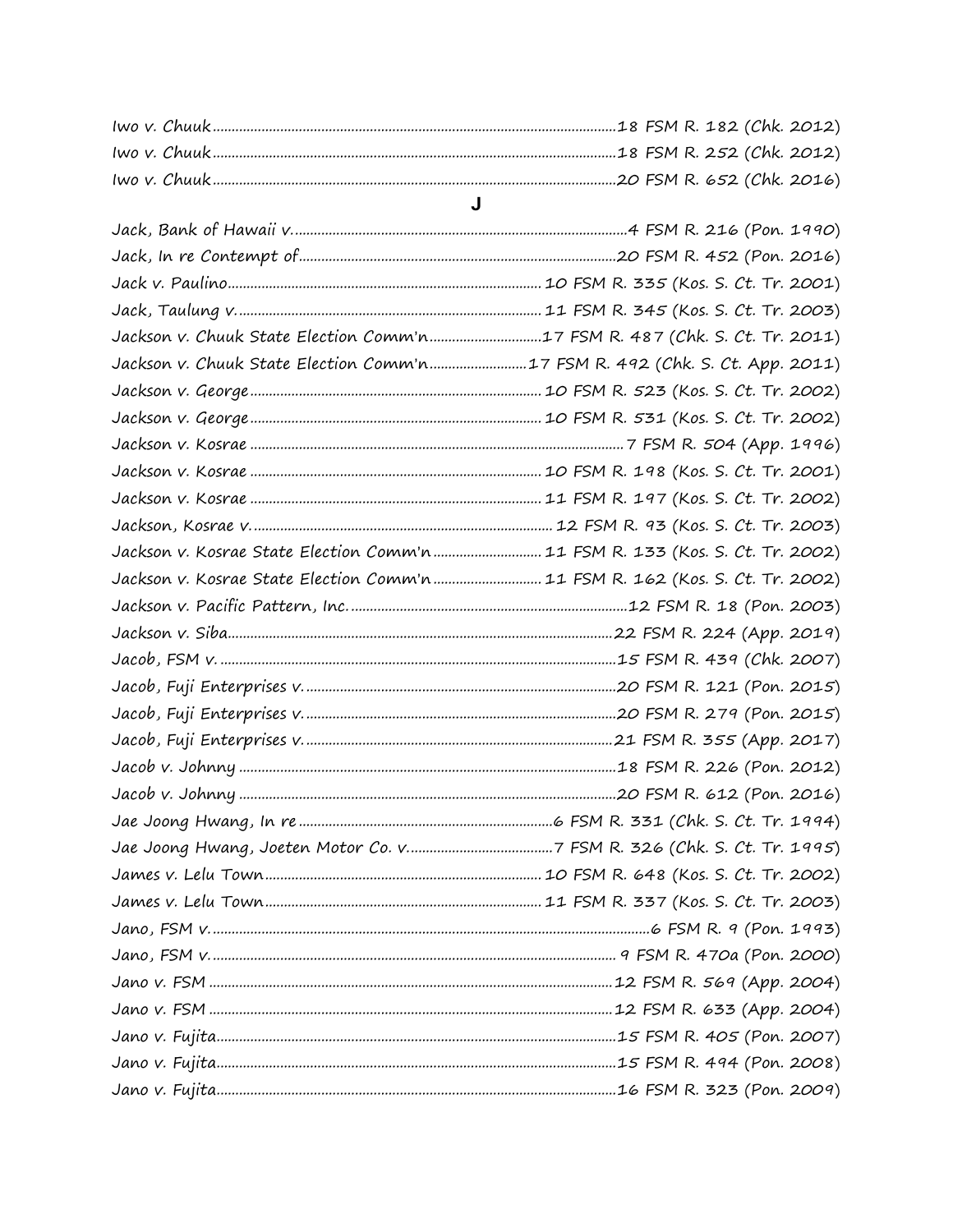| Japan Far Seas Purse Seine Fishing Ass'n, Dai Wang Sheng v.  10 FSM R. 112 (Kos. 2001) |  |
|----------------------------------------------------------------------------------------|--|
|                                                                                        |  |
|                                                                                        |  |
|                                                                                        |  |
|                                                                                        |  |
|                                                                                        |  |
|                                                                                        |  |
|                                                                                        |  |
|                                                                                        |  |
|                                                                                        |  |
|                                                                                        |  |
|                                                                                        |  |
|                                                                                        |  |
|                                                                                        |  |
|                                                                                        |  |
|                                                                                        |  |
|                                                                                        |  |
|                                                                                        |  |
|                                                                                        |  |
|                                                                                        |  |
|                                                                                        |  |
|                                                                                        |  |
|                                                                                        |  |
|                                                                                        |  |
|                                                                                        |  |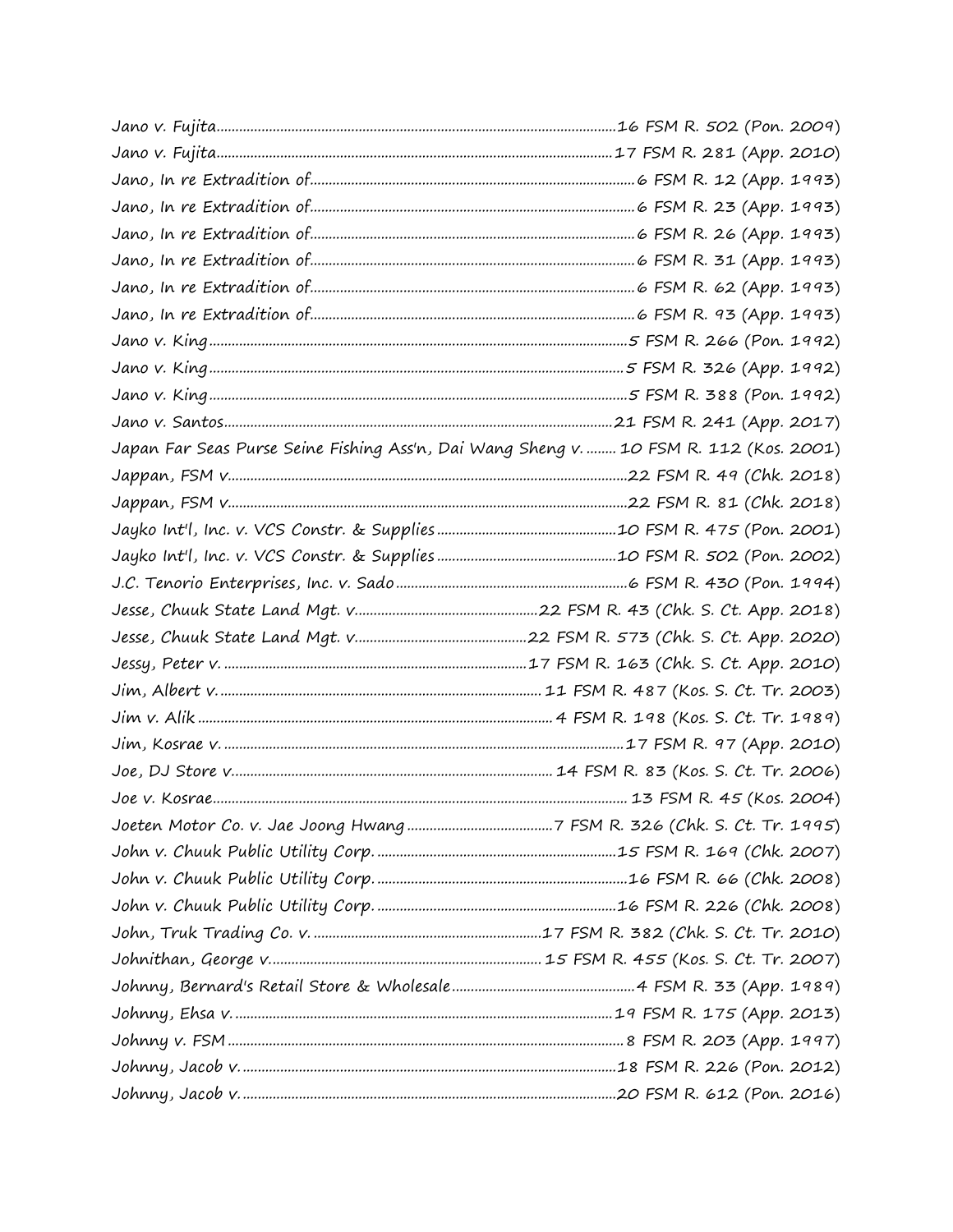| K |  |
|---|--|
|   |  |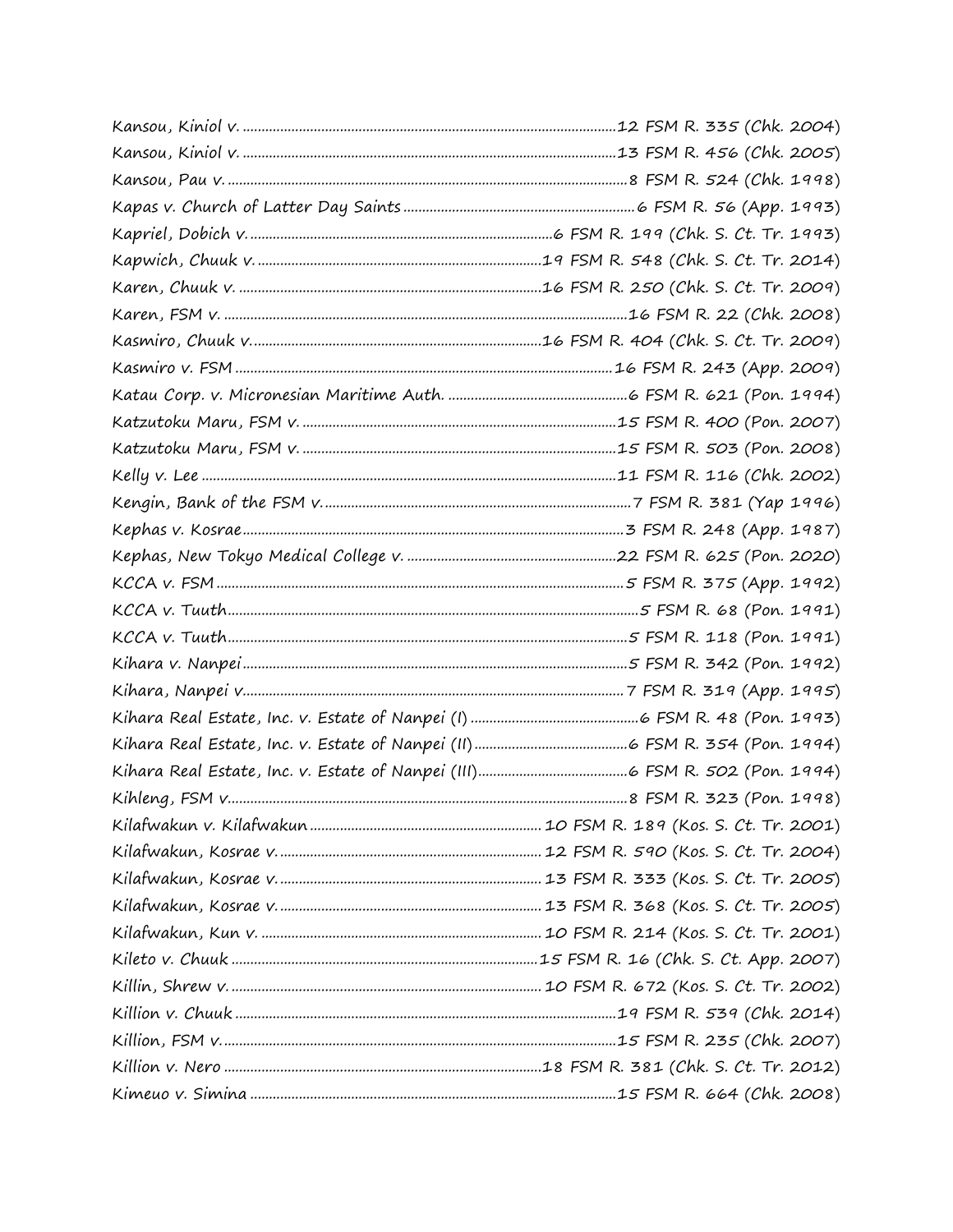| Kolonia Consumer Coop. Ass'n, Pacific Agri-Products, Inc. v. 7 FSM R. 291 (Pon. 1995) |  |
|---------------------------------------------------------------------------------------|--|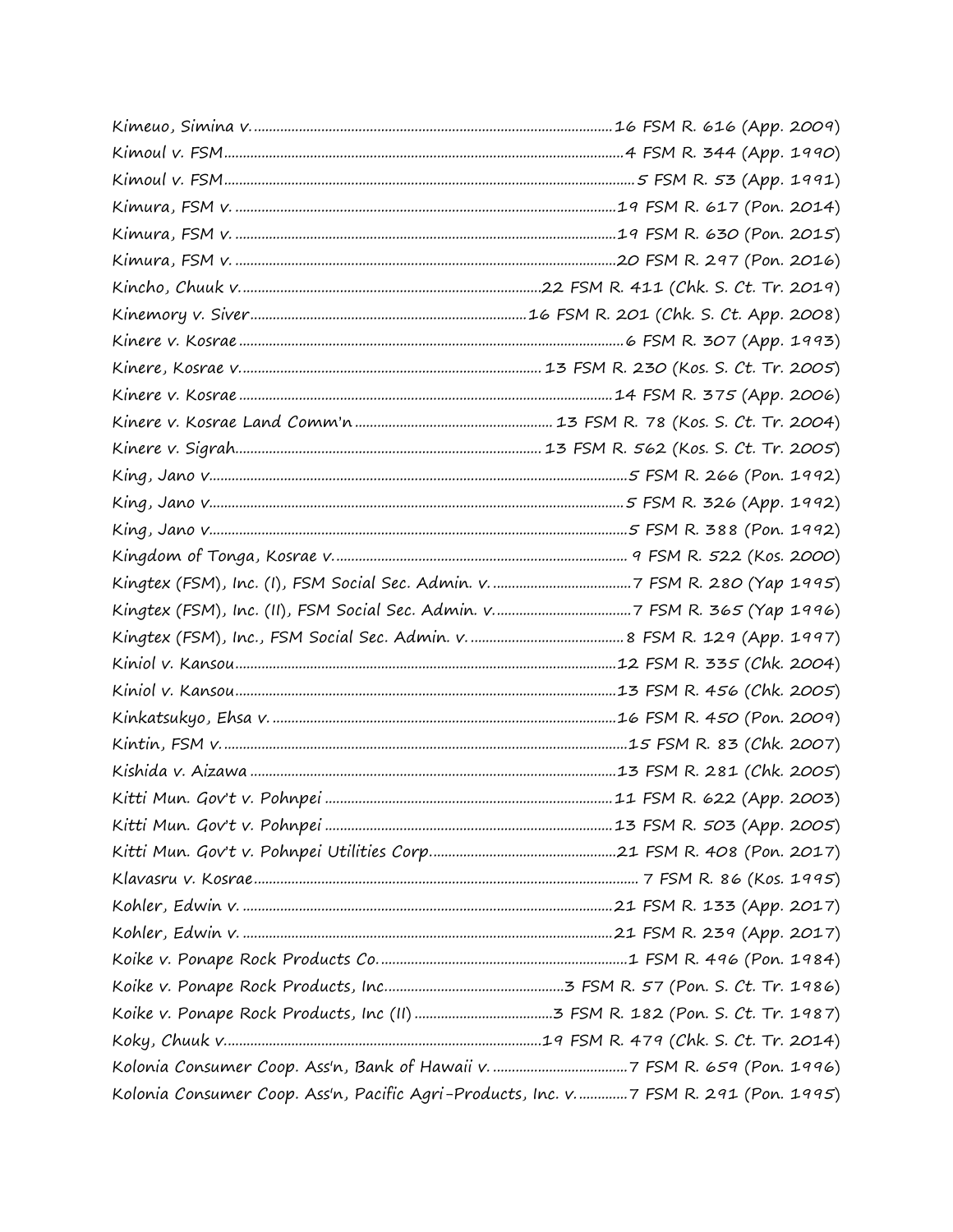| Kolonia Consumer Coop. Ass'n (I), Richmond Wholesale Meat Co. v. 7 FSM R. 387 (Pon. 1996)  |  |
|--------------------------------------------------------------------------------------------|--|
| Kolonia Consumer Coop. Ass'n (II), Richmond Wholesale Meat Co. v.7 FSM R. 407 (Pon. 1996)  |  |
| Kolonia Consumer Coop. Ass'n (III), Richmond Wholesale Meat Co. v.7 FSM R. 453 (Pon. 1996) |  |
| Kolonia Consumer Coop. Ass'n, Triple J Enterprises v7 FSM R. 385 (Pon. 1996)               |  |
|                                                                                            |  |
|                                                                                            |  |
|                                                                                            |  |
|                                                                                            |  |
|                                                                                            |  |
|                                                                                            |  |
|                                                                                            |  |
|                                                                                            |  |
|                                                                                            |  |
|                                                                                            |  |
|                                                                                            |  |
|                                                                                            |  |
|                                                                                            |  |
|                                                                                            |  |
|                                                                                            |  |
|                                                                                            |  |
|                                                                                            |  |
|                                                                                            |  |
|                                                                                            |  |
|                                                                                            |  |
|                                                                                            |  |
|                                                                                            |  |
|                                                                                            |  |
|                                                                                            |  |
|                                                                                            |  |
|                                                                                            |  |
|                                                                                            |  |
|                                                                                            |  |
|                                                                                            |  |
|                                                                                            |  |
|                                                                                            |  |
|                                                                                            |  |
|                                                                                            |  |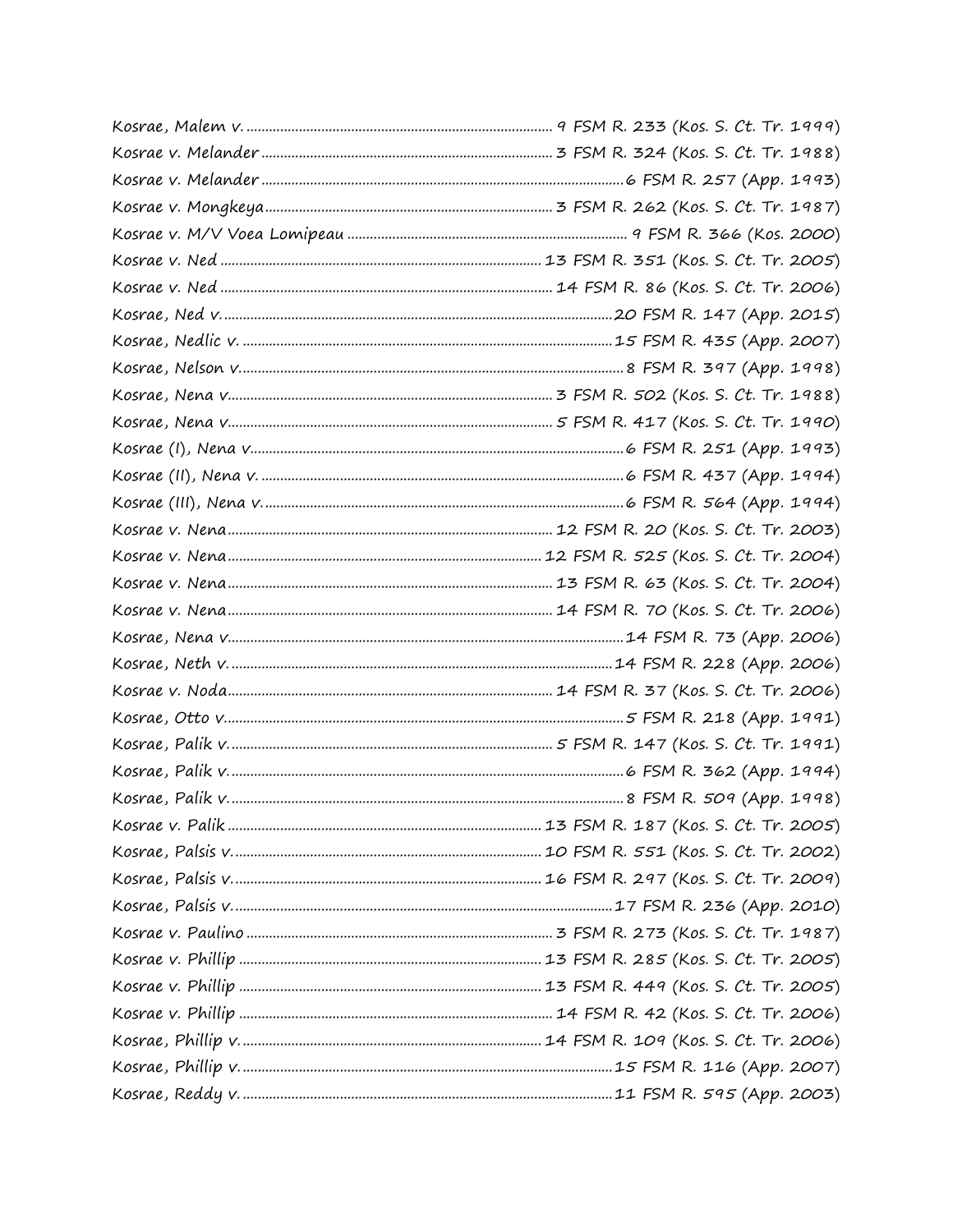| Kosrae v. Seventh Kosrae State Legislature 10 FSM R. 668 (Kos. S. Ct. Tr. 2002) |
|---------------------------------------------------------------------------------|
| Kosrae v. Seventh Kosrae State Legislature 11 FSM R. 56 (Kos. S. Ct. Tr. 2002)  |
|                                                                                 |
|                                                                                 |
|                                                                                 |
|                                                                                 |
|                                                                                 |
|                                                                                 |
|                                                                                 |
|                                                                                 |
|                                                                                 |
|                                                                                 |
|                                                                                 |
|                                                                                 |
|                                                                                 |
|                                                                                 |
|                                                                                 |
|                                                                                 |
|                                                                                 |
|                                                                                 |
|                                                                                 |
|                                                                                 |
|                                                                                 |
|                                                                                 |
|                                                                                 |
|                                                                                 |
|                                                                                 |
|                                                                                 |
|                                                                                 |
|                                                                                 |
|                                                                                 |
|                                                                                 |
|                                                                                 |
|                                                                                 |
|                                                                                 |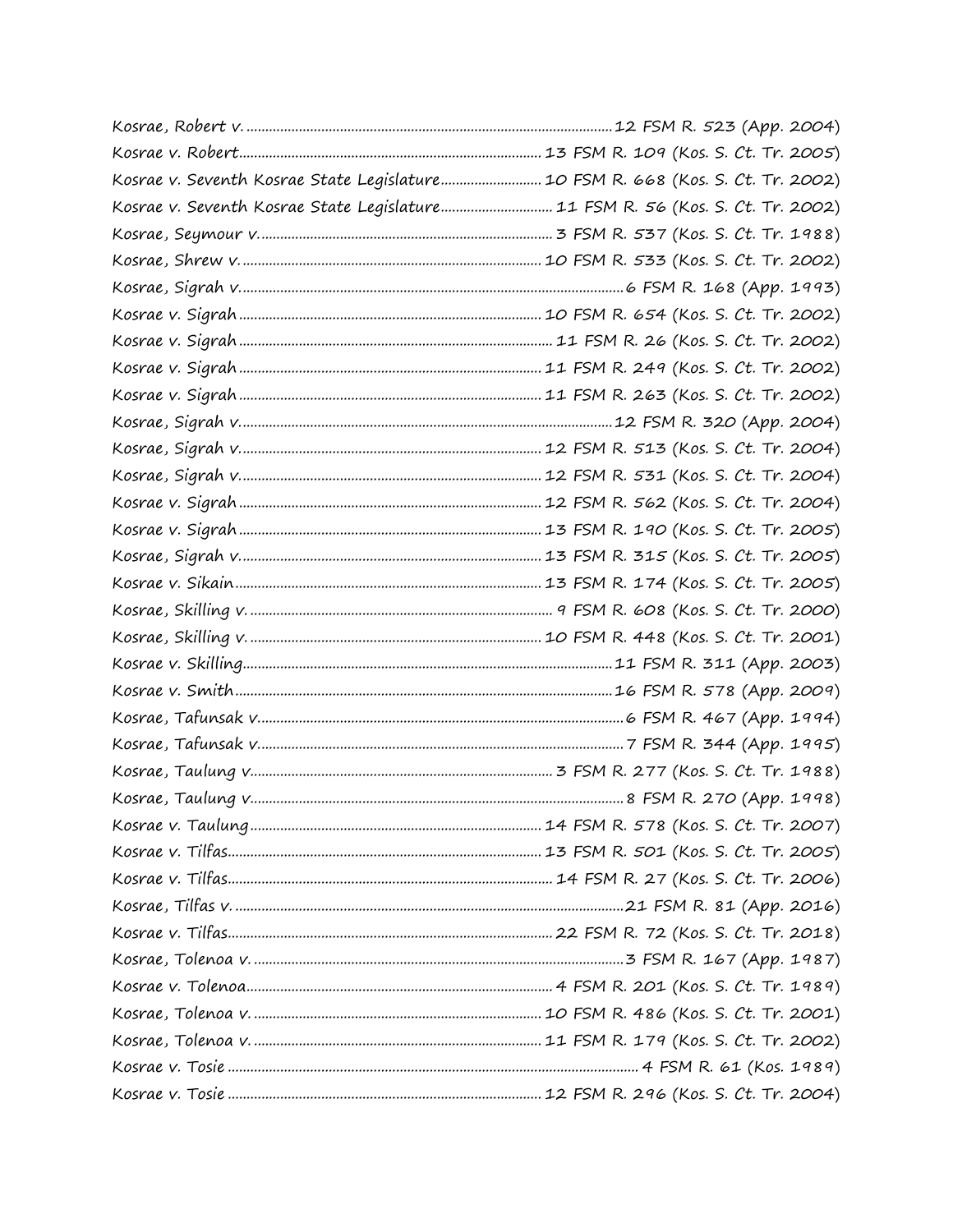| Kosrae State Election Comm'n, Jackson v 11 FSM R. 133 (Kos. S. Ct. Tr. 2002) |
|------------------------------------------------------------------------------|
| Kosrae State Election Comm'n, Jackson v 11 FSM R. 162 (Kos. S. Ct. Tr. 2002) |
|                                                                              |
|                                                                              |
|                                                                              |
|                                                                              |
|                                                                              |
|                                                                              |
|                                                                              |
|                                                                              |
|                                                                              |
|                                                                              |
|                                                                              |
|                                                                              |
|                                                                              |
|                                                                              |
|                                                                              |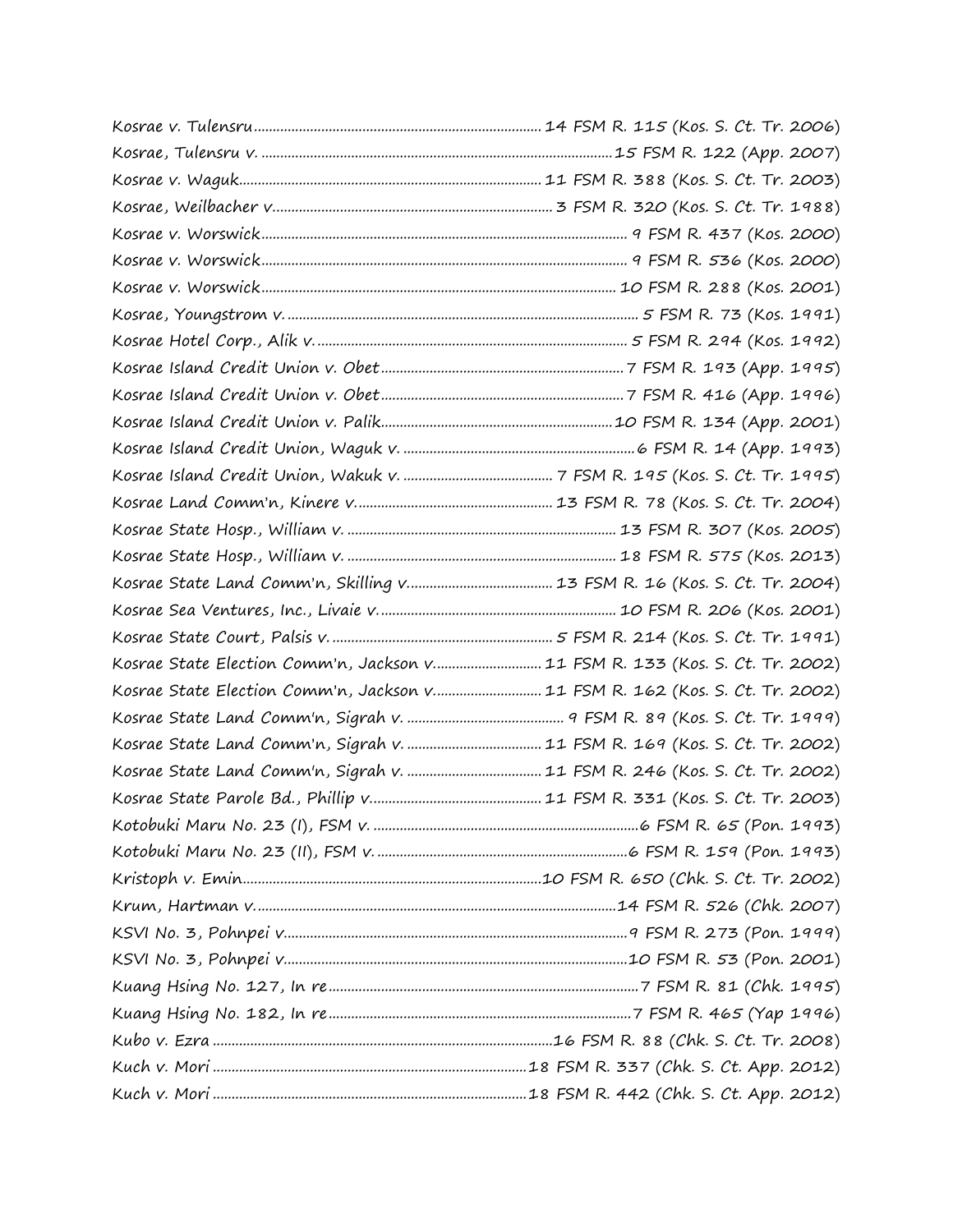| $\mathbf{L}$ |  |  |  |
|--------------|--|--|--|
|              |  |  |  |
|              |  |  |  |
|              |  |  |  |
|              |  |  |  |
|              |  |  |  |
|              |  |  |  |
|              |  |  |  |
|              |  |  |  |
|              |  |  |  |
|              |  |  |  |
|              |  |  |  |
|              |  |  |  |
|              |  |  |  |
|              |  |  |  |
|              |  |  |  |
|              |  |  |  |
|              |  |  |  |
|              |  |  |  |
|              |  |  |  |
|              |  |  |  |
|              |  |  |  |
|              |  |  |  |
|              |  |  |  |
|              |  |  |  |
|              |  |  |  |
|              |  |  |  |
|              |  |  |  |
|              |  |  |  |
|              |  |  |  |
|              |  |  |  |
|              |  |  |  |
|              |  |  |  |
|              |  |  |  |
|              |  |  |  |
|              |  |  |  |
|              |  |  |  |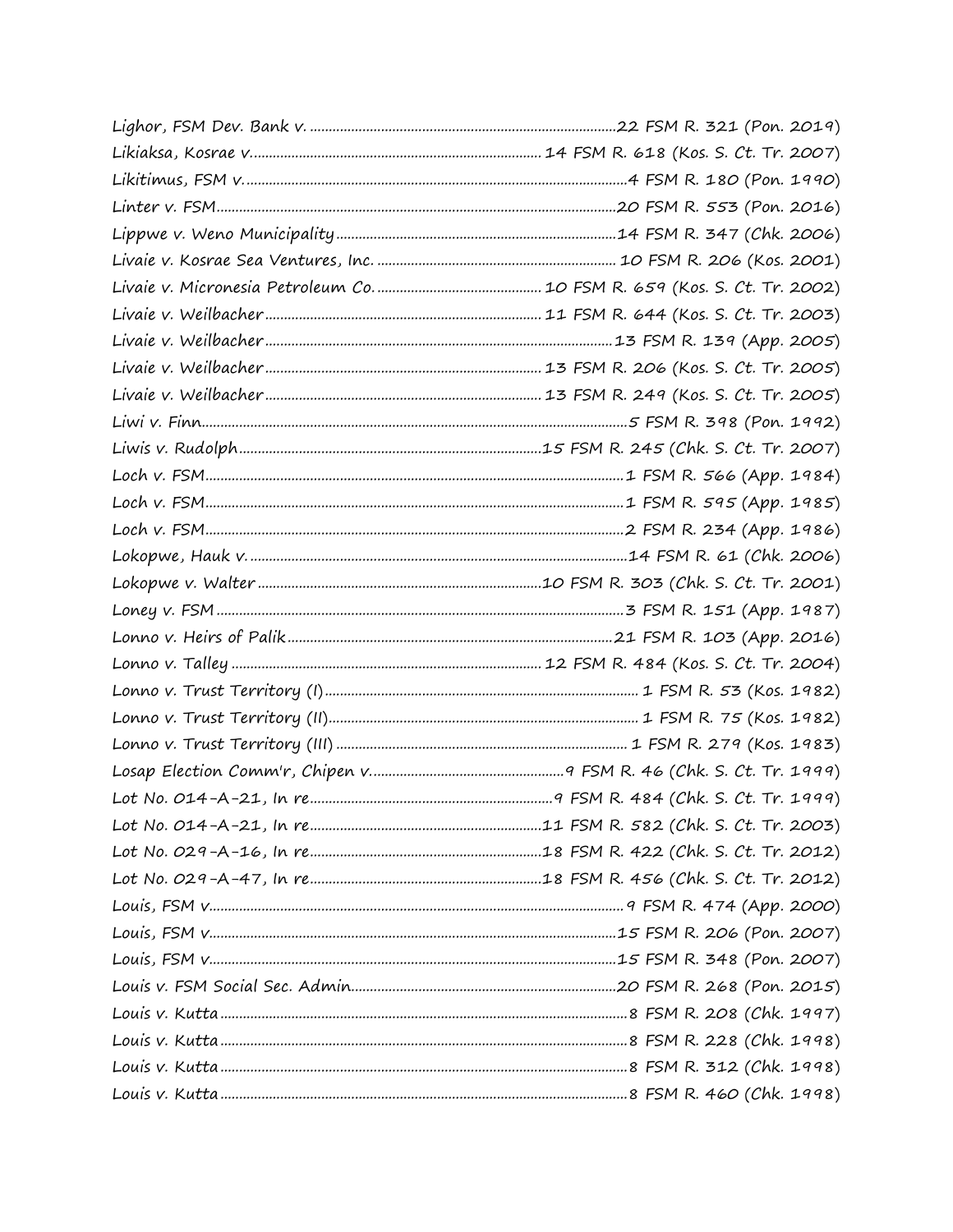## **M**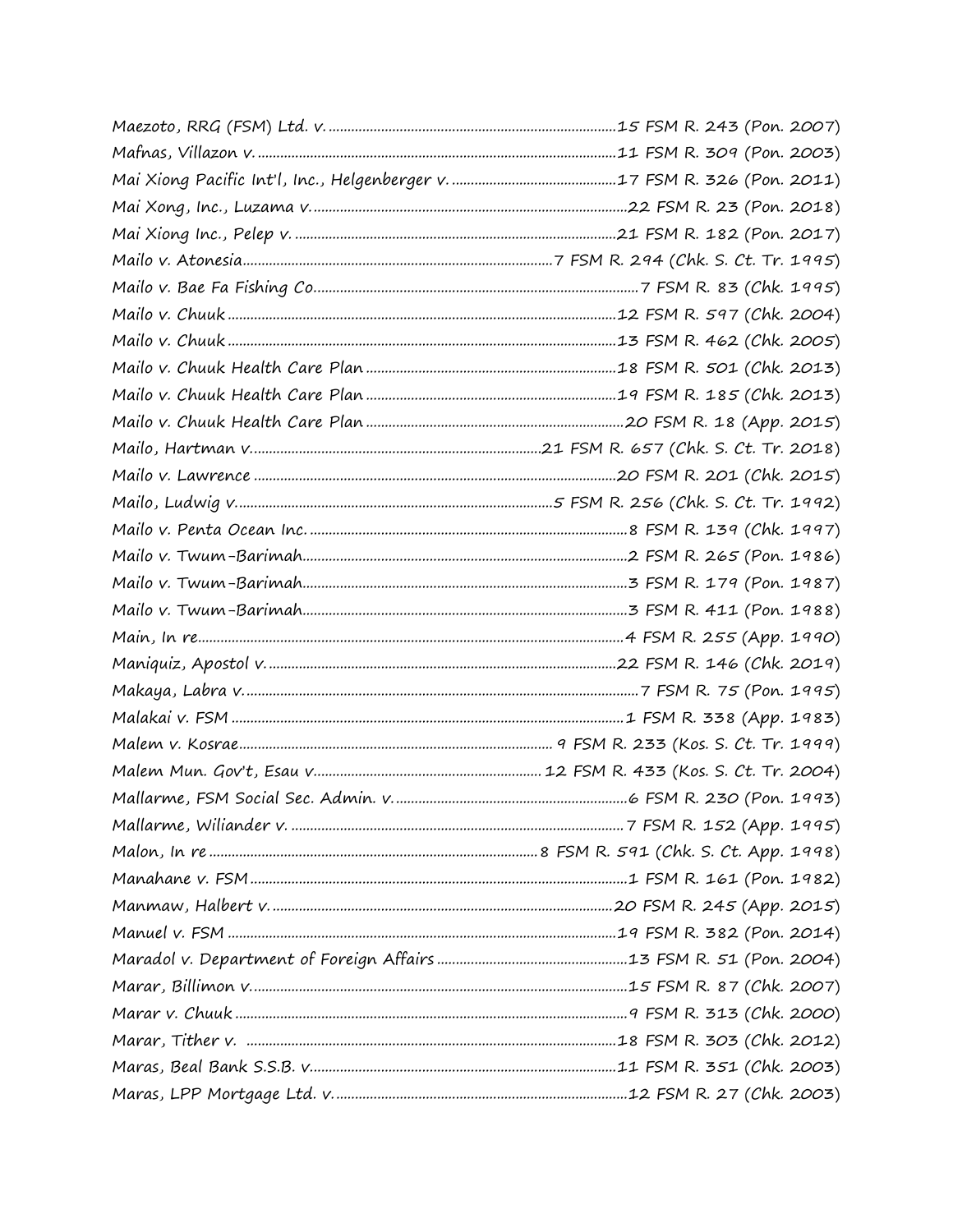| M/C Jumbo Rock Carrier III, People of Tomil ex rel. Mar v16 FSM R. 543 (Yap 2009) |  |
|-----------------------------------------------------------------------------------|--|
| M/C Jumbo Rock Carrier III, People of Tomil ex rel. Mar v16 FSM R. 610 (Yap 2009) |  |
| M/C Jumbo Rock Carrier III, People of Tomil ex rel. Mar v16 FSM R. 633 (Yap 2009) |  |
| M/C Jumbo Rock Carrier III, People of Tomil ex rel. Mar v17 FSM R. 64 (Yap 2010)  |  |
| M/C Jumbo Rock Carrier III, People of Tomil ex rel. Mar v17 FSM R. 100 (Yap 2010) |  |
| M/C Jumbo Rock Carrier III, People of Tomil ex rel. Mar v17 FSM R. 198 (Yap 2010) |  |
|                                                                                   |  |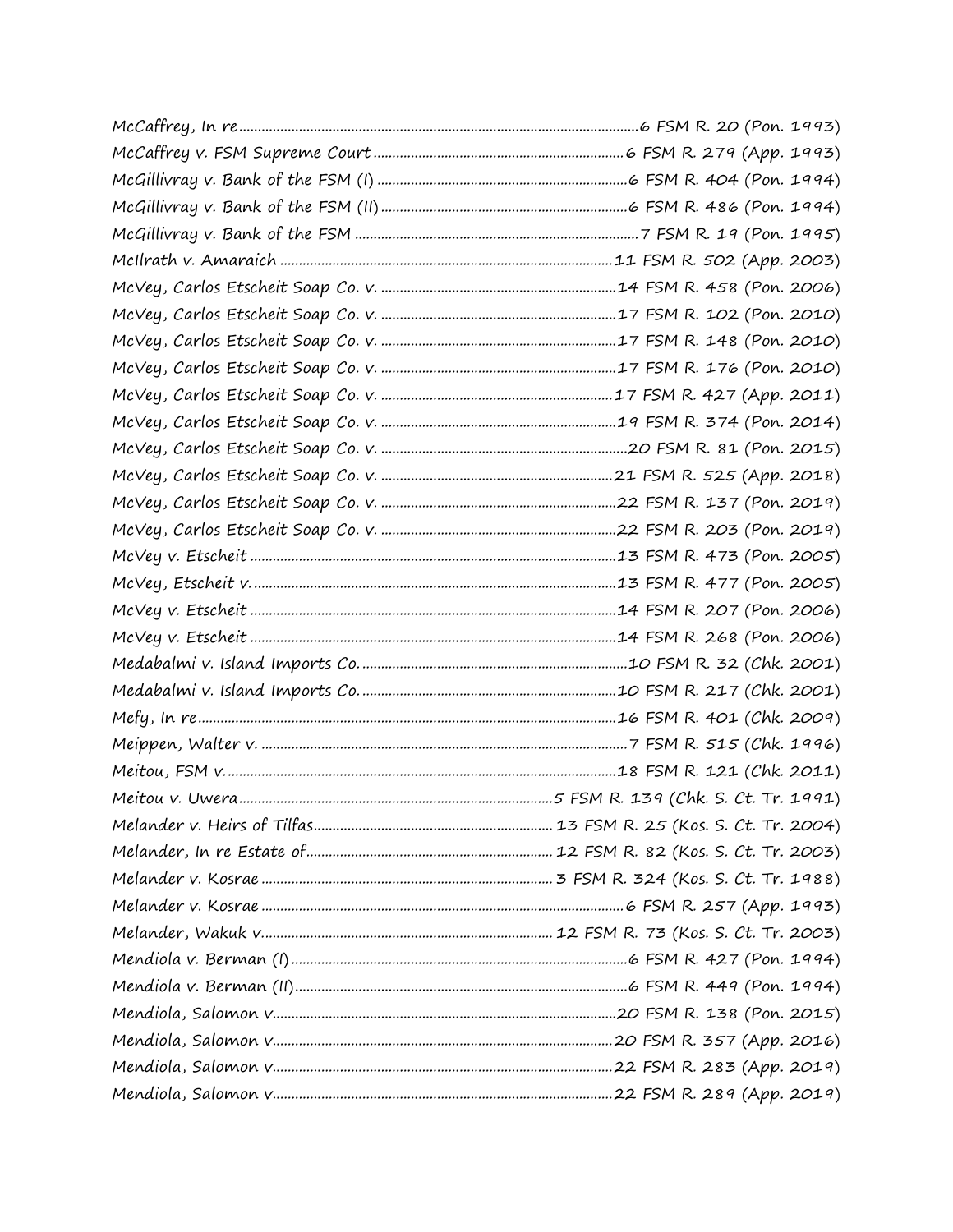| Micronesian Longline Fishing Corp., Nett Dist. Gov't v10 FSM R. 520 (Pon. 2002)          |  |
|------------------------------------------------------------------------------------------|--|
|                                                                                          |  |
| Micronesian Shipping, Pan Oceania Maritime Servs. (Guam) Ltd. v. 7 FSM R. 37 (Pon. 1995) |  |
| Mid-Mortlocks Interim Election, In re 11 FSM R. 470 (Chk. S. Ct. App. 2003)              |  |
|                                                                                          |  |
|                                                                                          |  |
|                                                                                          |  |
|                                                                                          |  |
|                                                                                          |  |
|                                                                                          |  |
|                                                                                          |  |
|                                                                                          |  |
|                                                                                          |  |
|                                                                                          |  |
|                                                                                          |  |
|                                                                                          |  |
|                                                                                          |  |
|                                                                                          |  |
|                                                                                          |  |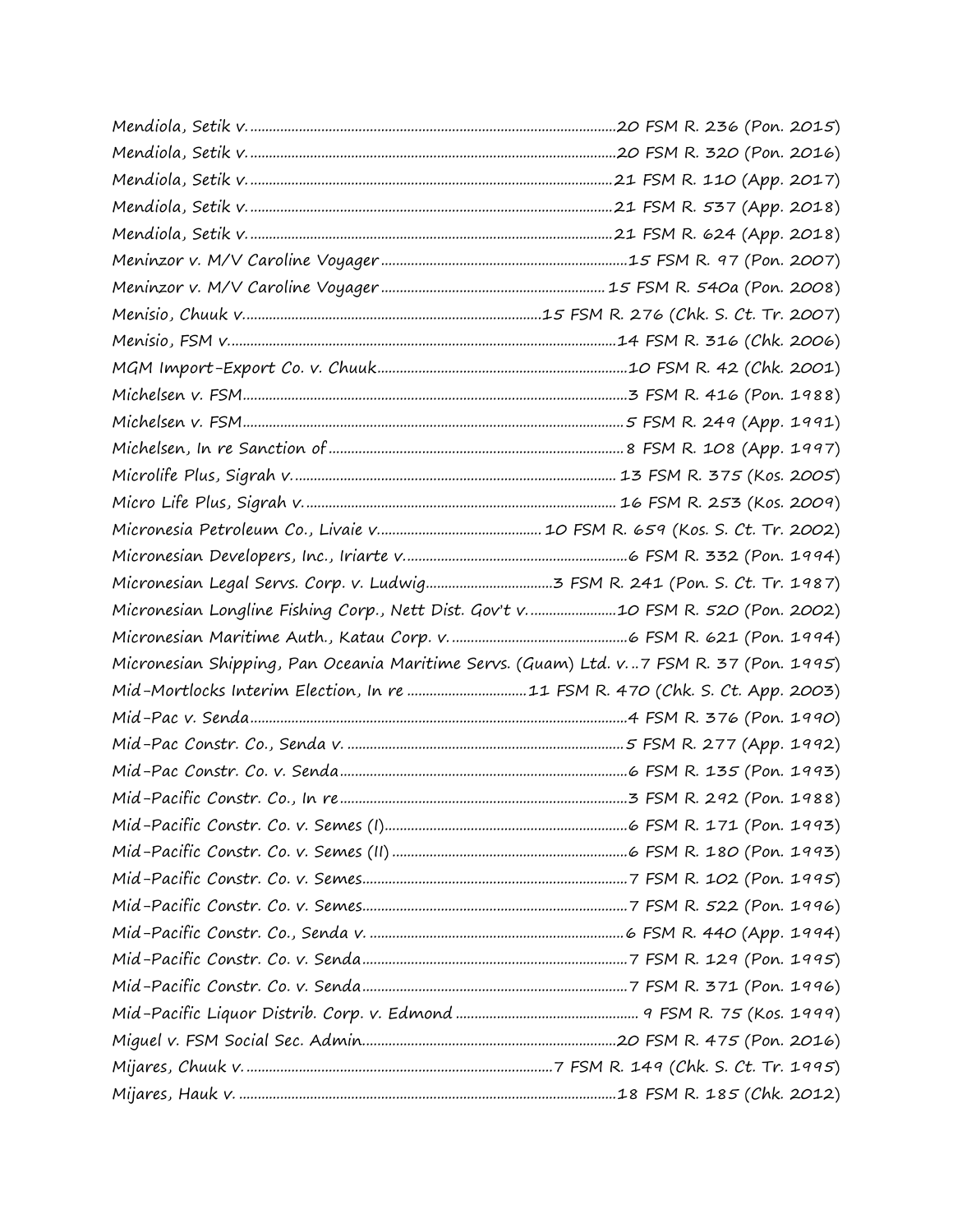| Mina Maru No. 3, People of Satawal ex rel. Ramoloilug v.  9 FSM R. 241 (Yap 1999) |  |
|-----------------------------------------------------------------------------------|--|
| Mina Maru No. 3, People of Satawal ex rel. Ramoloilug v. 10 FSM R. 337 (Yap 2001) |  |
| Miochy v. Chuuk State Election Comm'n 15 FSM R. 369 (Chk. S. Ct. App. 2007)       |  |
| Miochy v. Chuuk State Election Comm'n 15 FSM R. 426 (Chk. S. Ct. App. 2007)       |  |
|                                                                                   |  |
|                                                                                   |  |
|                                                                                   |  |
|                                                                                   |  |
|                                                                                   |  |
|                                                                                   |  |
|                                                                                   |  |
|                                                                                   |  |
|                                                                                   |  |
|                                                                                   |  |
|                                                                                   |  |
|                                                                                   |  |
|                                                                                   |  |
|                                                                                   |  |
|                                                                                   |  |
|                                                                                   |  |
|                                                                                   |  |
|                                                                                   |  |
|                                                                                   |  |
|                                                                                   |  |
|                                                                                   |  |
|                                                                                   |  |
|                                                                                   |  |
|                                                                                   |  |
|                                                                                   |  |
|                                                                                   |  |
|                                                                                   |  |
|                                                                                   |  |
|                                                                                   |  |
|                                                                                   |  |
|                                                                                   |  |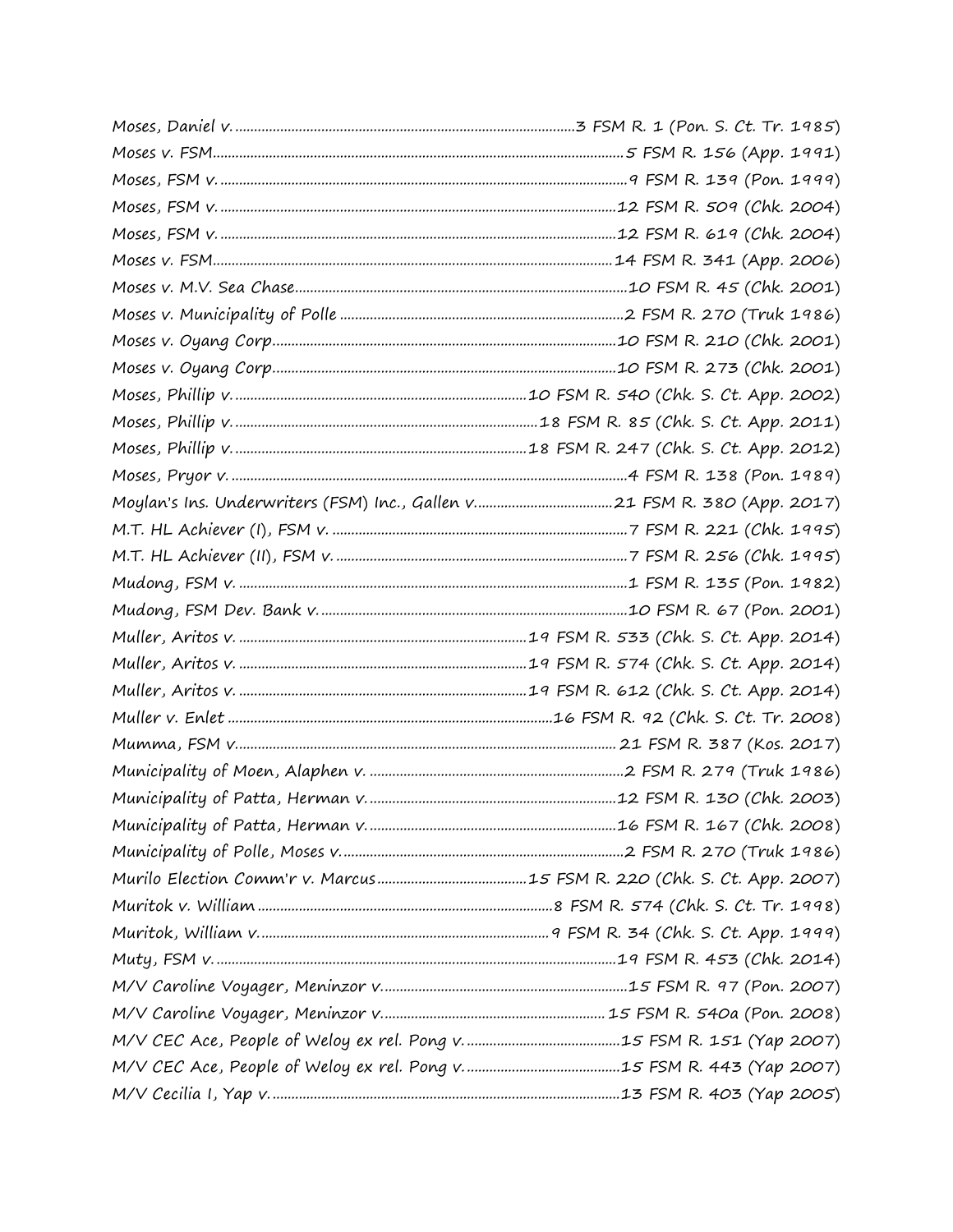| N                                                                                  |  |
|------------------------------------------------------------------------------------|--|
|                                                                                    |  |
|                                                                                    |  |
|                                                                                    |  |
|                                                                                    |  |
|                                                                                    |  |
|                                                                                    |  |
|                                                                                    |  |
|                                                                                    |  |
|                                                                                    |  |
| M/V Nationwide I, People of Gilman ex rel. Tamagken v16 FSM R. 34 (Yap 2008)       |  |
|                                                                                    |  |
|                                                                                    |  |
|                                                                                    |  |
| M/V Micronesian Heritage, People of Weloy ex rel. Pong v. 12 FSM R. 613 (Yap 2004) |  |
| M/V Micronesian Heritage, People of Weloy ex rel. Pong v12 FSM R. 506 (Yap 2004)   |  |
|                                                                                    |  |
|                                                                                    |  |
|                                                                                    |  |
| M/V Kyowa Violet v. People of Rull ex rel. Ruepong15 FSM R. 355 (App. 2007)        |  |
| M/V Kyowa Violet, People of Rull ex rel. Ruepong v15 FSM R. 133 (Yap 2007)         |  |
| M/V Kyowa Violet, People of Rull ex rel. Ruepong v15 FSM R. 53 (Yap 2007)          |  |
|                                                                                    |  |
| M/V Kyowa Violet, People of Rull ex rel. Ruepong v14 FSM R. 533 (Yap 2007)         |  |
| M/V Kyowa Violet, People of Rull ex rel. Ruepong v14 FSM R. 501 (Yap 2006)         |  |
| M/V Kyowa Violet, People of Rull ex rel. Ruepong v14 FSM R. 403 (Yap 2006)         |  |
| M/V Kyowa Violet, People of Rull ex rel. Ruepong v12 FSM R. 192 (Yap 2003)         |  |
|                                                                                    |  |
|                                                                                    |  |
|                                                                                    |  |
|                                                                                    |  |
| M/V Easternline I, People of Gilman ex rel. Tamagken v17 FSM R. 81 (Yap 2010)      |  |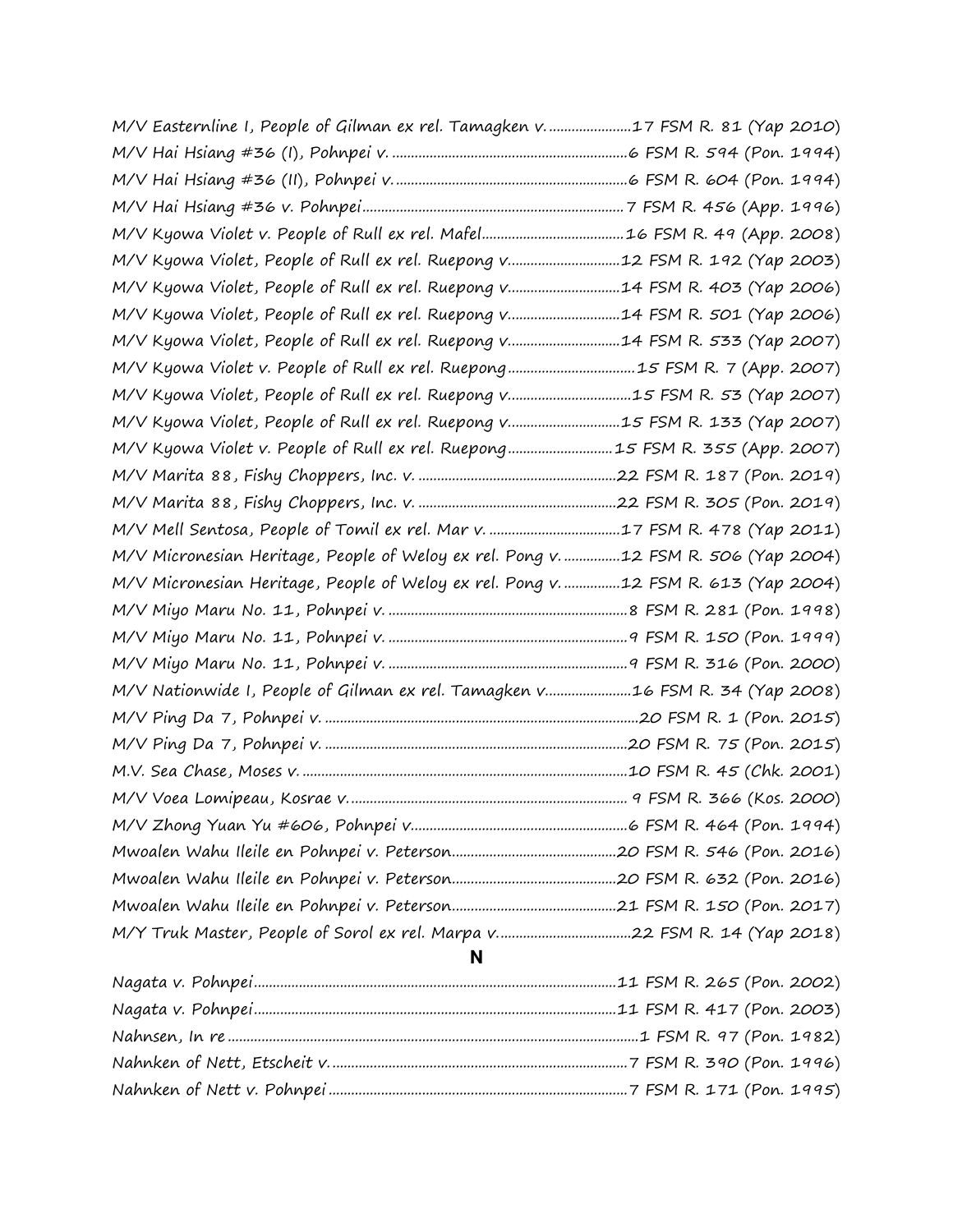| Narruhn v. Chuuk State Election Comm'n 18 FSM R. 16 (Chk. S. Ct. Tr. 2011)  |  |
|-----------------------------------------------------------------------------|--|
| Narruhn v. Chuuk State Election Comm'n 18 FSM R. 584 (Chk. S. Ct. Tr. 2013) |  |
| Narruhn v. Chuuk State Election Comm'n 18 FSM R. 634 (Chk. S. Ct. Tr. 2013) |  |
| Narruhn v. Chuuk State Election Comm'n 18 FSM R. 649 (Chk. S. Ct. Tr. 2013) |  |
|                                                                             |  |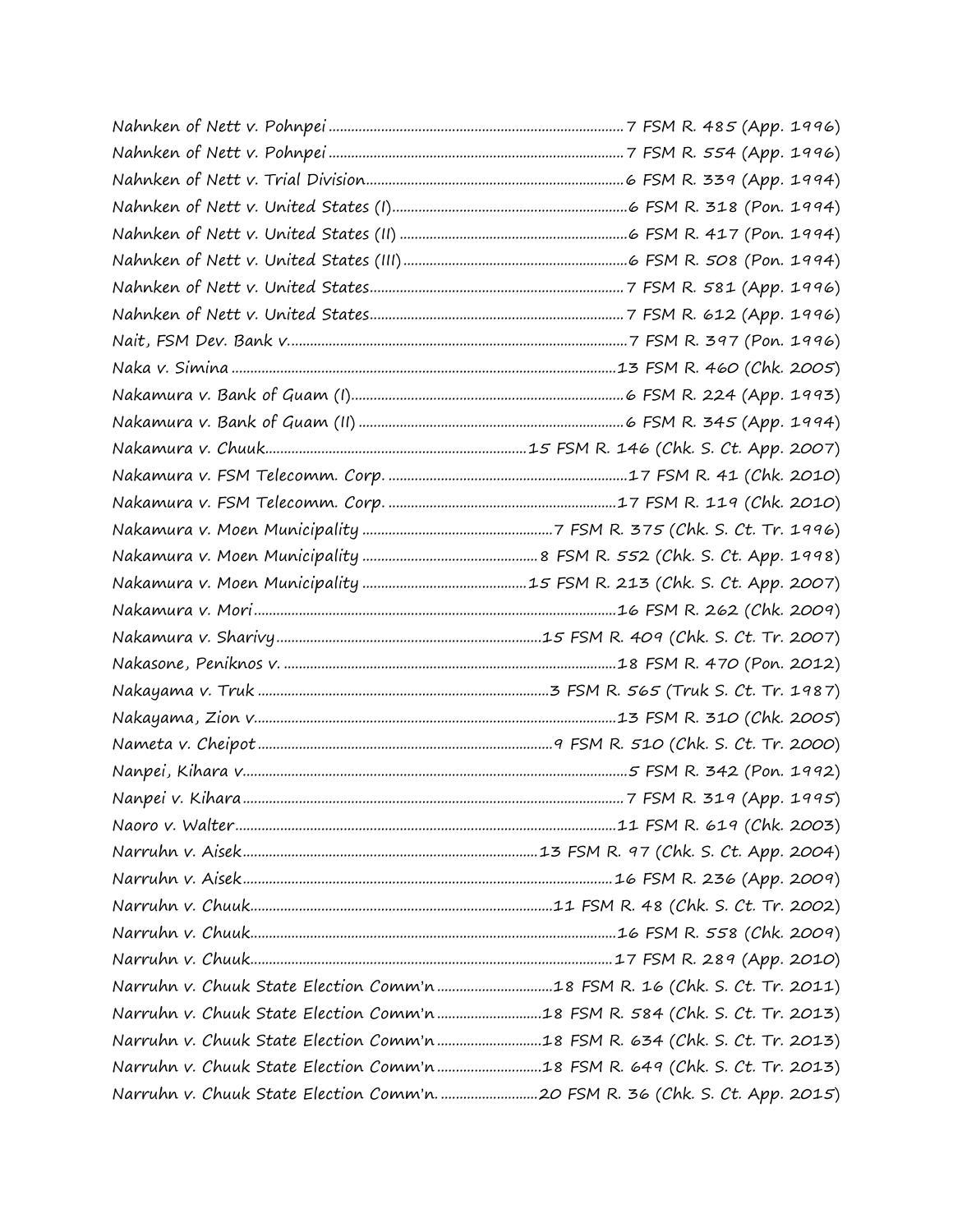| National Oceanic Res. Mgt. Auth., Pacific Foods & Servs., Inc. v17 FSM R. 181 (Pon. 2010) |  |
|-------------------------------------------------------------------------------------------|--|
|                                                                                           |  |
|                                                                                           |  |
|                                                                                           |  |
|                                                                                           |  |
|                                                                                           |  |
|                                                                                           |  |
|                                                                                           |  |
|                                                                                           |  |
|                                                                                           |  |
|                                                                                           |  |
|                                                                                           |  |
|                                                                                           |  |
|                                                                                           |  |
|                                                                                           |  |
|                                                                                           |  |
|                                                                                           |  |
|                                                                                           |  |
|                                                                                           |  |
|                                                                                           |  |
|                                                                                           |  |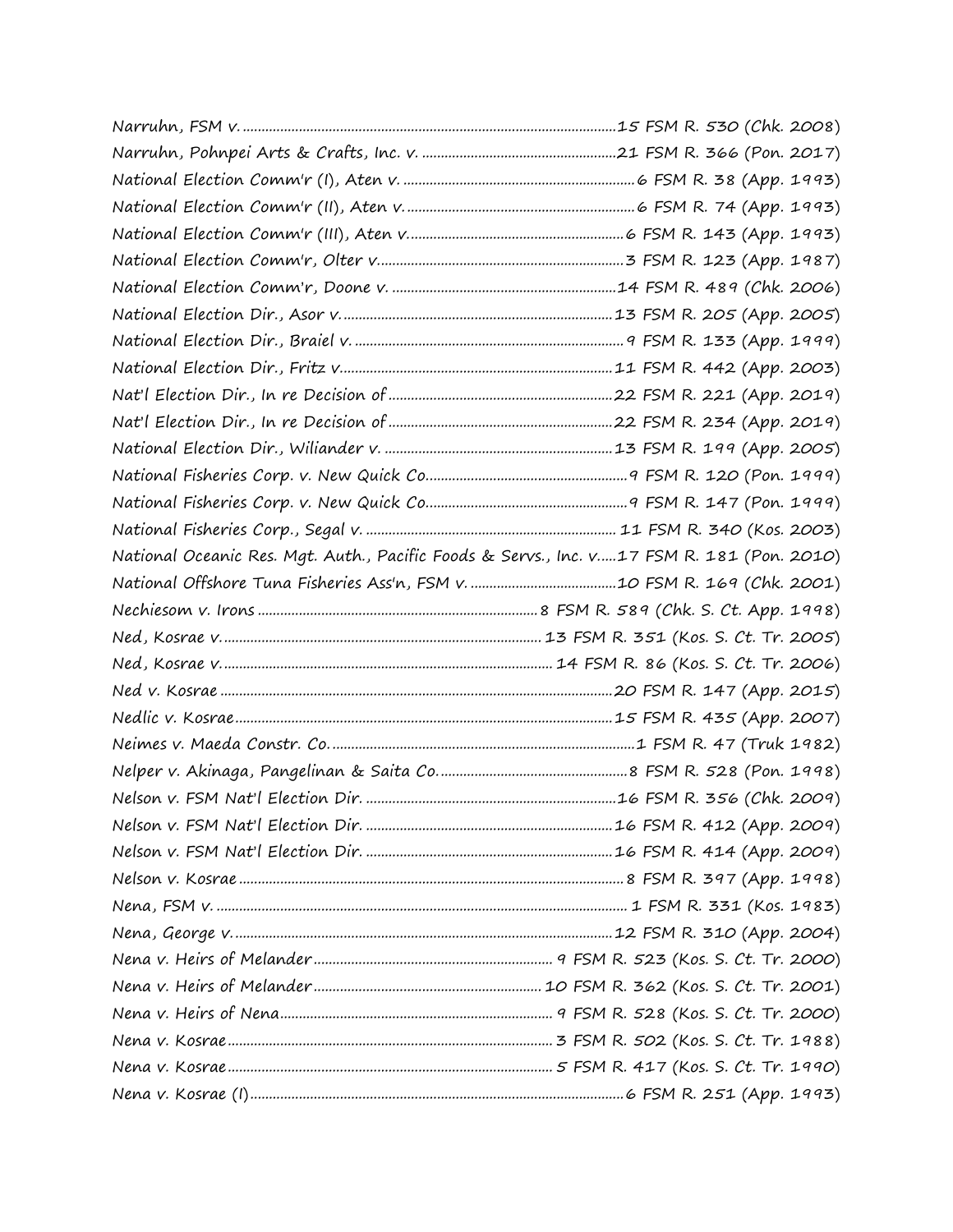| Nett Mun. Gov't, Ponape Chamber of Commerce v. 1 FSM R. 389 (Pon. 1984)          |  |
|----------------------------------------------------------------------------------|--|
| Nett Dist. Gov't v. Micronesian Longline Fishing Corp. 10 FSM R. 520 (Pon. 2002) |  |
|                                                                                  |  |
|                                                                                  |  |
|                                                                                  |  |
|                                                                                  |  |
|                                                                                  |  |
|                                                                                  |  |
|                                                                                  |  |
|                                                                                  |  |
|                                                                                  |  |
|                                                                                  |  |
|                                                                                  |  |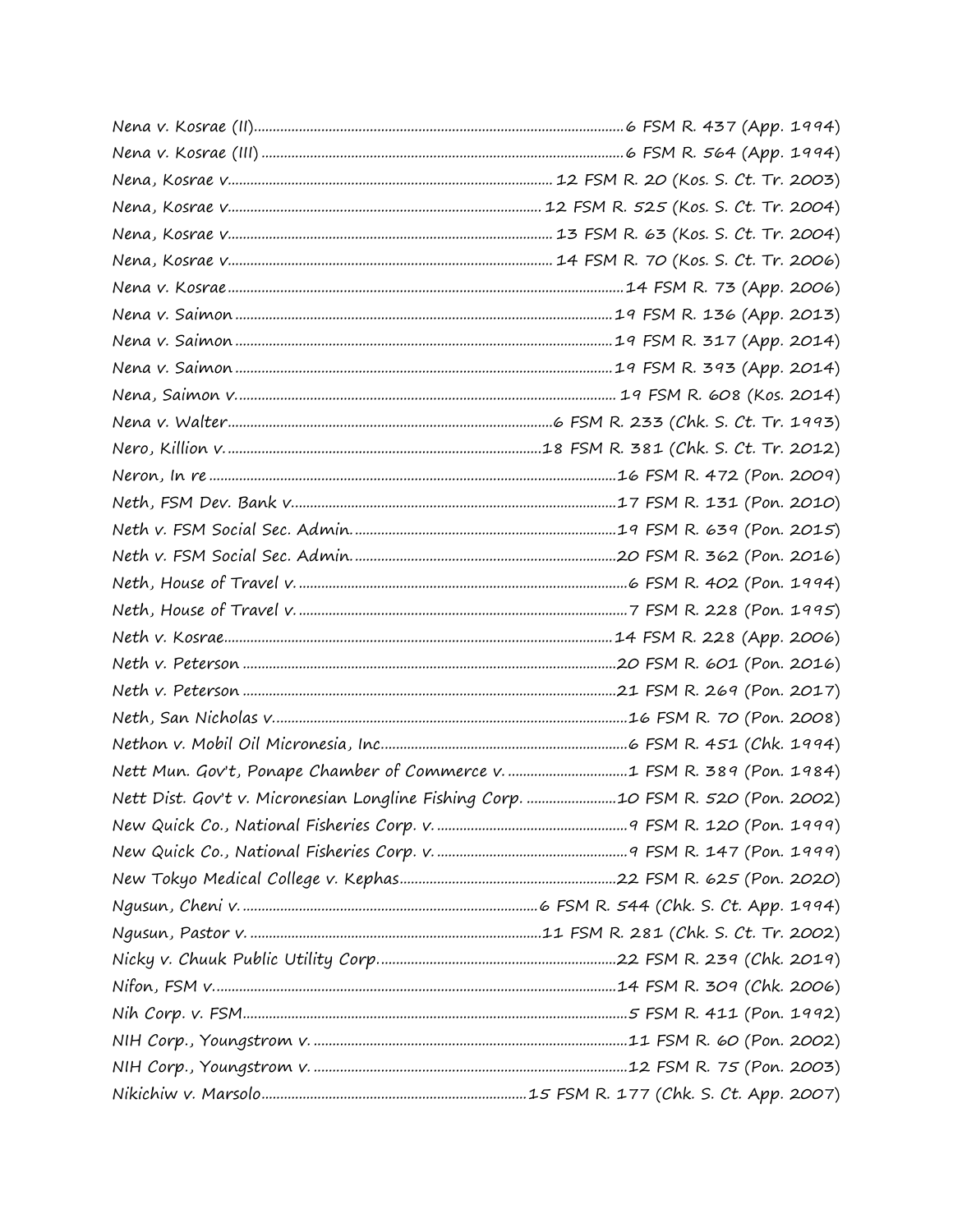| Nomun Weito Interim Election, In re 11 FSM R. 458 (Chk. S. Ct. App. 2003)                                                                                                                                                                                                                                                                                                          |
|------------------------------------------------------------------------------------------------------------------------------------------------------------------------------------------------------------------------------------------------------------------------------------------------------------------------------------------------------------------------------------|
| Nomun Weito Interim Election, In re 11 FSM R. 461 (Chk. S. Ct. App. 2003)                                                                                                                                                                                                                                                                                                          |
|                                                                                                                                                                                                                                                                                                                                                                                    |
|                                                                                                                                                                                                                                                                                                                                                                                    |
|                                                                                                                                                                                                                                                                                                                                                                                    |
|                                                                                                                                                                                                                                                                                                                                                                                    |
|                                                                                                                                                                                                                                                                                                                                                                                    |
|                                                                                                                                                                                                                                                                                                                                                                                    |
| O                                                                                                                                                                                                                                                                                                                                                                                  |
|                                                                                                                                                                                                                                                                                                                                                                                    |
| $\alpha$ , $\beta$ , $\beta$ , $\beta$ , $\beta$ , $\beta$ , $\beta$ , $\beta$ , $\beta$ , $\beta$ , $\beta$ , $\beta$ , $\beta$ , $\beta$ , $\beta$ , $\beta$ , $\beta$ , $\beta$ , $\beta$ , $\beta$ , $\beta$ , $\beta$ , $\beta$ , $\beta$ , $\beta$ , $\beta$ , $\beta$ , $\beta$ , $\beta$ , $\beta$ , $\beta$ , $\beta$ , $\beta$ , $\beta$ , $\beta$ , $\beta$ , $\beta$ , |

| Oceanic Lumber, Inc. v. Vincent & Bros. Constr. Co16 FSM R. 222 (Chk. 2008) |  |
|-----------------------------------------------------------------------------|--|
| Office of the Public Defender v. FSM Supreme Court 4 FSM R. 307 (App. 1990) |  |
|                                                                             |  |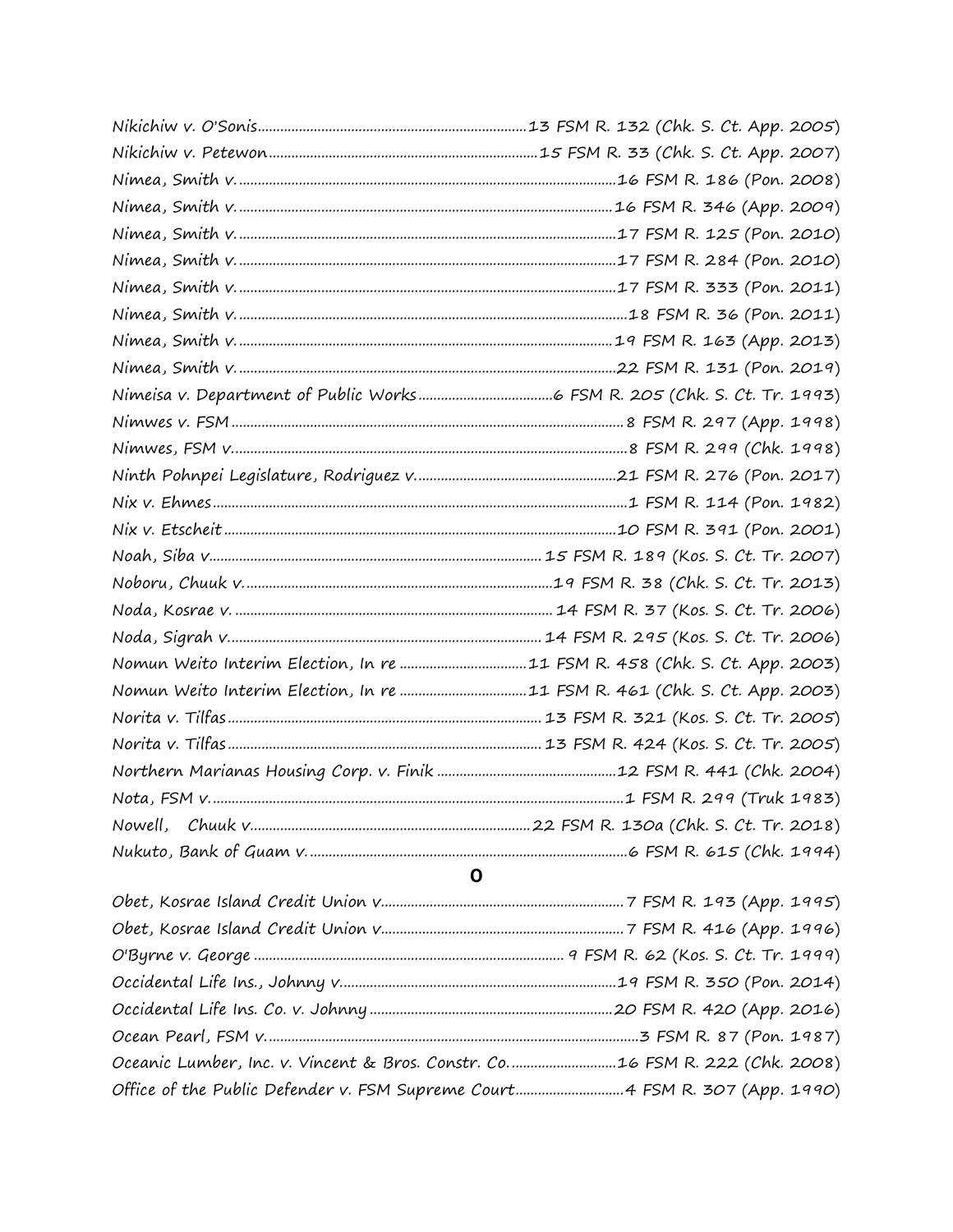| Osprey Underwriting Agency, Ltd., People of Eauripik ex rel. Sarongelfeg v.20 FSM R. 205 (Yap 2015)  |
|------------------------------------------------------------------------------------------------------|
|                                                                                                      |
|                                                                                                      |
|                                                                                                      |
|                                                                                                      |
|                                                                                                      |
|                                                                                                      |
|                                                                                                      |
|                                                                                                      |
|                                                                                                      |
|                                                                                                      |
| Osprey Underwriting Agency, Ltd., People of Eauripik ex rel. Sarongelfeg v.21 FSM R. 214 (App. 2017) |
|                                                                                                      |
|                                                                                                      |
|                                                                                                      |
|                                                                                                      |
|                                                                                                      |
|                                                                                                      |
|                                                                                                      |
|                                                                                                      |
|                                                                                                      |
|                                                                                                      |
|                                                                                                      |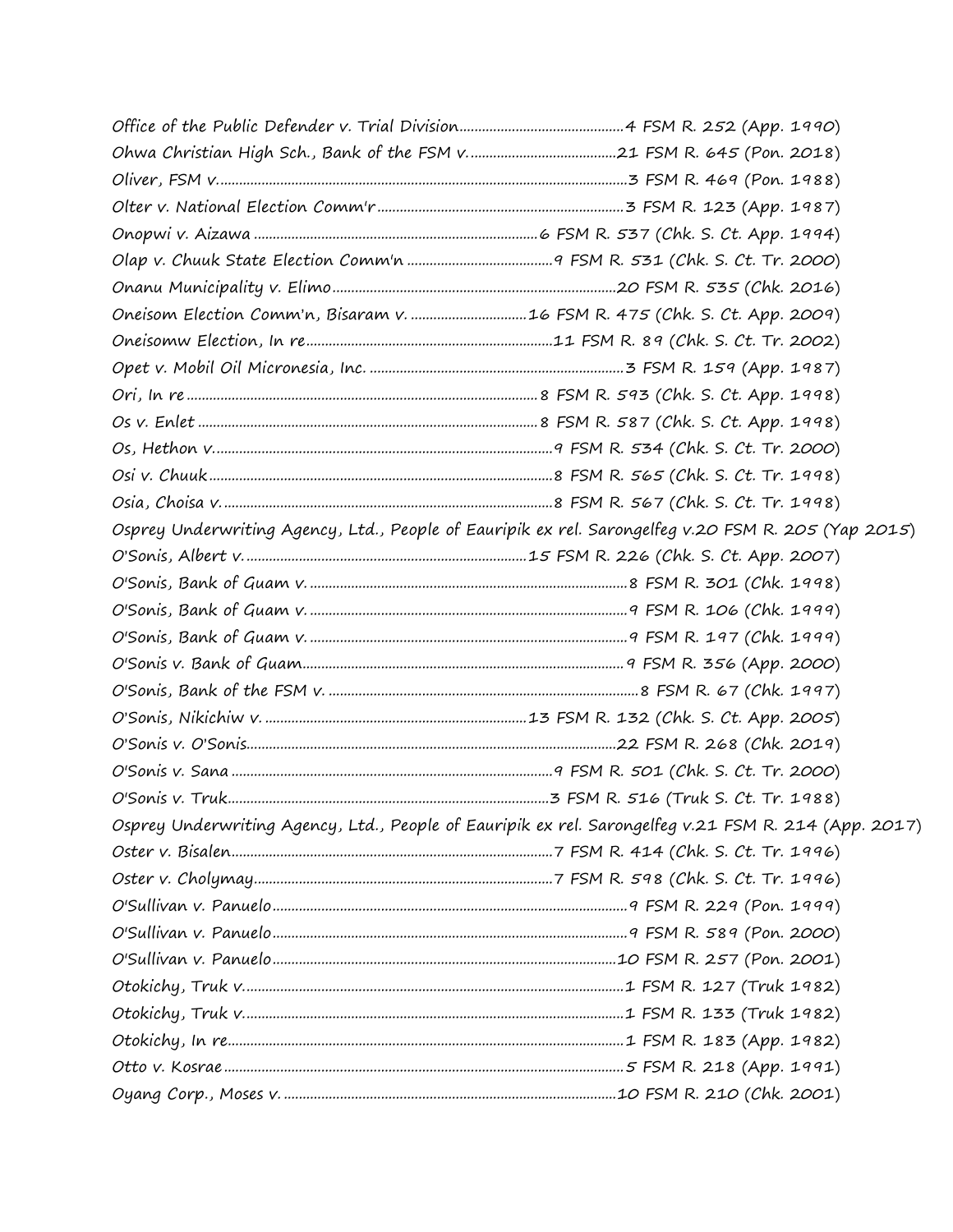| <b>P</b>                                                                                 |  |
|------------------------------------------------------------------------------------------|--|
| Pacific Agri-Products, Inc. v. Kolonia Consumer Coop. Ass'n 7 FSM R. 291 (Pon. 1995)     |  |
|                                                                                          |  |
|                                                                                          |  |
|                                                                                          |  |
|                                                                                          |  |
|                                                                                          |  |
| Pacific Foods & Servs., Inc. v. National Oceanic Res. Mgt. Auth17 FSM R. 181 (Pon. 2010) |  |
|                                                                                          |  |
|                                                                                          |  |
|                                                                                          |  |
|                                                                                          |  |
|                                                                                          |  |
|                                                                                          |  |
|                                                                                          |  |
|                                                                                          |  |
|                                                                                          |  |
|                                                                                          |  |
|                                                                                          |  |
|                                                                                          |  |
|                                                                                          |  |
|                                                                                          |  |
|                                                                                          |  |
|                                                                                          |  |
|                                                                                          |  |
|                                                                                          |  |
|                                                                                          |  |
|                                                                                          |  |
|                                                                                          |  |
|                                                                                          |  |
|                                                                                          |  |
|                                                                                          |  |
|                                                                                          |  |
|                                                                                          |  |
|                                                                                          |  |
|                                                                                          |  |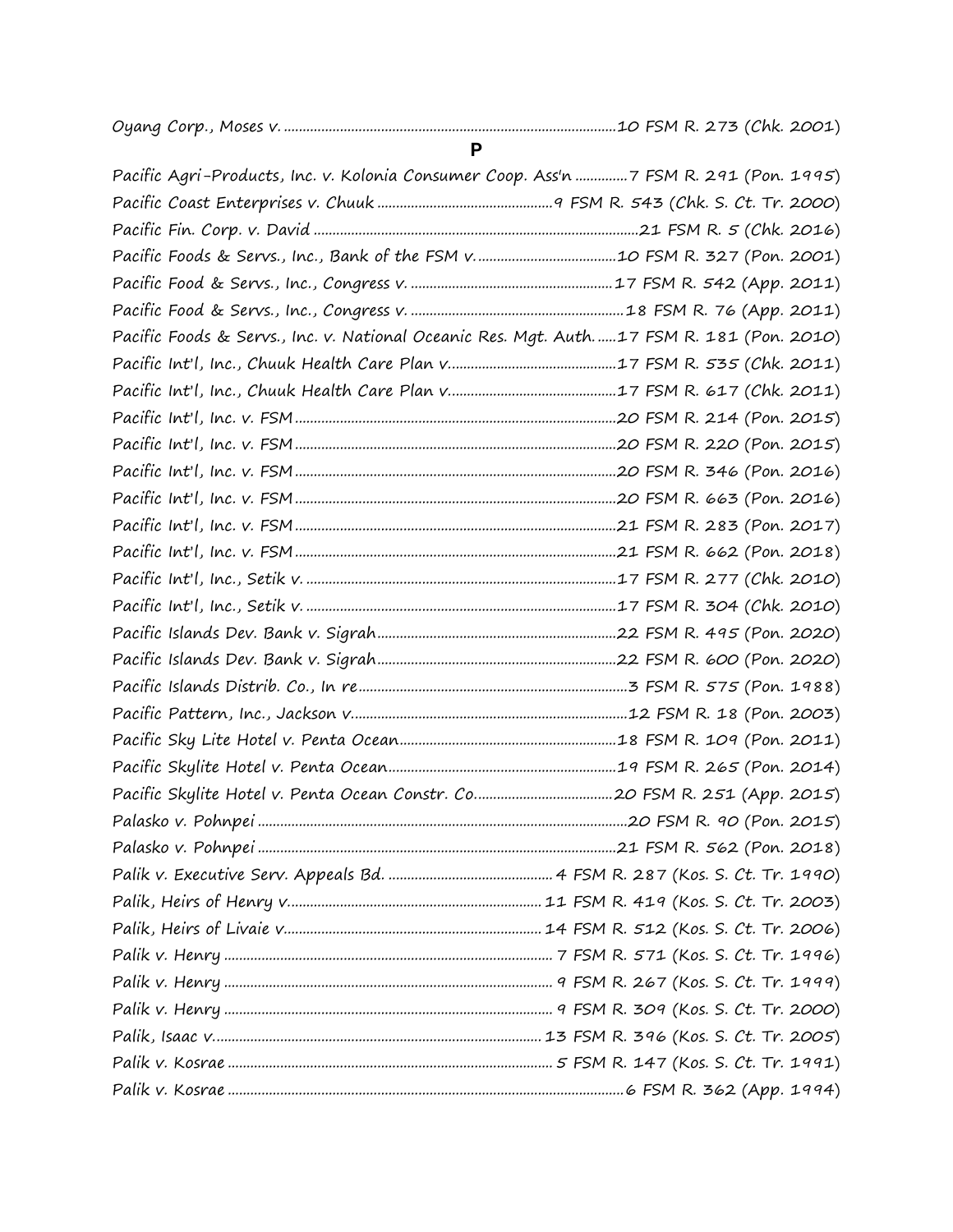| Pan Oceania Maritime Servs. (Guam) Ltd. v. Micronesian Shipping7 FSM R. 37 (Pon. 1995) |  |
|----------------------------------------------------------------------------------------|--|
|                                                                                        |  |
|                                                                                        |  |
|                                                                                        |  |
|                                                                                        |  |
|                                                                                        |  |
|                                                                                        |  |
|                                                                                        |  |
|                                                                                        |  |
|                                                                                        |  |
|                                                                                        |  |
|                                                                                        |  |
|                                                                                        |  |
|                                                                                        |  |
|                                                                                        |  |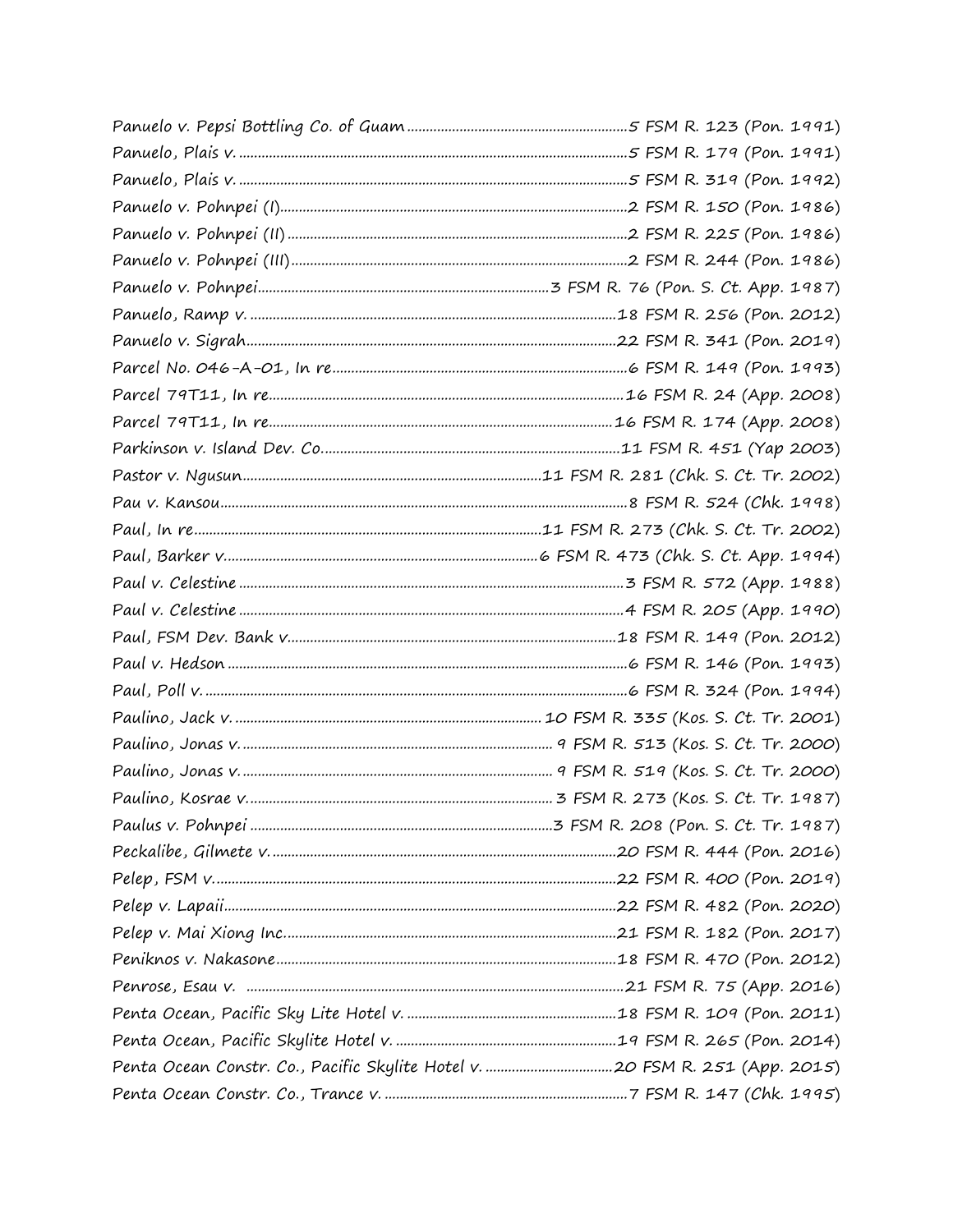Penta Ocean Inc., Mailo v.....................................................................................8 FSM R. 139 (Chk. 1997) People of Eauripik ex rel. Sarongelfeg v. F/V Teraka No. 168..........18 FSM R. 262 (Yap 2012) People of Eauripik ex rel. Sarongelfeg v. F/V Teraka No. 168..........18 FSM R. 284 (Yap 2012) People of Eauripik ex rel. Sarongelfeg v. F/V Teraka No. 168..........18 FSM R. 297 (Yap 2012) People of Eauripik ex rel. Sarongelfeg v. F/V Teraka No. 168..........18 FSM R. 307 (Yap 2012) People of Eauripik ex rel. Sarongelfeg v. F/V Teraka No. 168..........18 FSM R. 412 (Yap 2012) People of Eauripik ex rel. Sarongelfeg v. F/V Teraka No. 168..........18 FSM R. 461 (Yap 2012) People of Eauripik ex rel. Sarongelfeg v. F/V Teraka No. 168..........18 FSM R. 623 (Yap 2013) People of Eauripik ex rel. Sarongelfeg v. F/V Teraka No. 168.............19 FSM R. 49 (Yap 2013) People of Eauripik ex rel. Sarongelfeg v. F/V Teraka No. 168.............19 FSM R. 88 (Yap 2013) People of Eauripik ex rel. Sarongelfeg v. F/V Teraka No. 168..........19 FSM R. 227 (Yap 2013) People of Eauripik ex rel. Sarongelfeg v. Osprey Underwriting Agency, Ltd.20 FSM R. 205 (Yap 2015) People of Eauripik ex rel. Sarongelfeg v. Osprey Underwriting Agency, Ltd.21 FSM R. 214 (App. 2017) People of Gilman ex rel. Tamagken v. M/V Easternline I .......................17 FSM R. 81 (Yap 2010) People of Gilman ex rel. Tamagken v. M/V Nationwide I.......................16 FSM R. 34 (Yap 2008) People of Gilman ex rel. Tamagken v. Woodman Easternline Sdn. Bhd.17 FSM R. 247 (Yap 2010) People of Gilman ex rel. Tamagken v. Woodman Easternline Sdn. Bhd.18 FSM R. 165 (Yap 2012) People of Kapingamarangi v. Pohnpei Legislature ......................3 FSM R. 5 (Pon. S. Ct. Tr. 1985) People of Rull ex rel. Mafel, M/V Kyowa Violet v. ....................................16 FSM R. 49 (App. 2008) People of Rull ex rel. Ruepong v. M/V Kyowa Violet...............................12 FSM R. 192 (Yap 2003) People of Rull ex rel. Ruepong v. M/V Kyowa Violet...............................14 FSM R. 403 (Yap 2006) People of Rull ex rel. Ruepong v. M/V Kyowa Violet...............................14 FSM R. 501 (Yap 2006) People of Rull ex rel. Ruepong v. M/V Kyowa Violet...............................14 FSM R. 533 (Yap 2007) People of Rull ex rel. Ruepong, M/V Kyowa Violet v...................................15 FSM R. 7 (App. 2007) People of Rull ex rel. Ruepong v. M/V Kyowa Violet.................................15 FSM R. 53 (Yap 2007) People of Rull ex rel. Ruepong v. M/V Kyowa Violet..............................15 FSM R. 133 (Yap 2007) People of Rull ex rel. Ruepong, M/V Kyowa Violet v............................15 FSM R. 355 (App. 2007) People of Satawal ex rel. Ramoloilug v. Mina Maru No. 3......................9 FSM R. 241 (Yap 1999) People of Satawal ex rel. Ramoloilug v. Mina Maru No. 3...................10 FSM R. 337 (Yap 2001) People of Sorol ex rel. Marpa v. M/Y Truk Master ....................................22 FSM R. 14 (Yap 2018) People of Tomil ex rel. Mar v. M/C Jumbo Rock Carrier III ...............16 FSM R. 543 (Yap 2009) People of Tomil ex rel. Mar v. M/C Jumbo Rock Carrier III ...............16 FSM R. 610 (Yap 2009) People of Tomil ex rel. Mar v. M/C Jumbo Rock Carrier III ...............16 FSM R. 633 (Yap 2009) People of Tomil ex rel. Mar v. M/C Jumbo Rock Carrier III ..................17 FSM R. 64 (Yap 2010) People of Tomil ex rel. Mar v. M/C Jumbo Rock Carrier III ...............17 FSM R. 100 (Yap 2010) People of Tomil ex rel. Mar v. M/C Jumbo Rock Carrier III...............17 FSM R. 198 (Yap 2010) People of Tomil ex rel. Mar v. M/V Mell Sentosa.....................................17 FSM R. 478 (Yap 2011)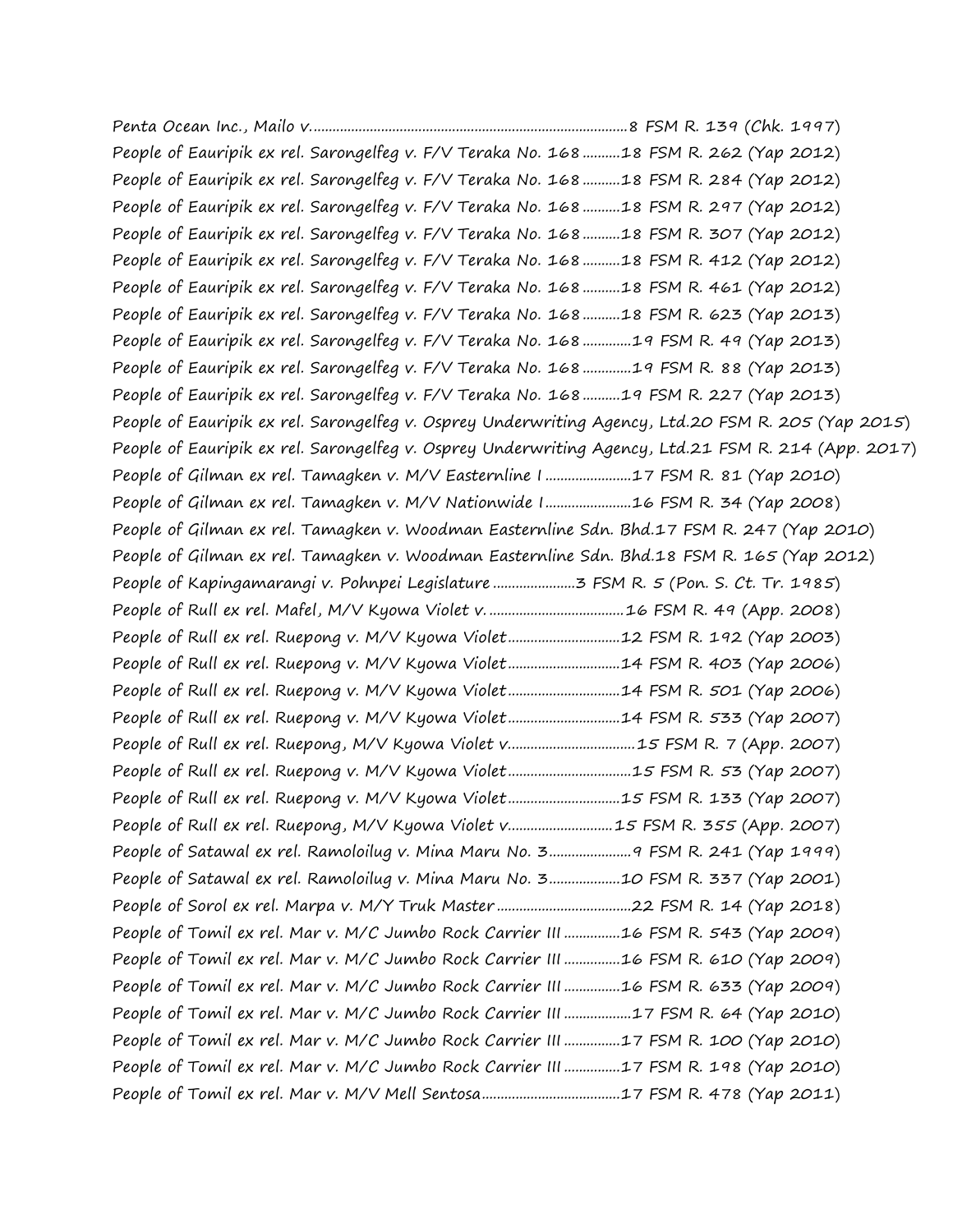| People of Weloy ex rel. Pong v. M/V Micronesian Heritage12 FSM R. 506 (Yap 2004) |  |
|----------------------------------------------------------------------------------|--|
| People of Weloy ex rel. Pong v. M/V Micronesian Heritage12 FSM R. 613 (Yap 2004) |  |
|                                                                                  |  |
|                                                                                  |  |
|                                                                                  |  |
|                                                                                  |  |
|                                                                                  |  |
|                                                                                  |  |
|                                                                                  |  |
|                                                                                  |  |
|                                                                                  |  |
|                                                                                  |  |
|                                                                                  |  |
|                                                                                  |  |
|                                                                                  |  |
|                                                                                  |  |
|                                                                                  |  |
|                                                                                  |  |
|                                                                                  |  |
|                                                                                  |  |
|                                                                                  |  |
|                                                                                  |  |
|                                                                                  |  |
|                                                                                  |  |
|                                                                                  |  |
|                                                                                  |  |
|                                                                                  |  |
|                                                                                  |  |
|                                                                                  |  |
|                                                                                  |  |
|                                                                                  |  |
|                                                                                  |  |
|                                                                                  |  |
|                                                                                  |  |
|                                                                                  |  |
|                                                                                  |  |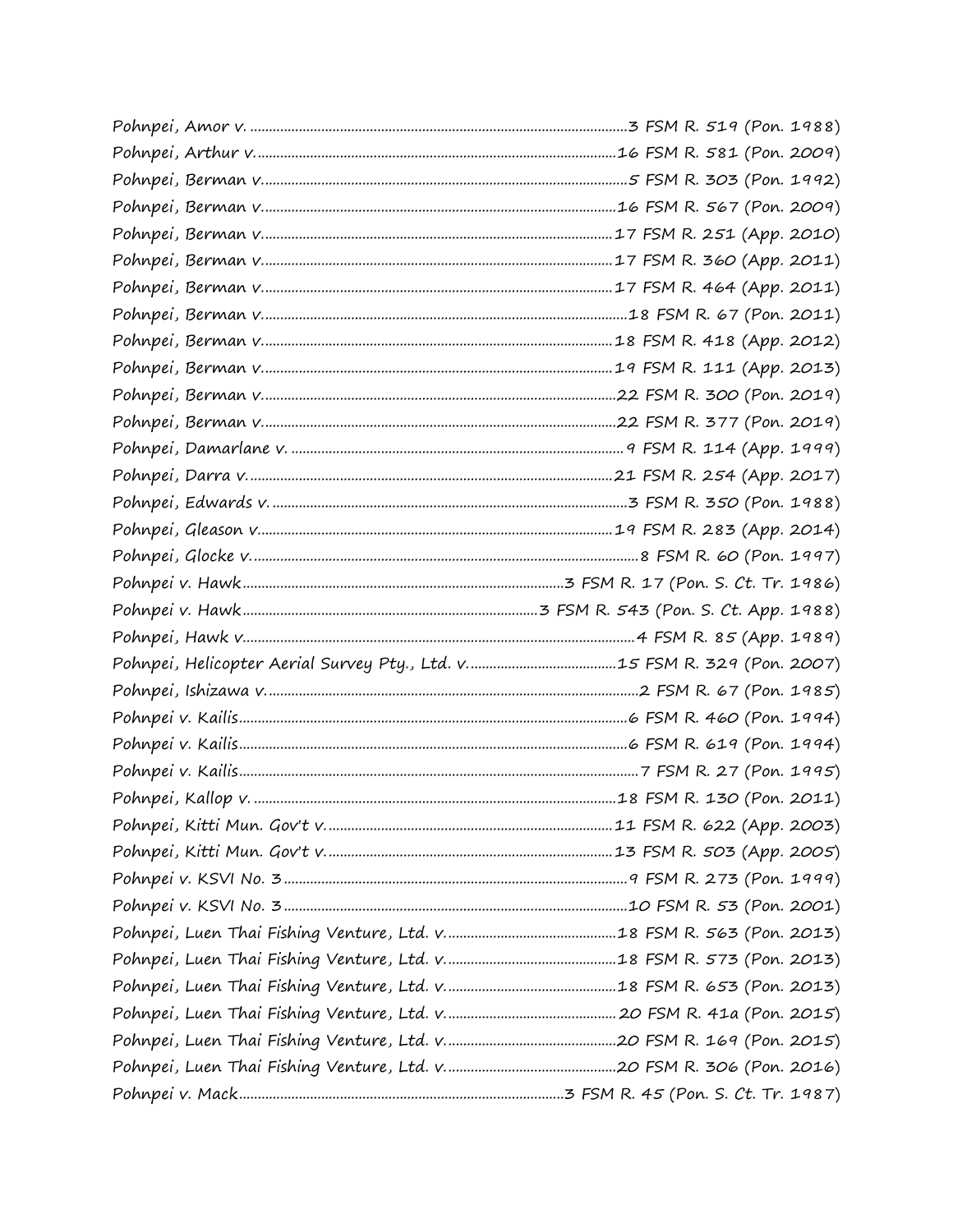| Pohnpei Bd. of Land Trustees, Calvary Baptist Church v 9 FSM R. 238 (Pon. 1999) |  |
|---------------------------------------------------------------------------------|--|
|                                                                                 |  |
|                                                                                 |  |
|                                                                                 |  |
|                                                                                 |  |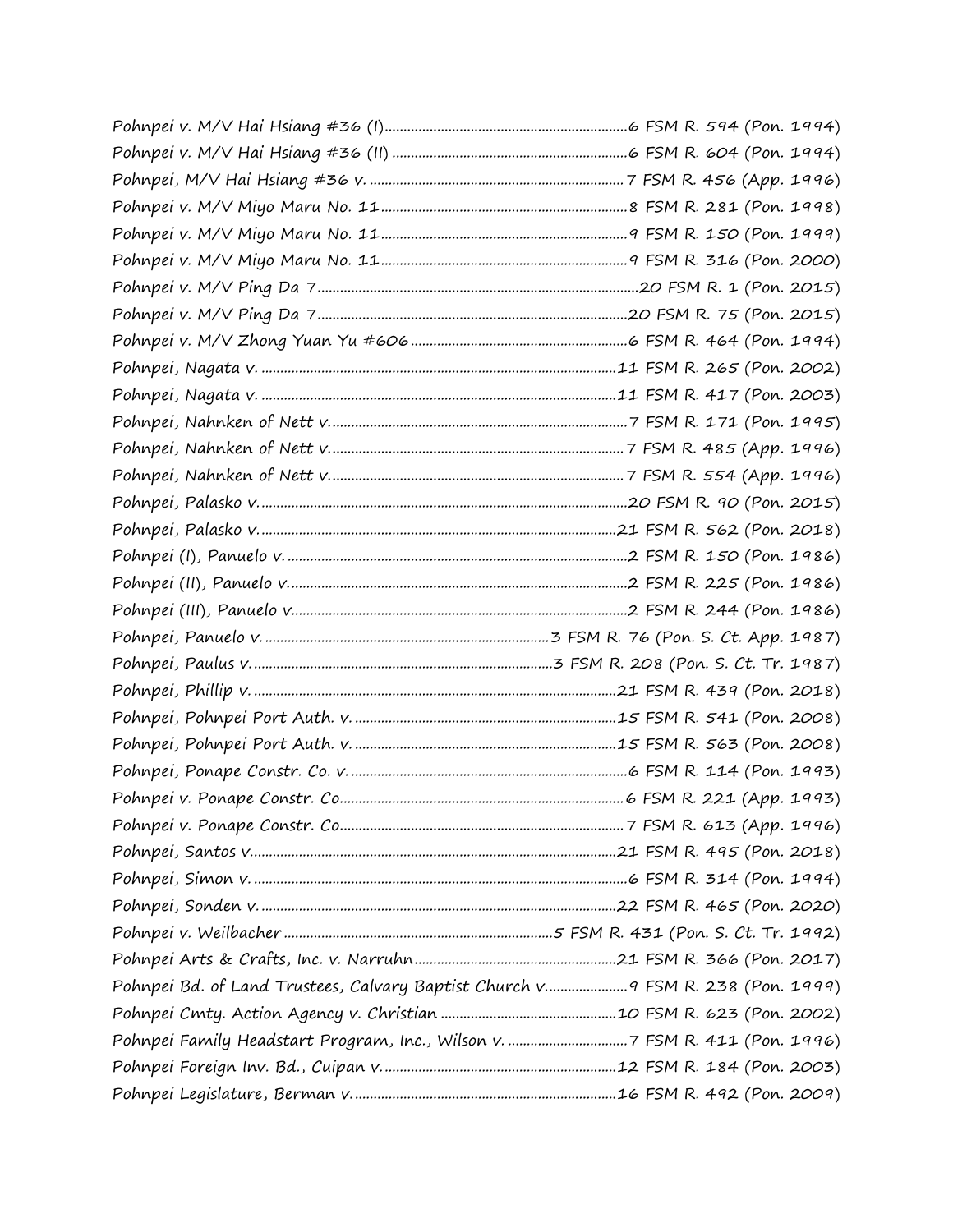| Pohnpei Port Auth., E.M. Chen & Assocs. (FSM), Inc. v 9 FSM R. 551 (Pon. 2000)          |  |
|-----------------------------------------------------------------------------------------|--|
| Pohnpei Port Auth., E.M. Chen & Assocs. (FSM), Inc. v10 FSM R. 400 (Pon. 2001)          |  |
|                                                                                         |  |
|                                                                                         |  |
|                                                                                         |  |
|                                                                                         |  |
|                                                                                         |  |
|                                                                                         |  |
|                                                                                         |  |
|                                                                                         |  |
| Pohnpei State Public Lands Auth., Ponape Transfer & Storage v. 2 FSM R. 272 (Pon. 1986) |  |
| Pohnpei Supreme Court Appellate Division, Damarlane v 9 FSM R. 601 (Pon. 2000)          |  |
| Pohnpei Supreme Court Appellate Division, Damarlane v10 FSM R. 116 (Pon. 2001)          |  |
|                                                                                         |  |
|                                                                                         |  |
|                                                                                         |  |
|                                                                                         |  |
|                                                                                         |  |
|                                                                                         |  |
|                                                                                         |  |
|                                                                                         |  |
|                                                                                         |  |
|                                                                                         |  |
|                                                                                         |  |
|                                                                                         |  |
|                                                                                         |  |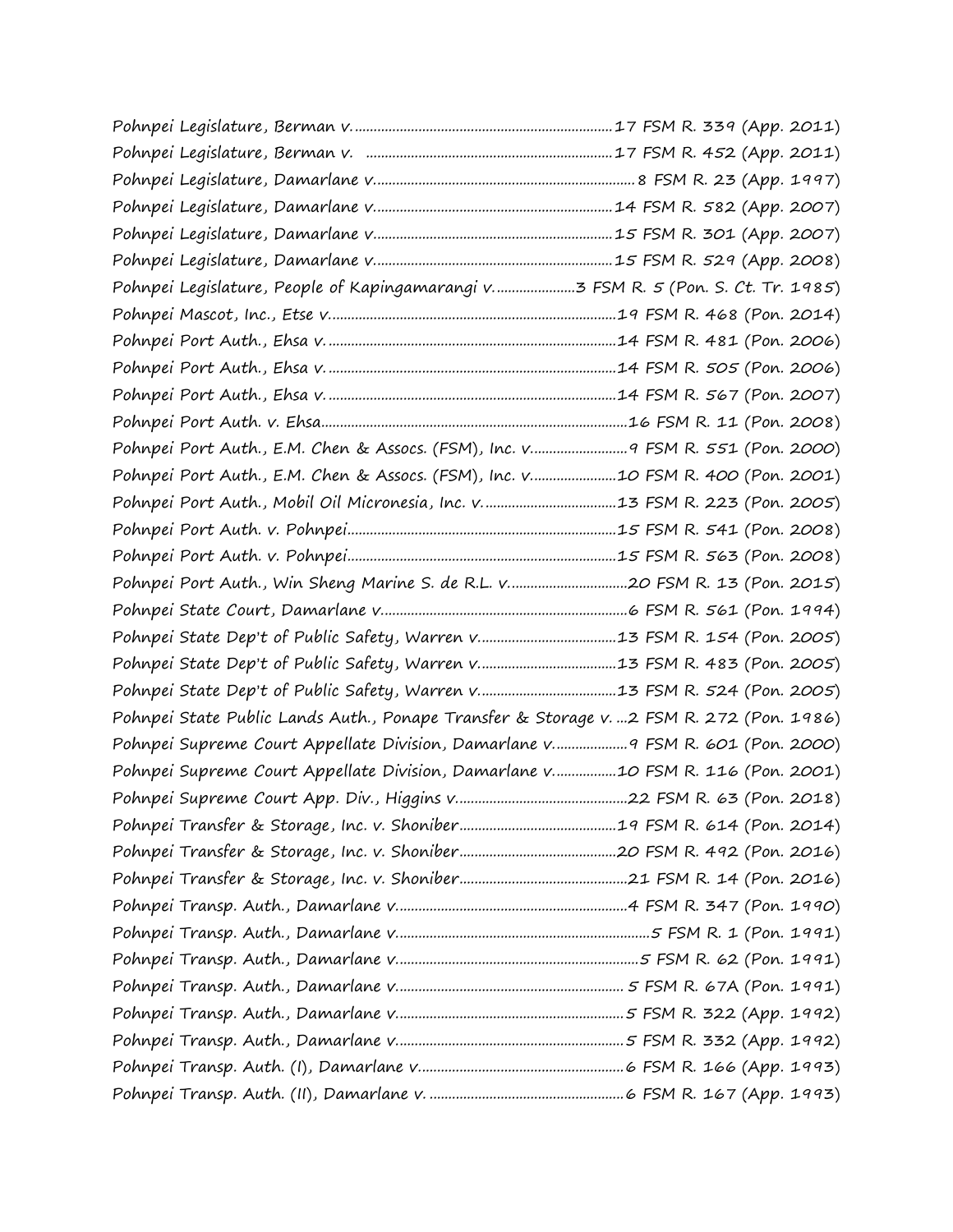| Ponape Chamber of Commerce v. Nett Mun. Gov't1 FSM R. 389 (Pon. 1984)                    |  |
|------------------------------------------------------------------------------------------|--|
|                                                                                          |  |
|                                                                                          |  |
|                                                                                          |  |
|                                                                                          |  |
|                                                                                          |  |
|                                                                                          |  |
|                                                                                          |  |
|                                                                                          |  |
|                                                                                          |  |
| Ponape Federation of Coop. Ass'ns, Western Sales Trading Co. v. 6 FSM R. 592 (Pon. 1994) |  |
| Ponape Island Transp. Co., Fonoton Municipality v12 FSM R. 337 (Pon. 2004)               |  |
| Ponape Island Transp. Co. v. Fonoton Municipality13 FSM R. 510 (App. 2005)               |  |
|                                                                                          |  |
|                                                                                          |  |
|                                                                                          |  |
| Ponape Transfer & Storage v. Pohnpei State Public Lands Auth2 FSM R. 272 (Pon. 1986)     |  |
|                                                                                          |  |
|                                                                                          |  |
|                                                                                          |  |
|                                                                                          |  |
| Ponape Transfer & Storage, Federated Shipping Co. v5 FSM R. 89 (App. 1991)               |  |
|                                                                                          |  |
|                                                                                          |  |
|                                                                                          |  |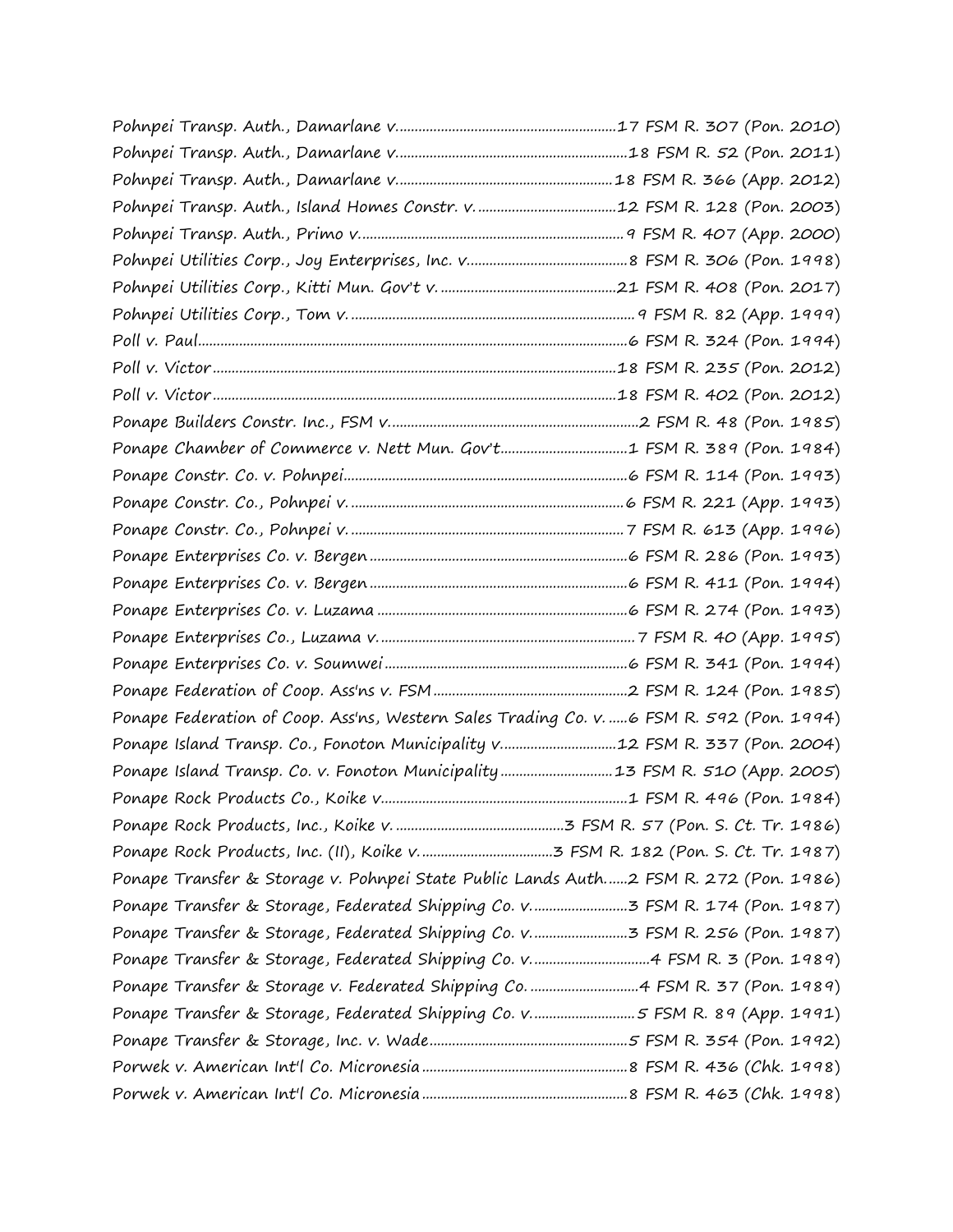## $\sim\sim\sim\sim$

## $\overline{\mathsf{R}}$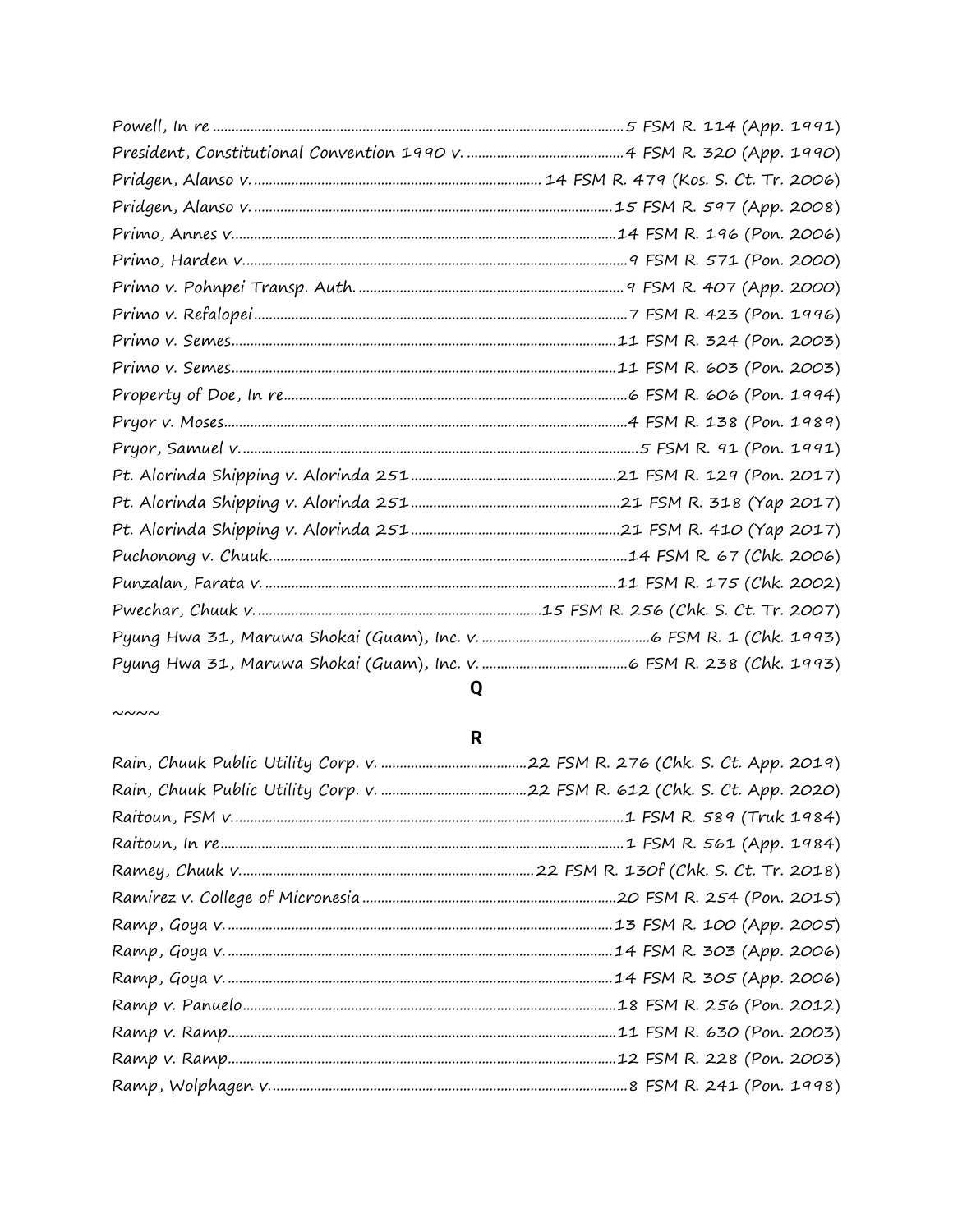| Rayphand v. Chuuk State Election Comm'n16 FSM R. 540 (Chk. S. Ct. App. 2009)              |  |
|-------------------------------------------------------------------------------------------|--|
|                                                                                           |  |
|                                                                                           |  |
|                                                                                           |  |
|                                                                                           |  |
|                                                                                           |  |
|                                                                                           |  |
|                                                                                           |  |
|                                                                                           |  |
|                                                                                           |  |
|                                                                                           |  |
|                                                                                           |  |
|                                                                                           |  |
|                                                                                           |  |
|                                                                                           |  |
| Richmond Wholesale Meat Co. v. Kolonia Consumer Coop. Ass'n (I).7 FSM R. 387 (Pon. 1996)  |  |
| Richmond Wholesale Meat Co. v. Kolonia Consumer Coop. Ass'n (II) 7 FSM R. 407 (Pon. 1996) |  |
| Richmond Wholesale Meat Co. v. Kolonia Consumer Coop. Ass'n (III)7 FSM R. 453 (Pon. 1996) |  |
|                                                                                           |  |
|                                                                                           |  |
|                                                                                           |  |
| Robert v. Chuuk State House of Representatives6 FSM R. 260 (Chk. S. Ct. Tr. 1993)         |  |
|                                                                                           |  |
|                                                                                           |  |
|                                                                                           |  |
|                                                                                           |  |
|                                                                                           |  |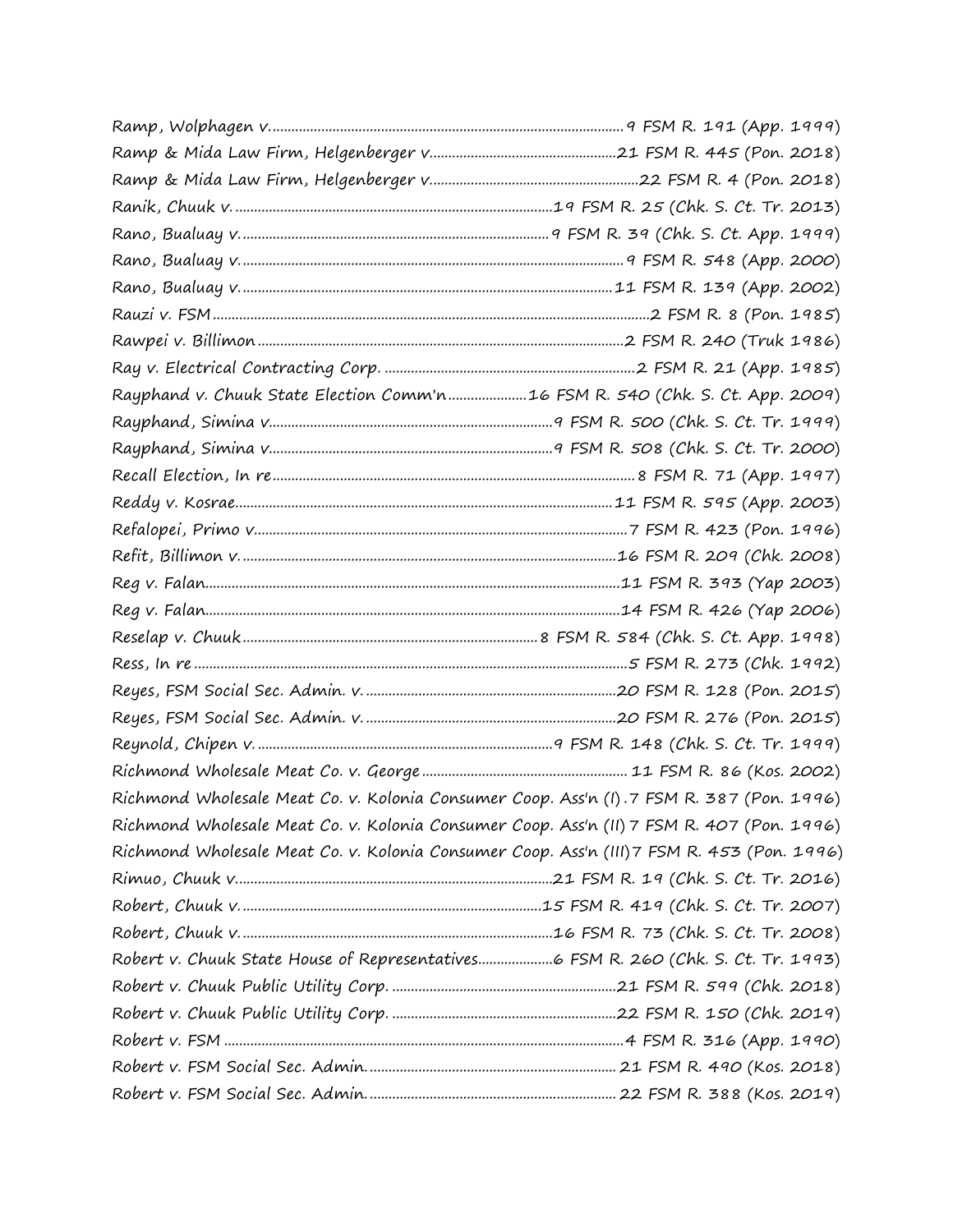| Roosevelt, Innocenti, Bruce & Crisostomo, Small v10 FSM R. 367 (Chk. 2001) |  |
|----------------------------------------------------------------------------|--|
|                                                                            |  |
|                                                                            |  |
|                                                                            |  |
|                                                                            |  |
|                                                                            |  |
|                                                                            |  |
|                                                                            |  |
|                                                                            |  |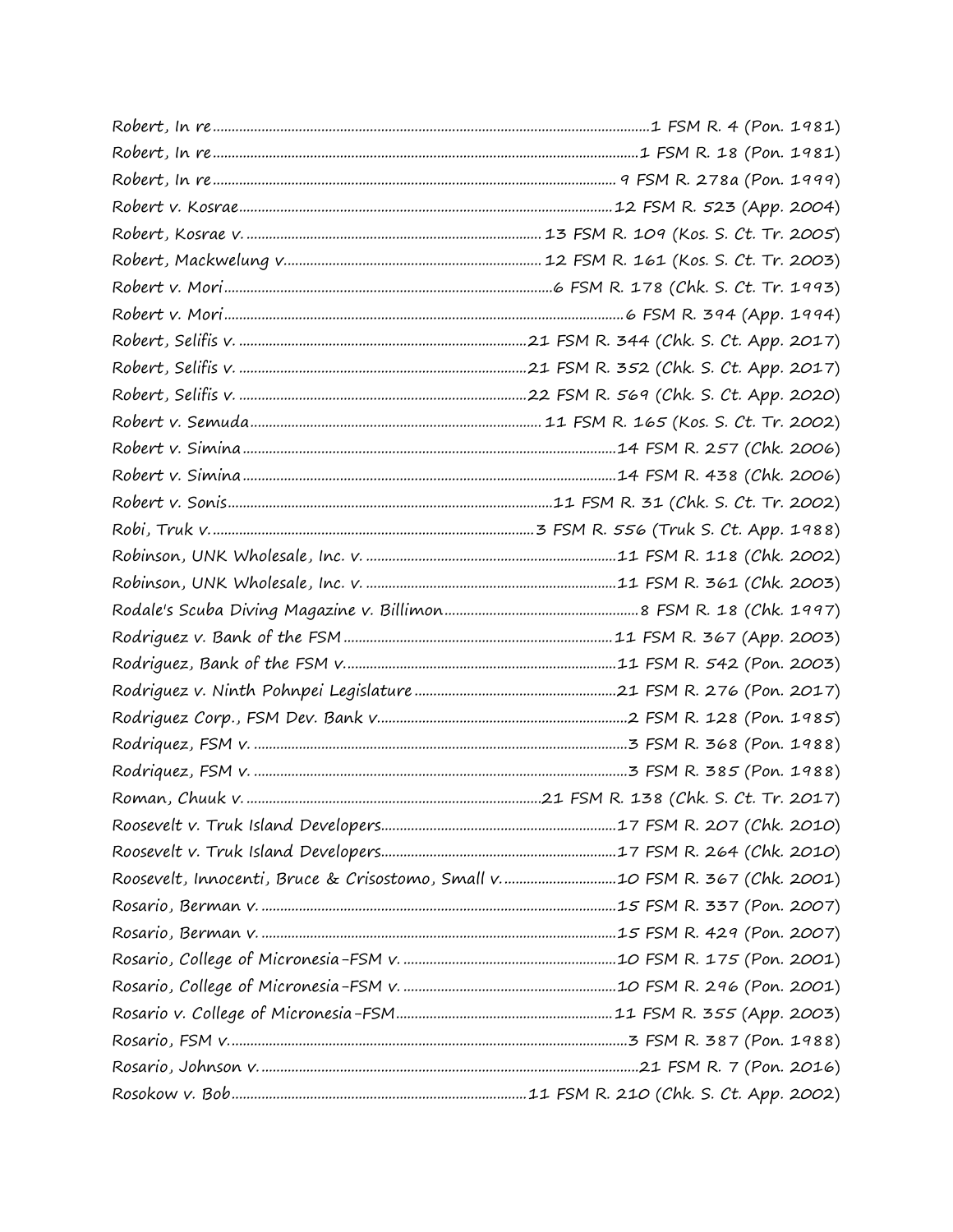| S |
|---|
|   |
|   |
|   |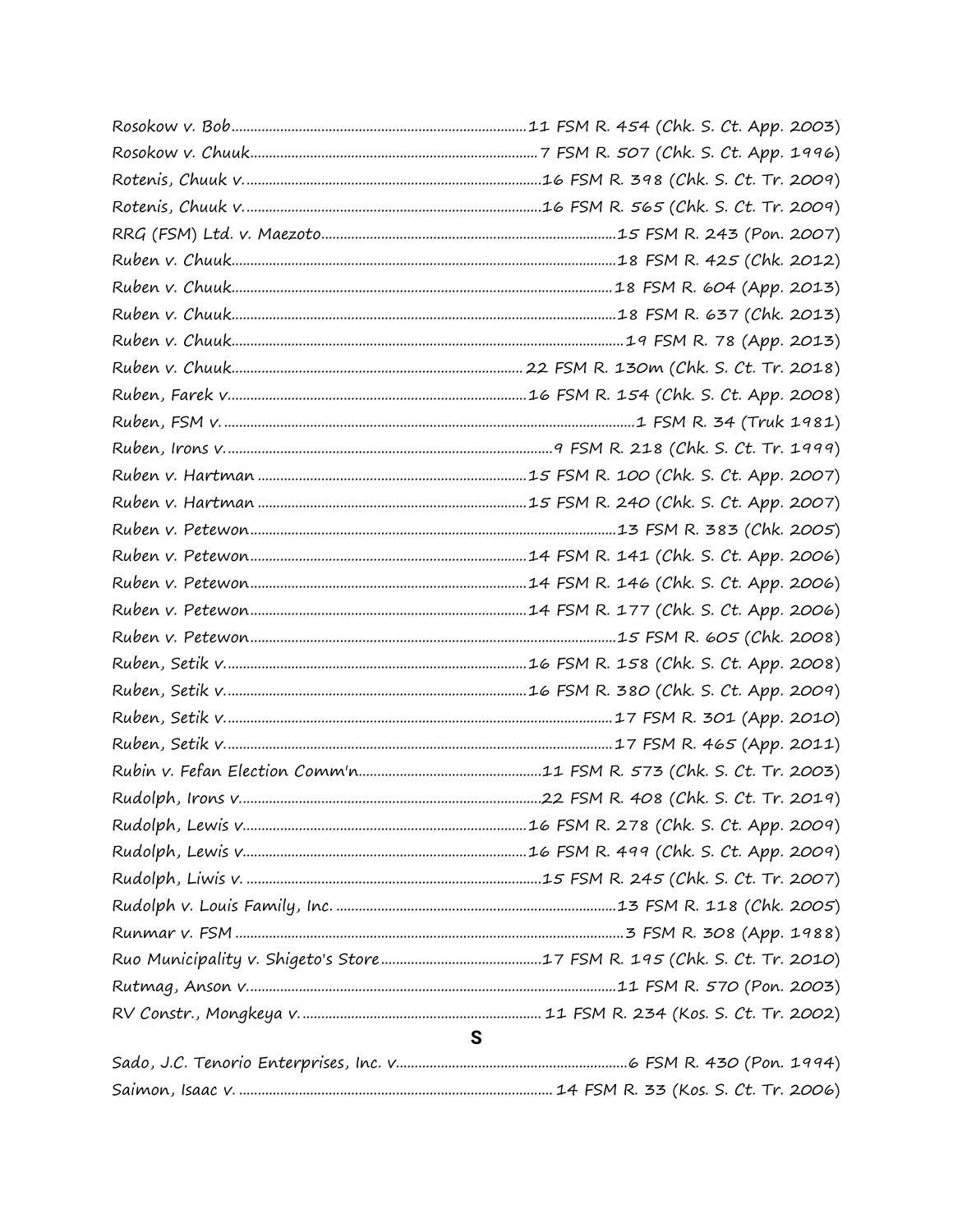| Samuel v. Chuuk State Election Comm'n14 FSM R. 575 (Chk. S. Ct. App. 2007) |  |
|----------------------------------------------------------------------------|--|
| Samuel v. Chuuk State Election Comm'n14 FSM R. 586 (Chk. S. Ct. App. 2007) |  |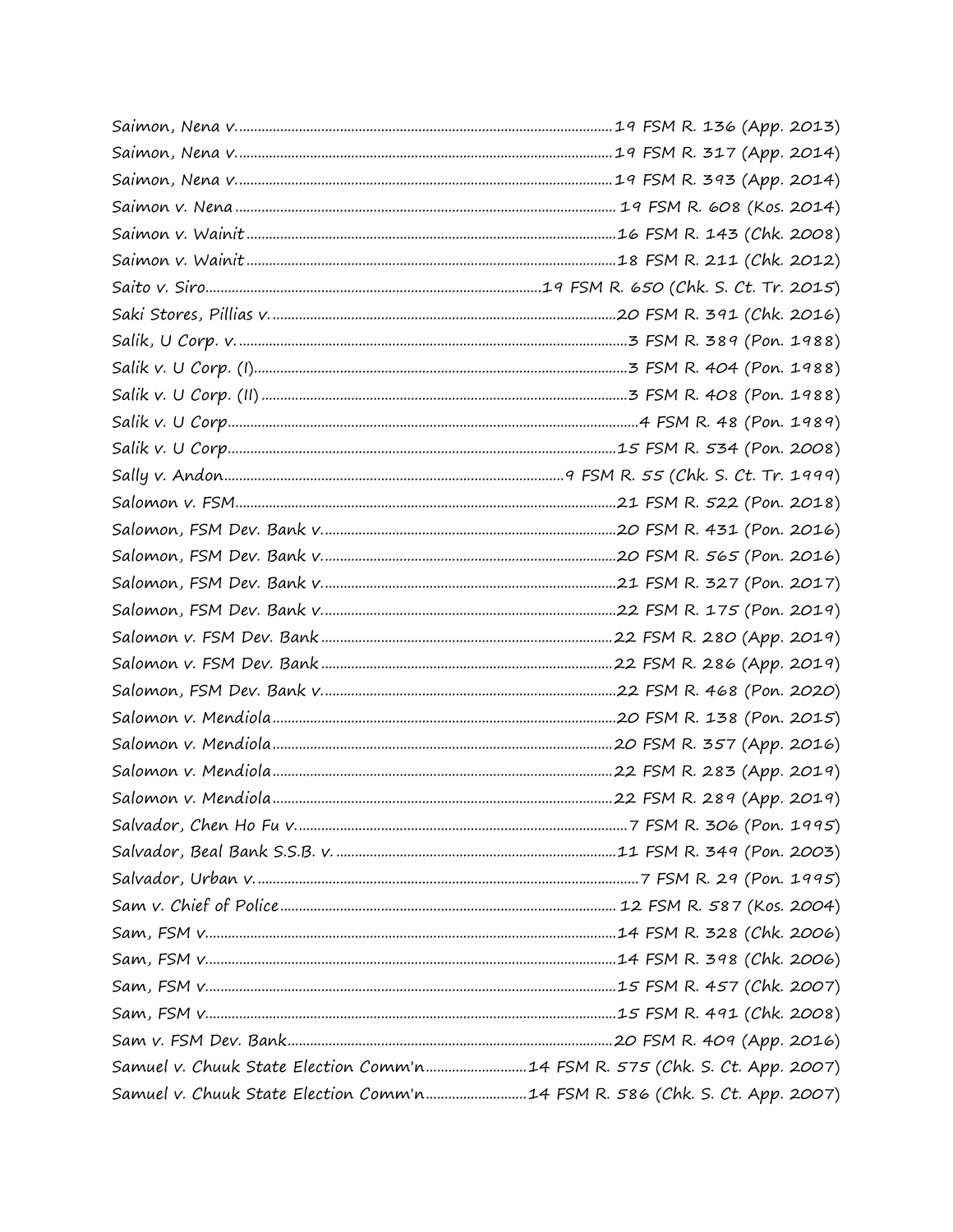| Samuel v. Chuuk State Election Comm'n14 FSM R. 591 (Chk. S. Ct. App. 2007) |  |
|----------------------------------------------------------------------------|--|
|                                                                            |  |
|                                                                            |  |
|                                                                            |  |
|                                                                            |  |
|                                                                            |  |
|                                                                            |  |
|                                                                            |  |
|                                                                            |  |
|                                                                            |  |
|                                                                            |  |
|                                                                            |  |
|                                                                            |  |
|                                                                            |  |
|                                                                            |  |
|                                                                            |  |
|                                                                            |  |
|                                                                            |  |
|                                                                            |  |
|                                                                            |  |
|                                                                            |  |
|                                                                            |  |
|                                                                            |  |
|                                                                            |  |
|                                                                            |  |
|                                                                            |  |
|                                                                            |  |
|                                                                            |  |
|                                                                            |  |
|                                                                            |  |
|                                                                            |  |
|                                                                            |  |
|                                                                            |  |
|                                                                            |  |
|                                                                            |  |
|                                                                            |  |
|                                                                            |  |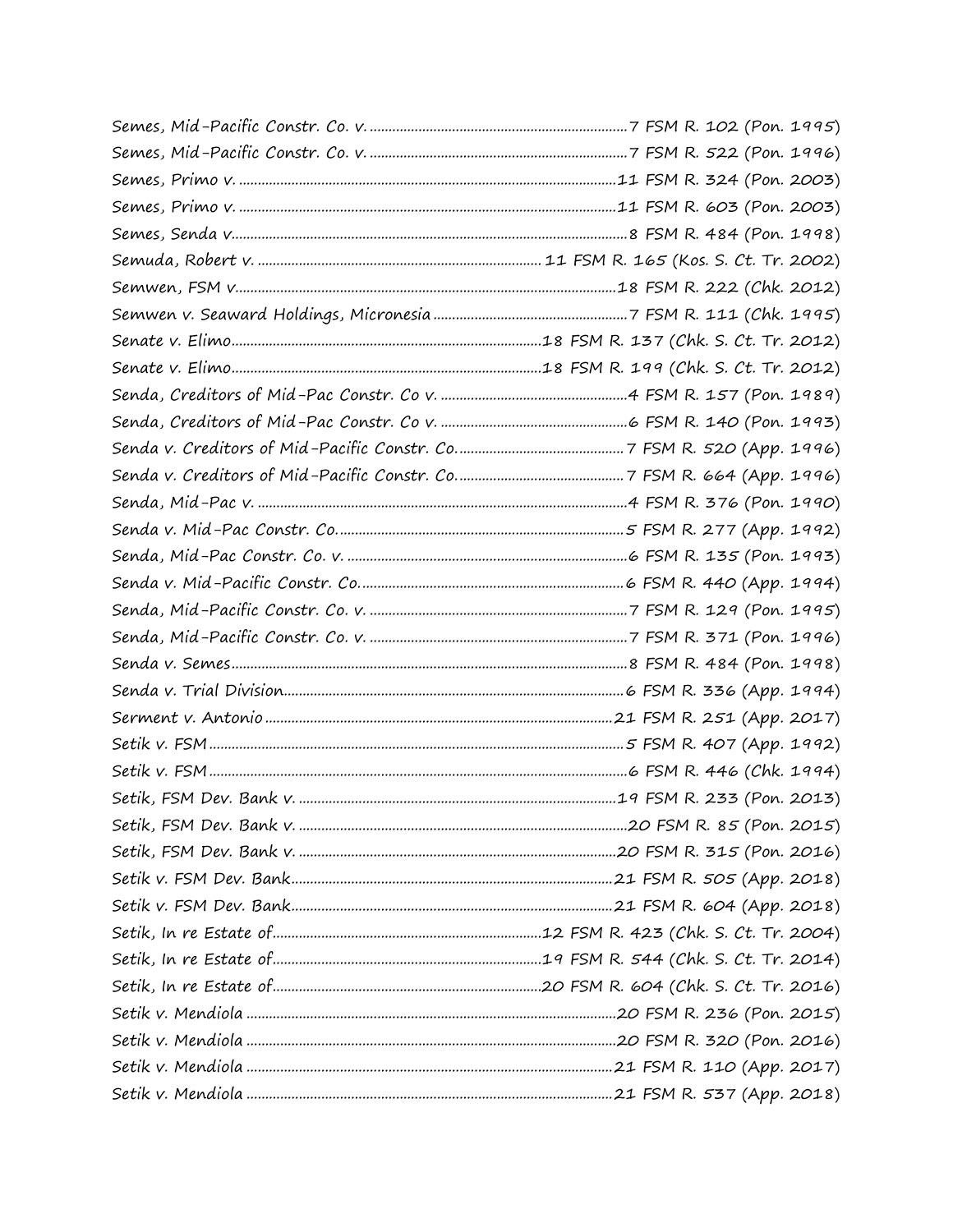| Setile v. Chuuk State Election Comm'n18 FSM R. 641 (Chk. S. Ct. App. 2013)        |  |
|-----------------------------------------------------------------------------------|--|
|                                                                                   |  |
|                                                                                   |  |
|                                                                                   |  |
| Seventh Kosrae State Legislature v. Abraham  10 FSM R. 299 (Kos. S. Ct. Tr. 2001) |  |
| Seventh Kosrae State Legislature, Kosrae v.  10 FSM R. 668 (Kos. S. Ct. Tr. 2002) |  |
| Seventh Kosrae State Legislature, Kosrae v.  11 FSM R. 56 (Kos. S. Ct. Tr. 2002)  |  |
| Seventh Kosrae State Legislature v. Sigrah 11 FSM R. 110 (Kos. S. Ct. Tr. 2002)   |  |
|                                                                                   |  |
|                                                                                   |  |
|                                                                                   |  |
|                                                                                   |  |
|                                                                                   |  |
|                                                                                   |  |
|                                                                                   |  |
|                                                                                   |  |
|                                                                                   |  |
|                                                                                   |  |
|                                                                                   |  |
|                                                                                   |  |
|                                                                                   |  |
|                                                                                   |  |
|                                                                                   |  |
|                                                                                   |  |
|                                                                                   |  |
|                                                                                   |  |
|                                                                                   |  |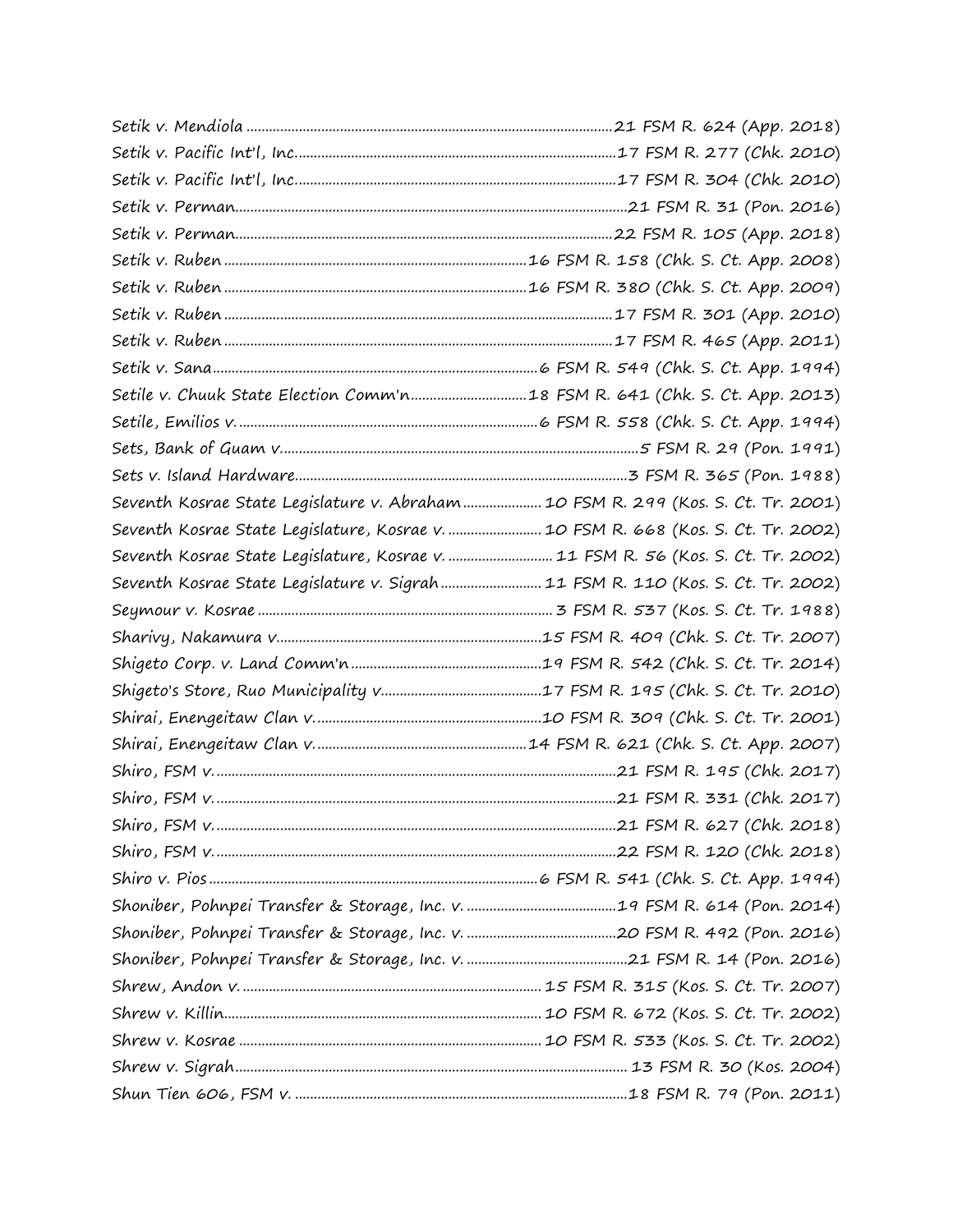| Sigrah, Seventh Kosrae State Legislature v 11 FSM R. 110 (Kos. S. Ct. Tr. 2002) |  |
|---------------------------------------------------------------------------------|--|
|                                                                                 |  |
|                                                                                 |  |
|                                                                                 |  |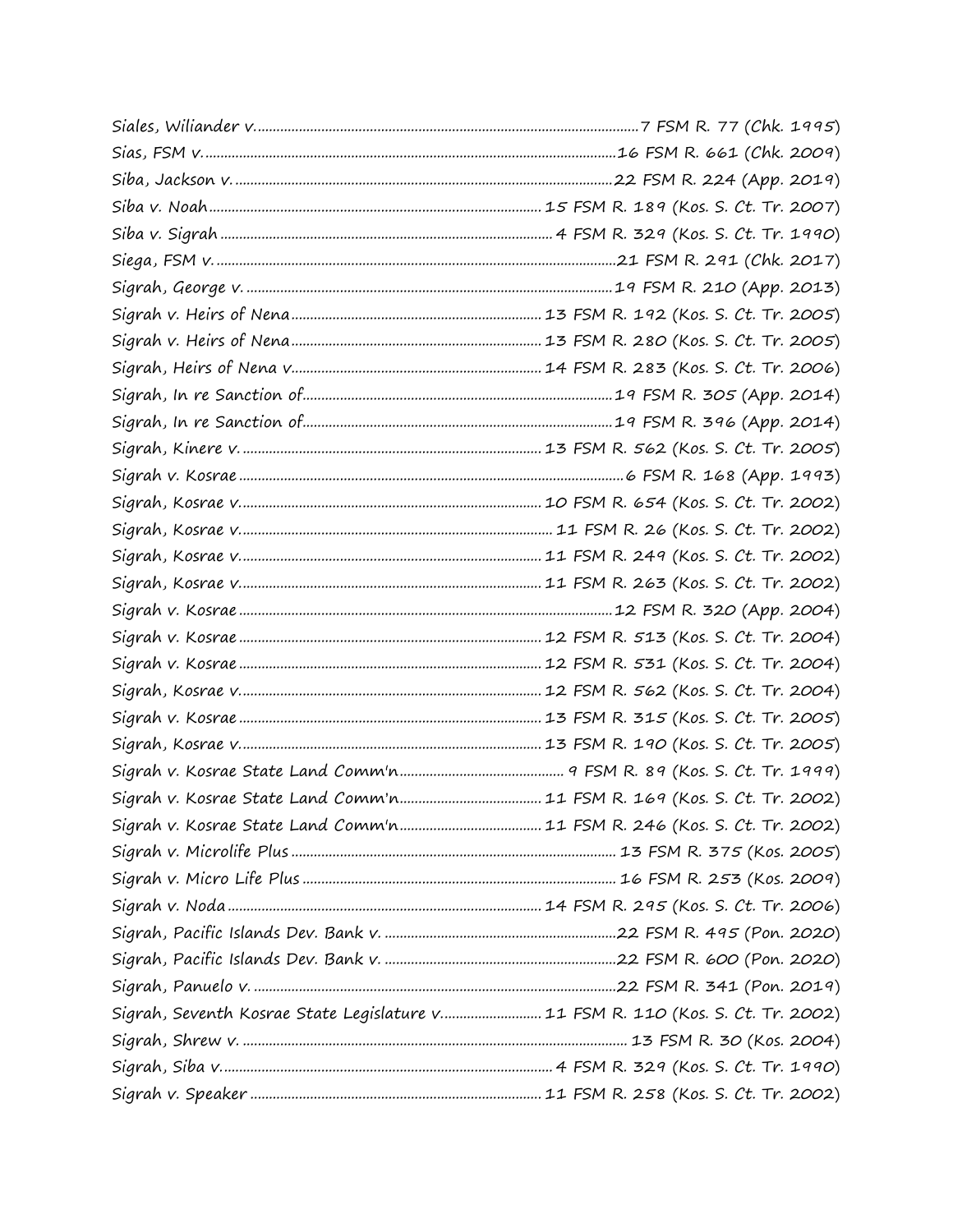| Siis Mun. Election Comm'n v. Chuuk State Election Comm'n17 FSM R. 146 (Chk. S. Ct. App. 2010) |  |
|-----------------------------------------------------------------------------------------------|--|
|                                                                                               |  |
|                                                                                               |  |
|                                                                                               |  |
|                                                                                               |  |
|                                                                                               |  |
| Simina v. Chuuk State Election Comm'n 19 FSM R. 572 (Chk. S. Ct. App. 2014)                   |  |
| Simina v. Chuuk State Election Comm'n19 FSM R. 587 (Chk. S. Ct. App. 2014)                    |  |
|                                                                                               |  |
|                                                                                               |  |
|                                                                                               |  |
|                                                                                               |  |
|                                                                                               |  |
|                                                                                               |  |
|                                                                                               |  |
|                                                                                               |  |
|                                                                                               |  |
|                                                                                               |  |
|                                                                                               |  |
|                                                                                               |  |
|                                                                                               |  |
|                                                                                               |  |
|                                                                                               |  |
|                                                                                               |  |
|                                                                                               |  |
|                                                                                               |  |
|                                                                                               |  |
|                                                                                               |  |
|                                                                                               |  |
|                                                                                               |  |
|                                                                                               |  |
|                                                                                               |  |
|                                                                                               |  |
|                                                                                               |  |
|                                                                                               |  |
|                                                                                               |  |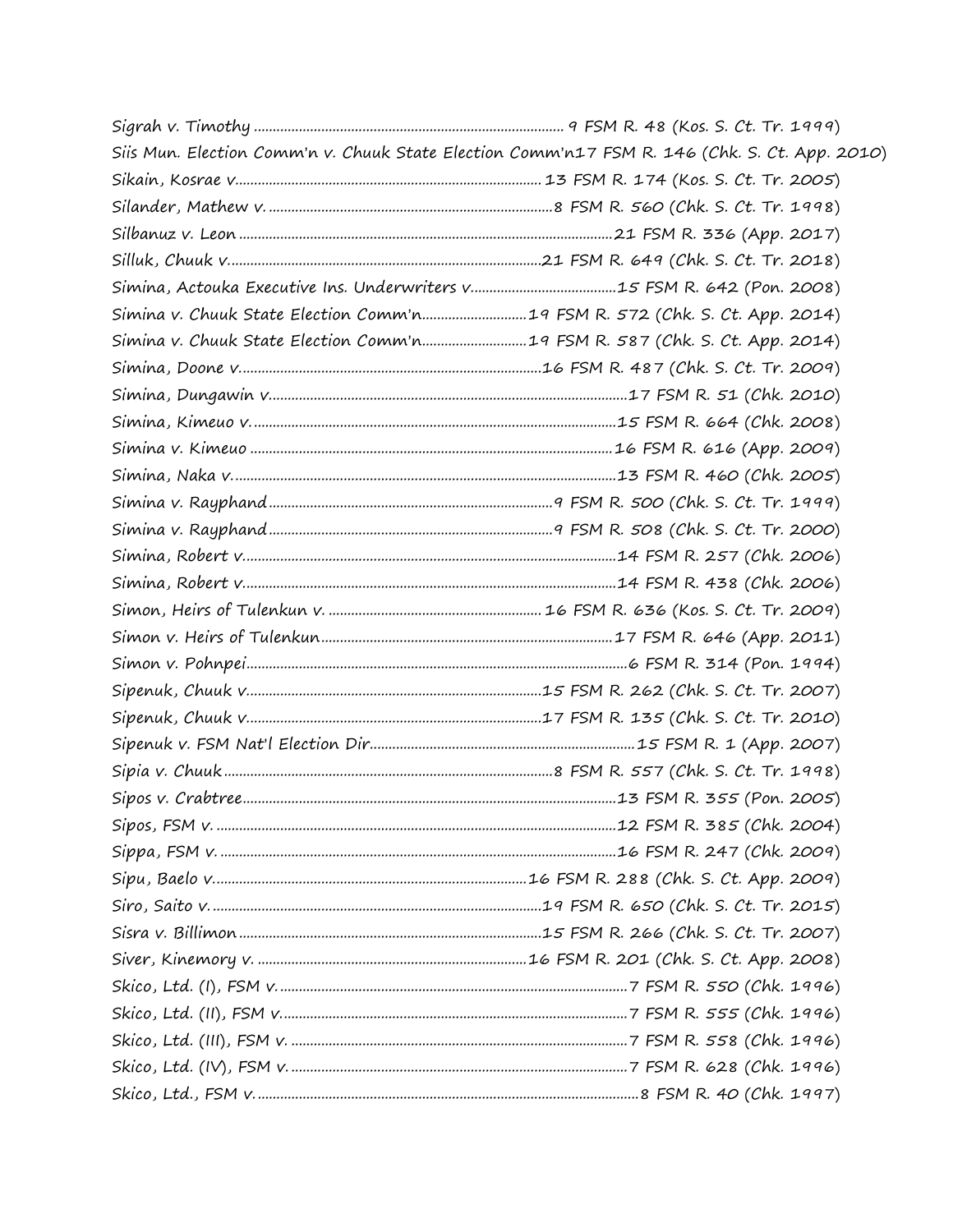| Small v. Roosevelt, Innocenti, Bruce & Crisostomo 10 FSM R. 367 (Chk. 2001) |  |
|-----------------------------------------------------------------------------|--|
|                                                                             |  |
|                                                                             |  |
|                                                                             |  |
|                                                                             |  |
|                                                                             |  |
|                                                                             |  |
|                                                                             |  |
|                                                                             |  |
|                                                                             |  |
|                                                                             |  |
|                                                                             |  |
|                                                                             |  |
|                                                                             |  |
|                                                                             |  |
|                                                                             |  |
|                                                                             |  |
|                                                                             |  |
|                                                                             |  |
|                                                                             |  |
|                                                                             |  |
|                                                                             |  |
|                                                                             |  |
|                                                                             |  |
|                                                                             |  |
|                                                                             |  |
|                                                                             |  |
|                                                                             |  |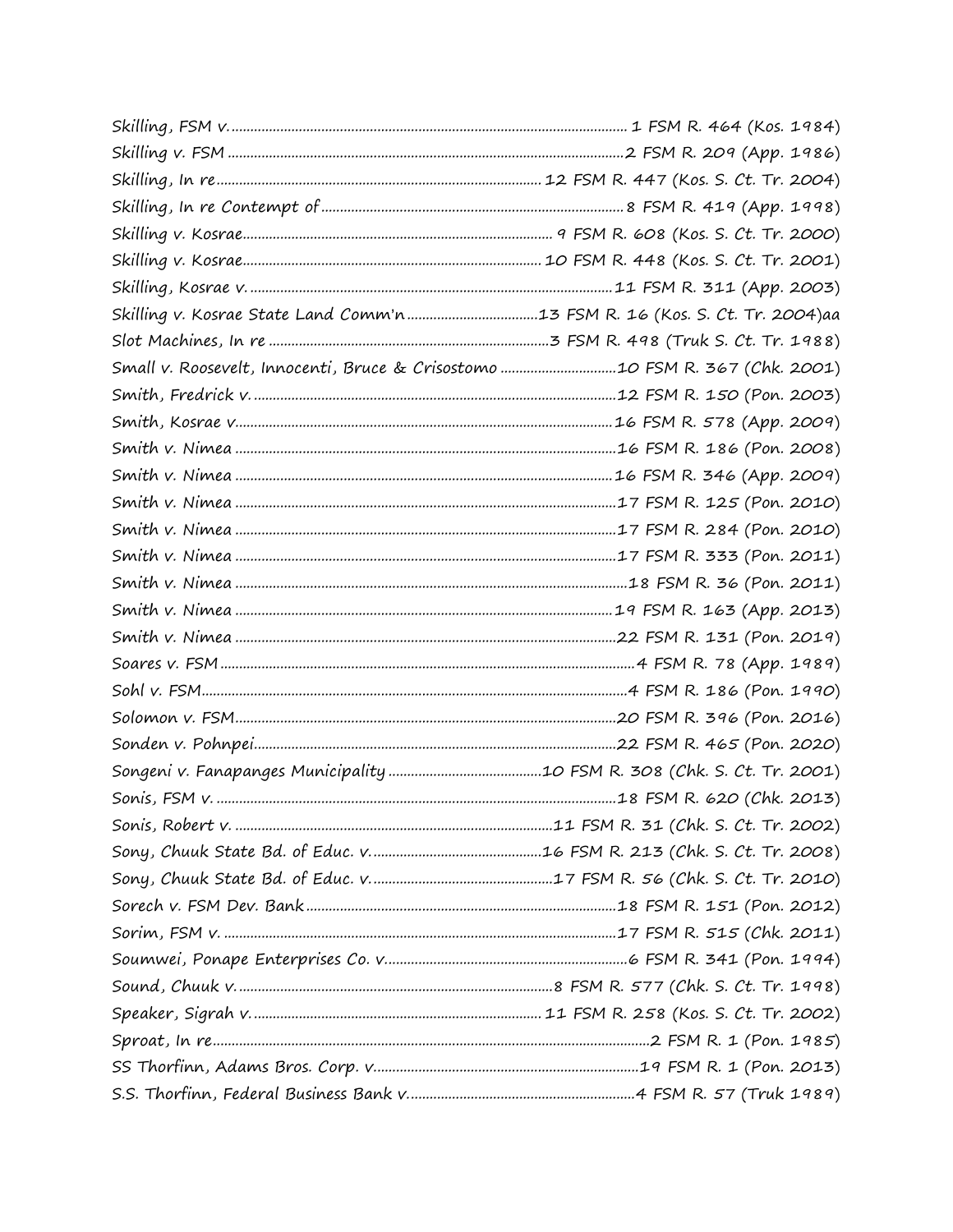| T |
|---|
|   |
|   |
|   |
|   |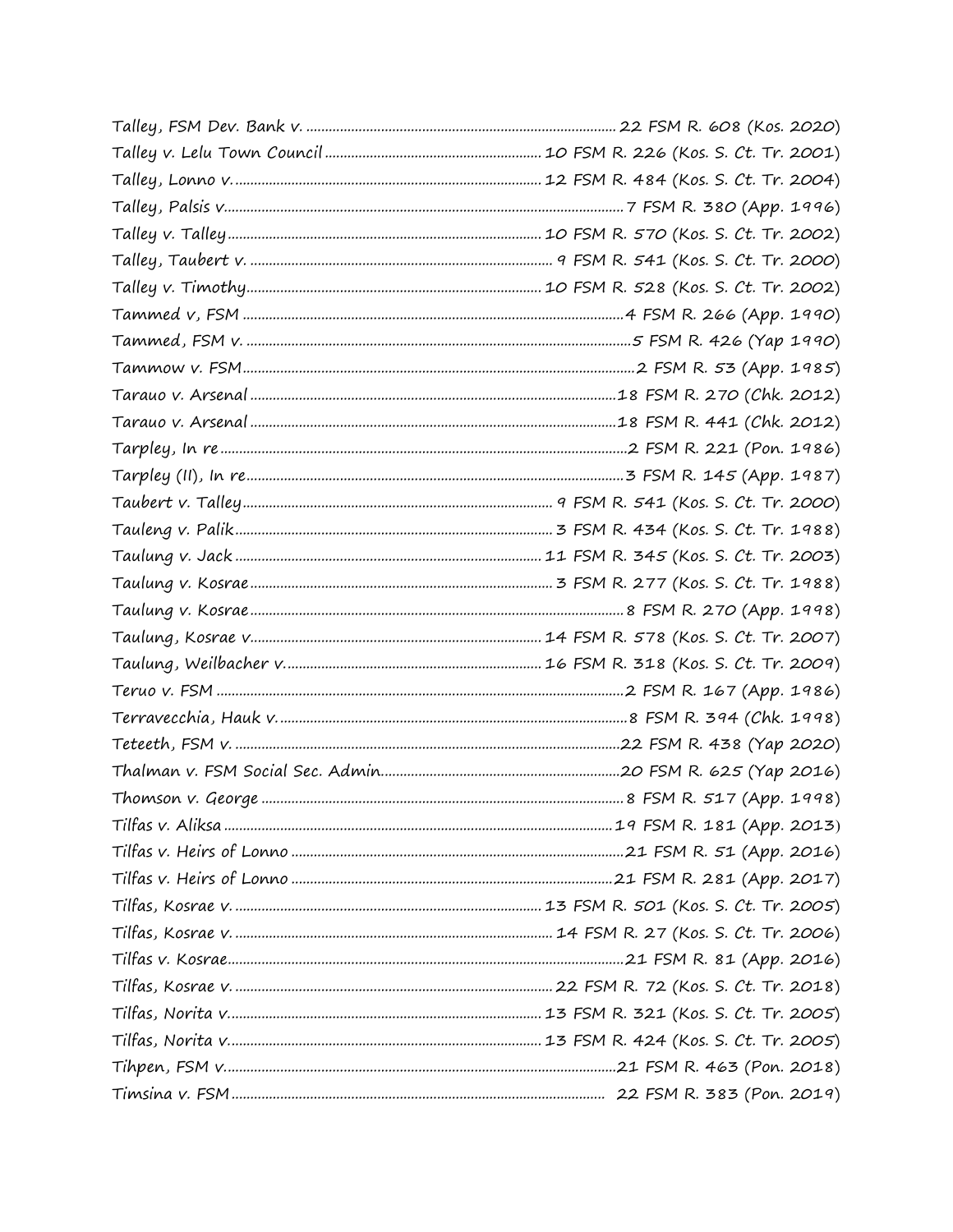| Ting Hong Oceanic Enterprises v. FSM Supreme Court  8 FSM R. 1 (App. 1997) |  |
|----------------------------------------------------------------------------|--|
|                                                                            |  |
|                                                                            |  |
|                                                                            |  |
|                                                                            |  |
|                                                                            |  |
|                                                                            |  |
|                                                                            |  |
|                                                                            |  |
|                                                                            |  |
|                                                                            |  |
|                                                                            |  |
|                                                                            |  |
|                                                                            |  |
|                                                                            |  |
|                                                                            |  |
|                                                                            |  |
|                                                                            |  |
|                                                                            |  |
|                                                                            |  |
|                                                                            |  |
|                                                                            |  |
|                                                                            |  |
|                                                                            |  |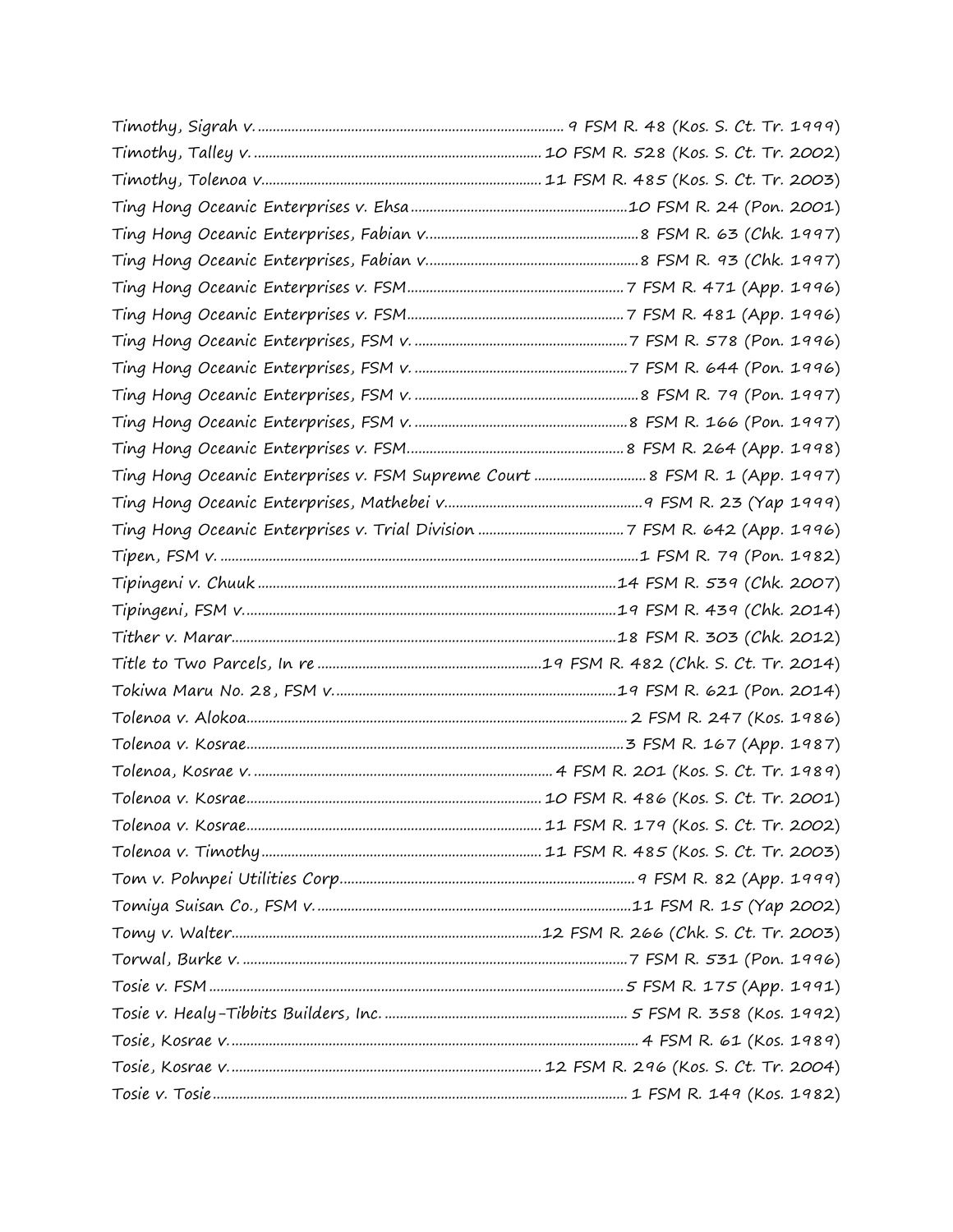| Triple J Enterprises v. Kolonia Consumer Coop. Ass'n 7 FSM R. 385 (Pon. 1996) |  |
|-------------------------------------------------------------------------------|--|
|                                                                               |  |
|                                                                               |  |
|                                                                               |  |
|                                                                               |  |
|                                                                               |  |
|                                                                               |  |
|                                                                               |  |
|                                                                               |  |
|                                                                               |  |
|                                                                               |  |
|                                                                               |  |
|                                                                               |  |
|                                                                               |  |
|                                                                               |  |
|                                                                               |  |
|                                                                               |  |
|                                                                               |  |
|                                                                               |  |
|                                                                               |  |
|                                                                               |  |
|                                                                               |  |
|                                                                               |  |
|                                                                               |  |
|                                                                               |  |
|                                                                               |  |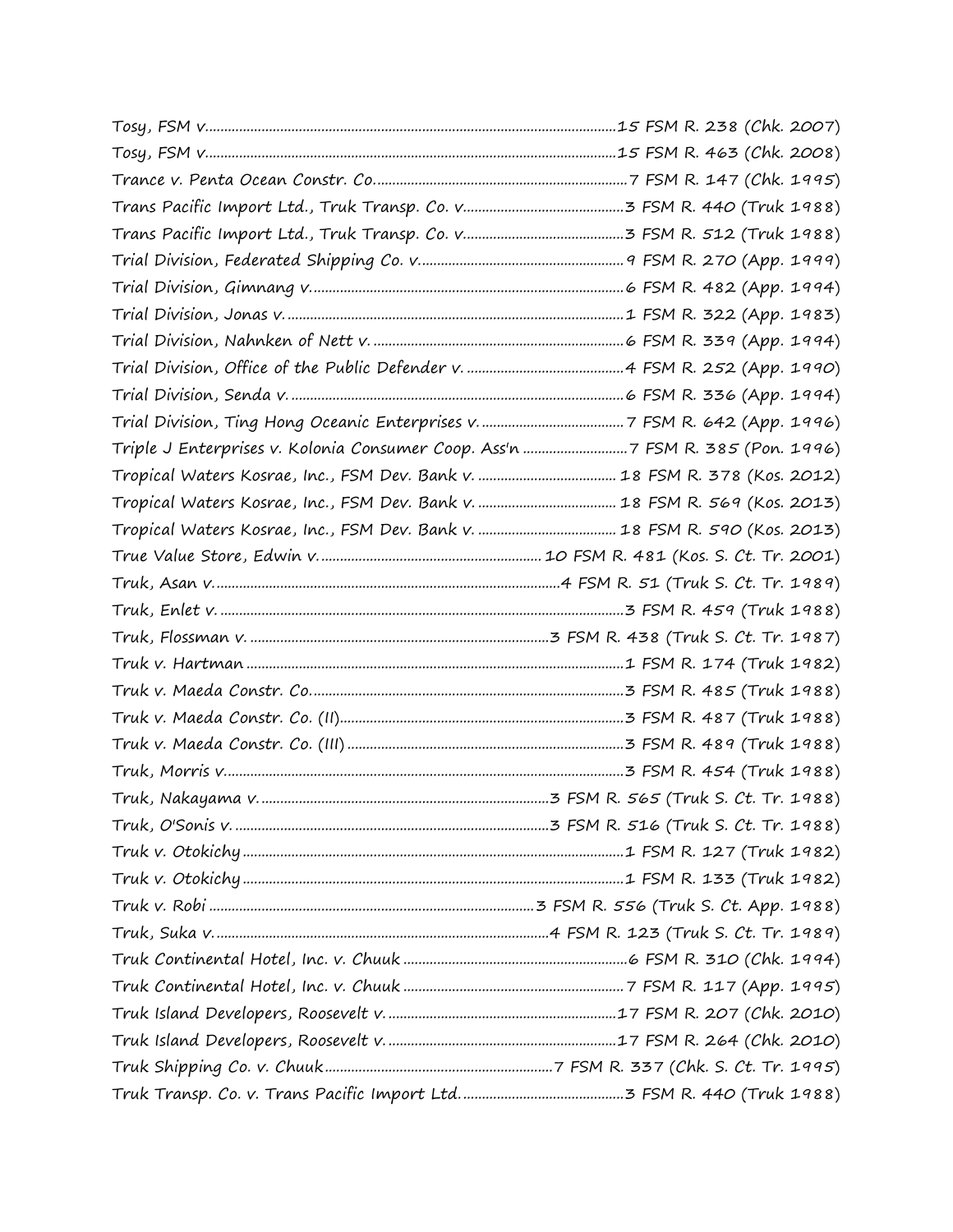| Truk Trading Co. (Pohnpei) v. Department of Treasury12 FSM R. 1 (Pon. 2003) |  |
|-----------------------------------------------------------------------------|--|
|                                                                             |  |
|                                                                             |  |
|                                                                             |  |
|                                                                             |  |
|                                                                             |  |
|                                                                             |  |
|                                                                             |  |
|                                                                             |  |
|                                                                             |  |
|                                                                             |  |
|                                                                             |  |
|                                                                             |  |
|                                                                             |  |
|                                                                             |  |
|                                                                             |  |
|                                                                             |  |
|                                                                             |  |
|                                                                             |  |
|                                                                             |  |
|                                                                             |  |
|                                                                             |  |
|                                                                             |  |
| $\mathbf U$                                                                 |  |
|                                                                             |  |
|                                                                             |  |
|                                                                             |  |
|                                                                             |  |
|                                                                             |  |
|                                                                             |  |
|                                                                             |  |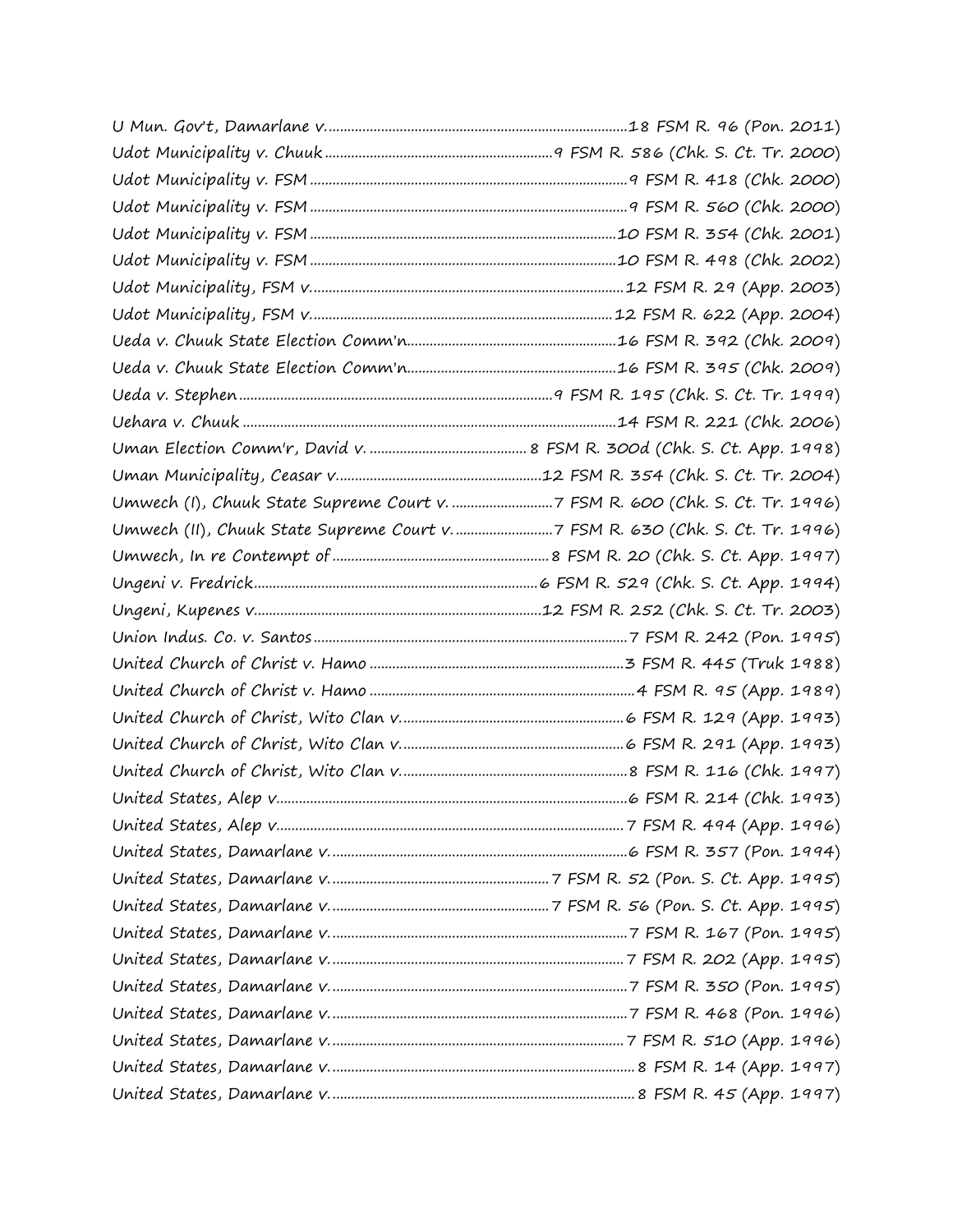## $\mathbf v$

| Vincent & Bros. Constr. Co., Oceanic Lumber, Inc. v 16 FSM R. 222 (Chk. 2008) |  |
|-------------------------------------------------------------------------------|--|
|                                                                               |  |
|                                                                               |  |

## $\mathsf{W}$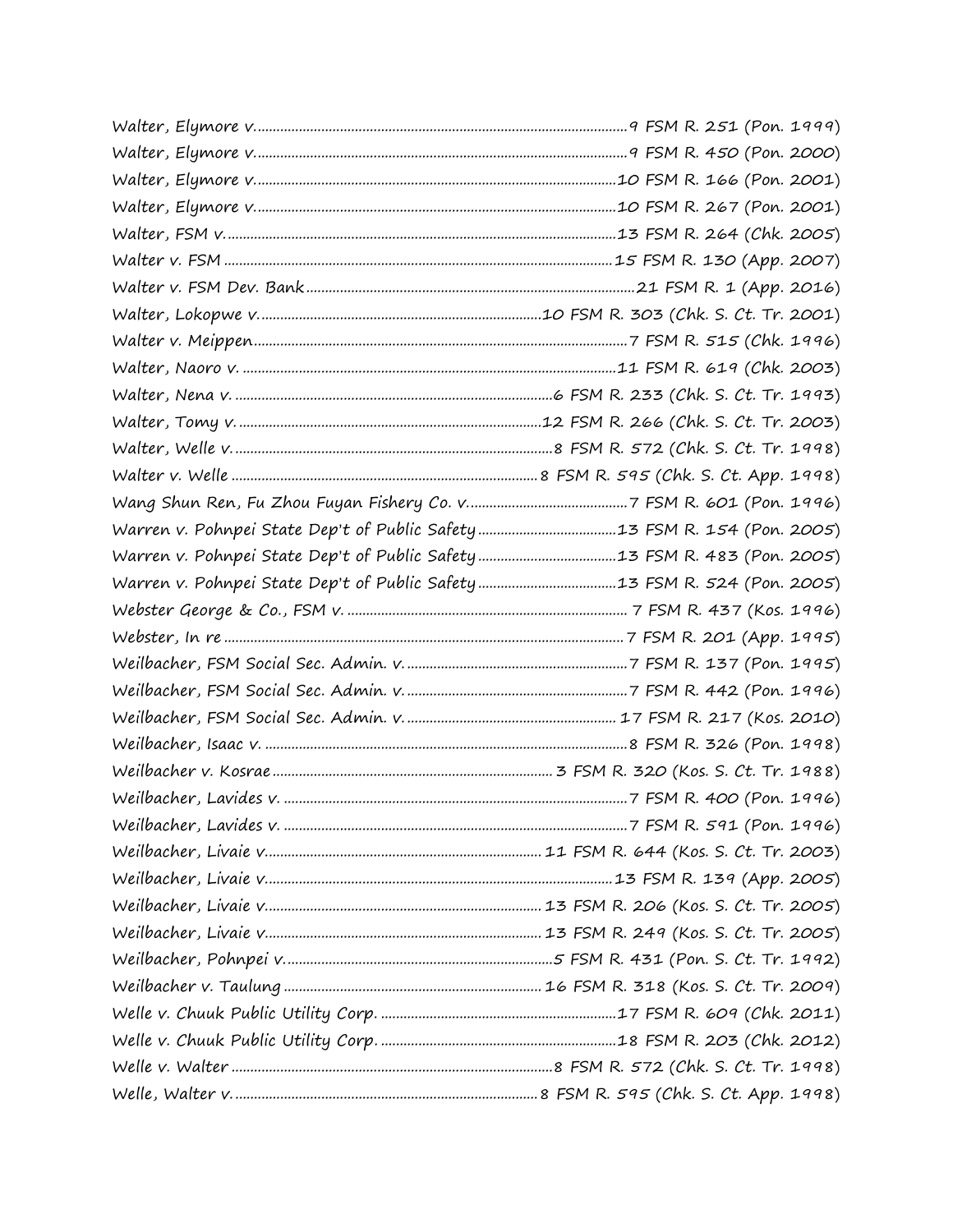| Western Sales Trading Co. v. Ponape Federation of Coop. Ass'ns6 FSM R. 592 (Pon. 1994) |  |
|----------------------------------------------------------------------------------------|--|
|                                                                                        |  |
| Western Sales Trading Co. (Phils) v. B & J Corp14 FSM R. 423 (Chk. 2006)               |  |
|                                                                                        |  |
|                                                                                        |  |
|                                                                                        |  |
|                                                                                        |  |
|                                                                                        |  |
|                                                                                        |  |
|                                                                                        |  |
|                                                                                        |  |
|                                                                                        |  |
|                                                                                        |  |
|                                                                                        |  |
|                                                                                        |  |
|                                                                                        |  |
|                                                                                        |  |
|                                                                                        |  |
|                                                                                        |  |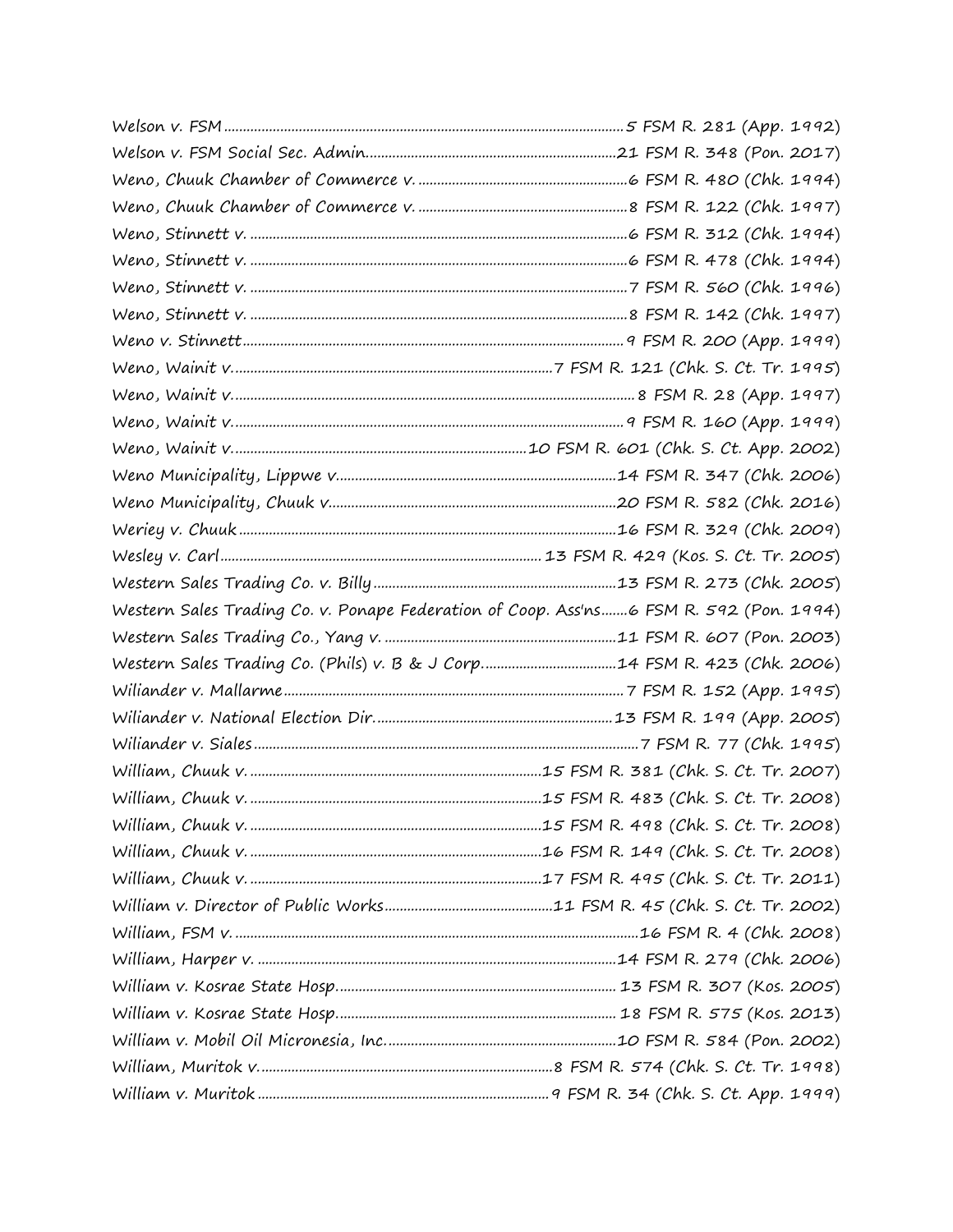| Woodman Easternline Sdn. Bhd., People of Gilman ex rel. Tamagken v.17 FSM R. 247 (Yap 2010) |  |
|---------------------------------------------------------------------------------------------|--|
| Woodman Easternline Sdn. Bhd., People of Gilman ex rel. Tamagken v.18 FSM R. 165 (Yap 2012) |  |
|                                                                                             |  |
|                                                                                             |  |
|                                                                                             |  |
|                                                                                             |  |
|                                                                                             |  |
|                                                                                             |  |
|                                                                                             |  |
|                                                                                             |  |
|                                                                                             |  |
|                                                                                             |  |
|                                                                                             |  |
|                                                                                             |  |
|                                                                                             |  |
|                                                                                             |  |
| $\mathbf{X}$                                                                                |  |
|                                                                                             |  |
| Y                                                                                           |  |
|                                                                                             |  |
|                                                                                             |  |
|                                                                                             |  |
|                                                                                             |  |
|                                                                                             |  |